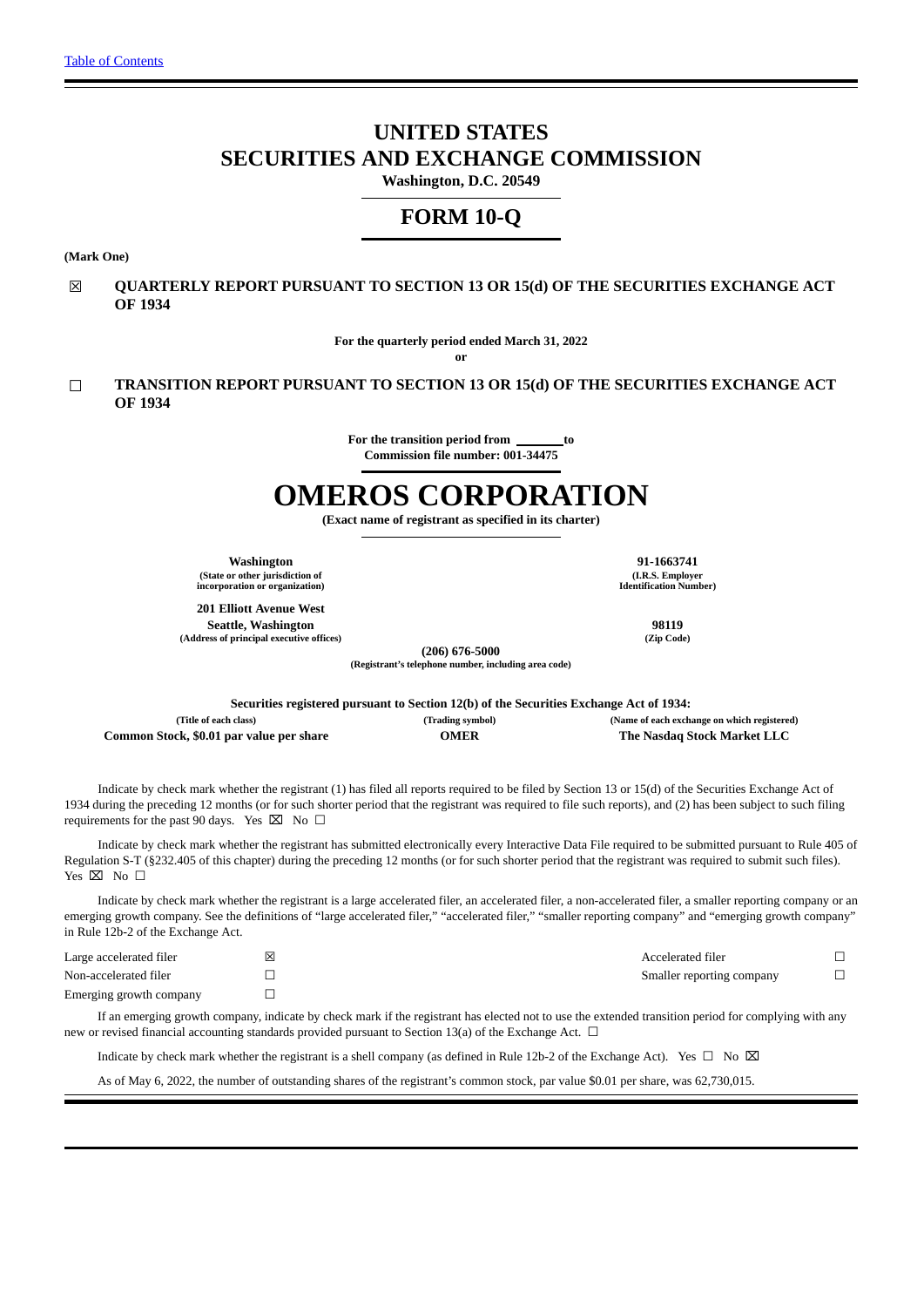#### **SPECIAL NOTE REGARDING FORWARD-LOOKING STATEMENTS**

This Quarterly Report on Form 10-Q contains forward-looking statements within the meaning of Section 27A of the Securities Act of 1933 (the "Securities Act") and Section 21E of the Securities Exchange Act of 1934 (the "Exchange Act"), which are subject to the "safe harbor" created by those sections for such statements. Forward-looking statements are based on our management's beliefs and assumptions and on currently available information. All statements other than statements of historical fact are "forward-looking statements." Terms such as "anticipate," "believe," "could," "estimate," "expect," "goal," "intend," "likely," "may," "plan," "possible," "potential," "predict," "project," "should," "target," "will," "would," and similar expressions and variations thereof are intended to identify forward-looking statements, but these terms are not the exclusive means of identifying such statements. Examples of these statements include, but are not limited to, statements regarding:

- our estimates regarding how long our existing cash, cash equivalents, short-term investments and revenues will fund our anticipated operating expenses, capital expenditures and debt service obligations;
- our expectations related to future milestone and royalty payments potentially payable to us under the terms of the asset purchase agreement under which we divested our former commercial ophthalmology product  $OMIDRIA^{\circledR}$ (phenylephrine and ketorolac intraocular solution);
- our expectations regarding clinical plans and anticipated or potential paths to regulatory approval of narsoplimab by the U.S. Food and Drug Administration ("FDA") and the European Medicines Agency (the "EMA") in hematopoietic stem cell transplant-associated thrombotic microangiopathy ("HSCT-TMA"), immunoglobulin A ("IgA") nephropathy, COVID-19 and atypical hemolytic uremic syndrome ("aHUS");
- our expectations regarding the clinical, therapeutic and competitive benefits and importance of our drug candidates;
- whether and when a marketing authorization application ("MAA") may be filed with the EMA for narsoplimab in any indication, and whether the EMA will grant approval for narsoplimab in any indication;
- our plans for the commercial launch of narsoplimab following any regulatory approval and our estimates and expectations regarding coverage and reimbursement for any approved products;
- our plans and expectations regarding development of narsoplimab for the treatment of critically ill COVID-19 patients, including statements regarding the therapeutic potential of narsoplimab for the treatment of COVID-19, discussions with government agencies regarding narsoplimab for the treatment of COVID-19, expectations for the treatment of additional COVID-19 patients in clinical trials or other settings and expectations regarding the availability of data and the announcement of outcomes from a clincal trial evaluating narsoplimab in COVID-19;
- with respect to our narsoplimab clinical programs, our expectations regarding: whether enrollment in any ongoing or planned clinical trial will proceed as expected; whether we can capitalize on the financial and regulatory incentives provided by orphan drug designations granted by FDA, the European Commission (the "EC"), or the EMA; and whether we can capitalize on the regulatory incentives provided by fast-track or breakthrough therapy designations granted by FDA;
- our expectation that we will rely on contract manufacturers to manufacture narsoplimab, if approved, for commercial sale and to manufacture our drug candidates for purposes of clinical supply and in anticipation of potential commercialization;
- our ability to design, initiate and/or successfully complete clinical trials and other studies for our drug candidates and our plans and expectations regarding our ongoing or planned clinical trials, including for our lead MASP-2 inhibitor, narsoplimab, and for our other investigational candidates, including OMS527 and OMS906;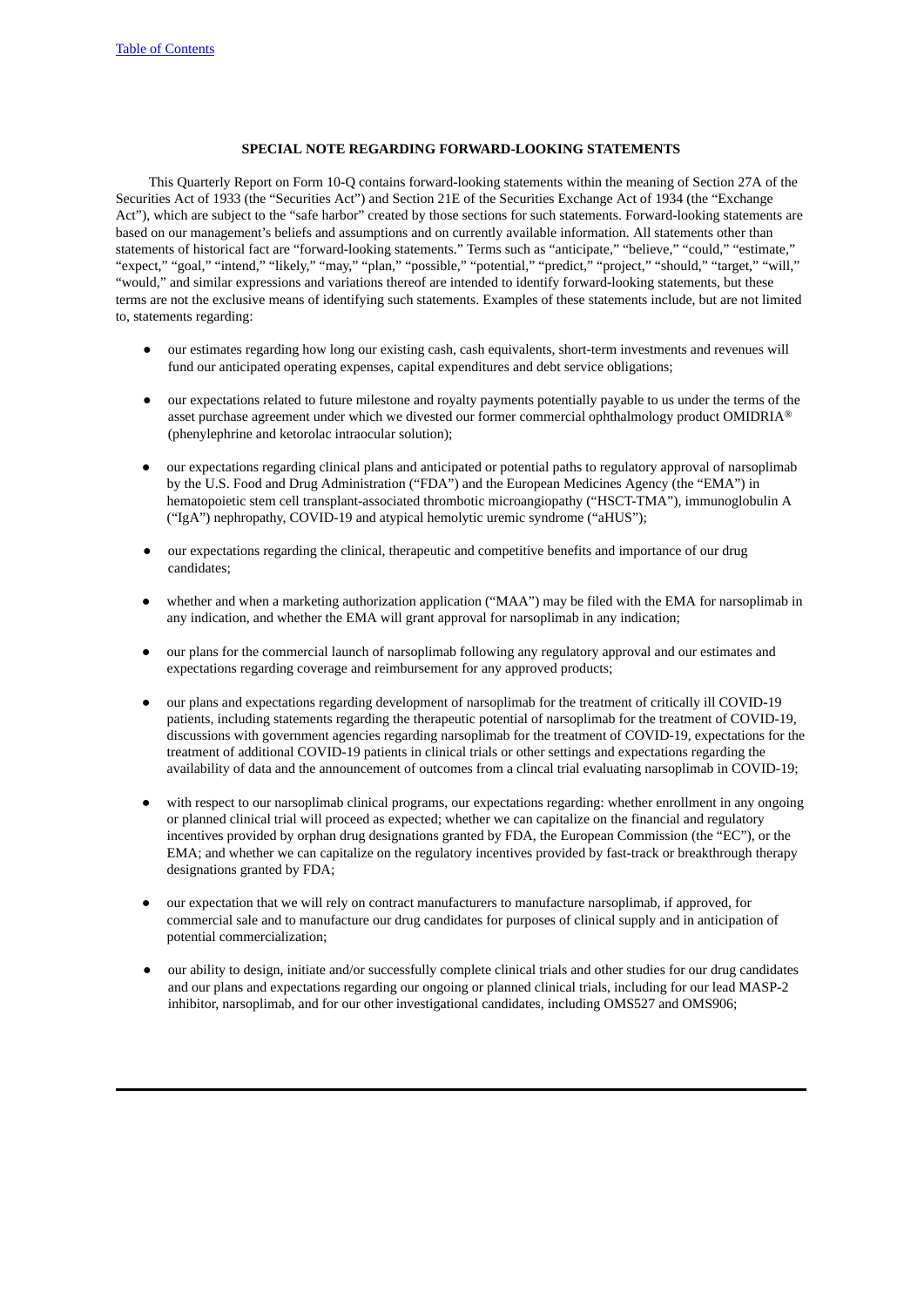- the severity and duration of the impact of the COVID-19 pandemic on our business, operations, clinical programs and financial results;
- our ability to raise additional capital through the capital markets or through one or more corporate partnerships, equity offerings, debt financings, collaborations, licensing arrangements or asset sales;
- our expectations about the commercial competition that our drug candidates, if commercialized, face or may face;
- the expected course and costs of existing claims, legal proceedings and administrative actions, our involvement in potential claims, legal proceedings and administrative actions, and the merits, potential outcomes and effects of both existing and potential claims, legal proceedings and administrative actions, as well as regulatory determinations, on our business, prospects, financial condition and results of operations;
- the extent of protection that our patents provide and that our pending patent applications will provide, if patents are issued from such applications, for our technologies, programs, and drug candidates;
- the factors on which we base our estimates for accounting purposes and our expectations regarding the effect of changes in accounting guidance or standards on our operating results; and
- our expected financial position, performance, revenues, growth, costs and expenses, magnitude of net losses and the availability of resources.

Our actual results could differ materially from those anticipated in these forward-looking statements for many reasons, including the risks, uncertainties and other factors described in this Quarterly Report on Form 10-Q under the headings "Risk Factors" and "Management's Discussion and Analysis of Financial Condition and Results of Operations" and in our other filings with the U.S. Securities and Exchange Commission (the "SEC"). Given these risks, uncertainties and other factors, actual results or anticipated developments may not be realized or, even if substantially realized, may not have the expected consequences to or effects on our company, business or operations. Accordingly, you should not place undue reliance on these forward-looking statements, which represent our estimates and assumptions only as of the date of the filing of this Quarterly Report on Form 10-Q. You should read this Quarterly Report on Form 10-Q completely and with the understanding that our actual results in subsequent periods may materially differ from current expectations. Except as required by applicable law, we assume no obligation to update or revise any forward-looking statements contained herein, whether as a result of any new information, future events or otherwise.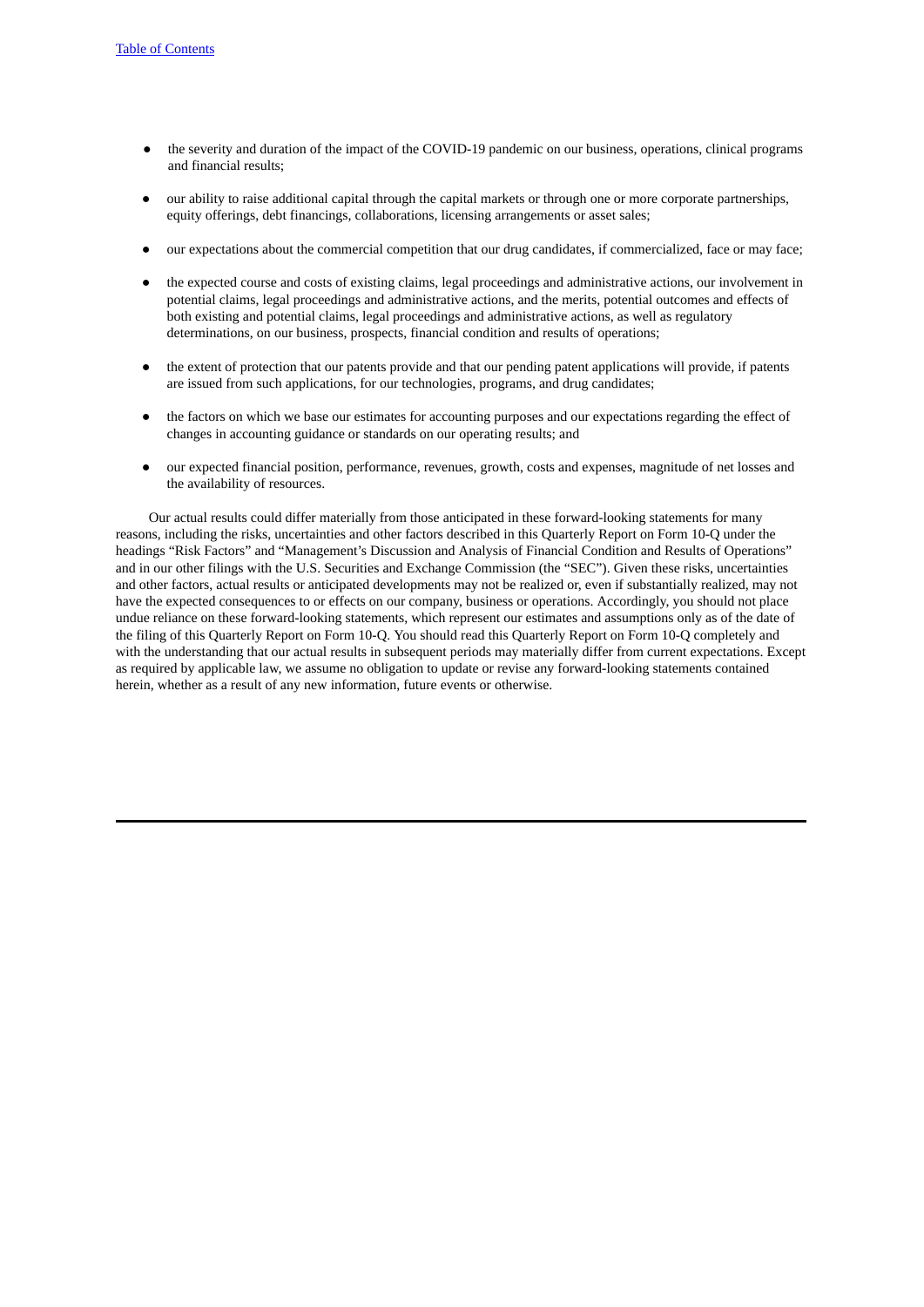### **OMEROS CORPORATION FORM 10-Q FOR THE QUARTER ENDED MARCH 31, 2022**

### **INDEX**

<span id="page-3-0"></span>

|                   |                                                                                       | Page |
|-------------------|---------------------------------------------------------------------------------------|------|
|                   | <b>Part I</b> — Financial Information                                                 | 5    |
| Item 1.           | <b>Financial Statements (unaudited)</b>                                               | 5    |
|                   | <b>Condensed Consolidated Balance Sheets</b>                                          | 5    |
|                   | <b>Condensed Consolidated Statements of Operations and Comprehensive Loss</b>         | 6    |
|                   | <b>Condensed Consolidated Statements of Stockholders' Equity (Deficit)</b>            |      |
|                   | <b>Condensed Consolidated Statements of Cash Flows</b>                                | 8    |
|                   | <b>Notes to Condensed Consolidated Financial Statements</b>                           | 9    |
| Item 2.           | Management's Discussion and Analysis of Financial Condition and Results of Operations | 20   |
| Item 3.           | <b>Quantitative and Qualitative Disclosures About Market Risk</b>                     | 29   |
| Item 4.           | <b>Controls and Procedures</b>                                                        | 29   |
|                   | <b>Part II — Other Information</b>                                                    | 30   |
| Item 1.           | <b>Legal Proceedings</b>                                                              | 30   |
| Item 1A.          | <b>Risk Factors</b>                                                                   | 30   |
| Item 2.           | Unregistered Sales of Equity Securities and Use of Proceeds                           | 30   |
| Item 6.           | <b>Exhibits</b>                                                                       | 30   |
| <b>Signatures</b> |                                                                                       | 31   |
|                   |                                                                                       |      |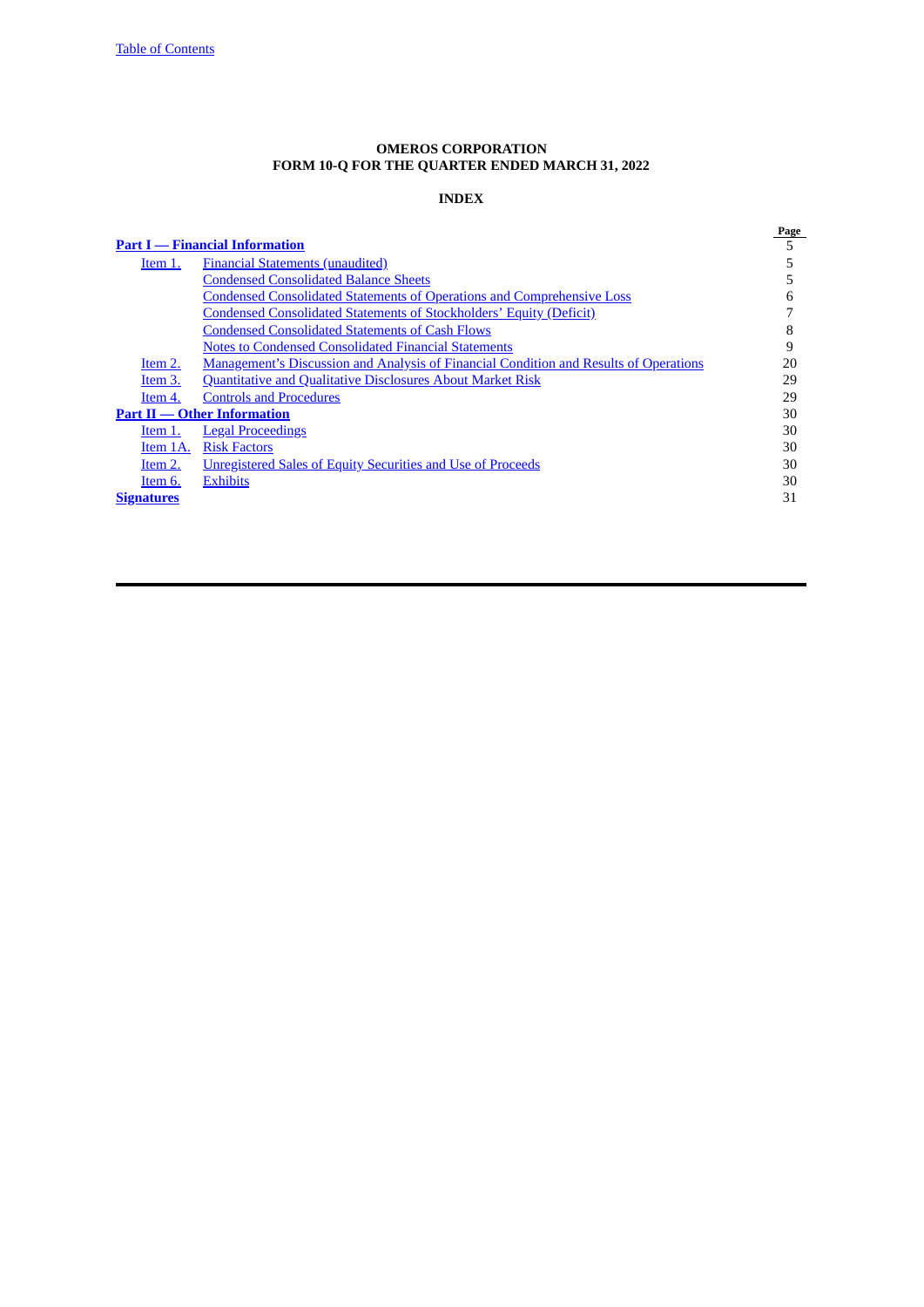### **PART I — FINANCIAL INFORMATION**

### <span id="page-4-2"></span><span id="page-4-1"></span><span id="page-4-0"></span>**ITEM 1. FINANCIAL STATEMENTS**

### **OMEROS CORPORATION**

### **CONDENSED CONSOLIDATED BALANCE SHEETS**

### **(In thousands, except share and per share data)**

### **(unaudited)**

|                                                                                        |              | March 31,<br>2022 |              | December 31,<br>2021 |
|----------------------------------------------------------------------------------------|--------------|-------------------|--------------|----------------------|
| <b>Assets</b>                                                                          |              |                   |              |                      |
| Current assets:                                                                        |              |                   |              |                      |
| Cash and cash equivalents                                                              | $\mathbb{S}$ | 8,963             | \$           | 100,808              |
| Short-term investments                                                                 |              | 133,271           |              | 56,458               |
| OMIDRIA contract royalty asset, short-term                                             |              | 44,110            |              | 44,319               |
| Receivables, net                                                                       |              | 16,255            |              | 38,155               |
| Prepaid expense and other assets                                                       |              | 7,623             |              | 8,216                |
| Total current assets                                                                   |              | 210,222           |              | 247,956              |
| <b>OMIDRIA</b> contract royalty asset                                                  |              | 133,625           |              | 140,251              |
| Property and equipment, net                                                            |              | 1,453             |              | 1,731                |
| Right of use assets                                                                    |              | 22,909            |              | 28,276               |
| <b>Restricted investments</b>                                                          |              | 1,054             |              | 1,054                |
| <b>Total assets</b>                                                                    | \$           | 369,263           | \$           | 419,268              |
|                                                                                        |              |                   |              |                      |
| Liabilities and shareholders' equity (deficit)                                         |              |                   |              |                      |
| Current liabilities:                                                                   |              |                   |              |                      |
| Accounts payable                                                                       | $\mathbb{S}$ | 7,345             | $\mathbb{S}$ | 13,400               |
| Accrued expenses                                                                       |              | 23,796            |              | 33,134               |
| Current portion of lease liabilities                                                   |              | 3,925             |              | 5,255                |
| <b>Total current liabilities</b>                                                       |              | 35,066            |              | 51,789               |
| Lease liabilities, non-current                                                         |              | 24,296            |              | 29,126               |
| Unsecured convertible senior notes, net                                                |              | 313,904           |              | 313,458              |
| Other accrued liabilities - noncurrent                                                 |              | 922               |              | 1,115                |
| Commitments and contingencies (Note 10)                                                |              |                   |              |                      |
| Shareholders' equity (deficit):                                                        |              |                   |              |                      |
| Preferred stock, par value \$0.01 per share, 20,000,000 shares authorized; none issued |              |                   |              |                      |
| and outstanding at March 31, 2022 and December 31, 2021.                               |              |                   |              |                      |
| Common stock, par value \$0.01 per share, 150,000,000 shares authorized at             |              |                   |              |                      |
| March 31, 2022 and December 31, 2021; 62,730,015 and 62,628,855 shares issued and      |              |                   |              |                      |
| outstanding at March 31, 2022 and December 31, 2021, respectively.                     |              | 627               |              | 626                  |
| Additional paid-in capital                                                             |              | 710,593           |              | 706,288              |
| <b>Accumulated deficit</b>                                                             |              | (716, 145)        |              | (683, 134)           |
| Total shareholders' equity (deficit)                                                   |              | (4, 925)          |              | 23,780               |
| Total liabilities and shareholders' equity (deficit)                                   | \$           | 369,263           | \$           | 419.268              |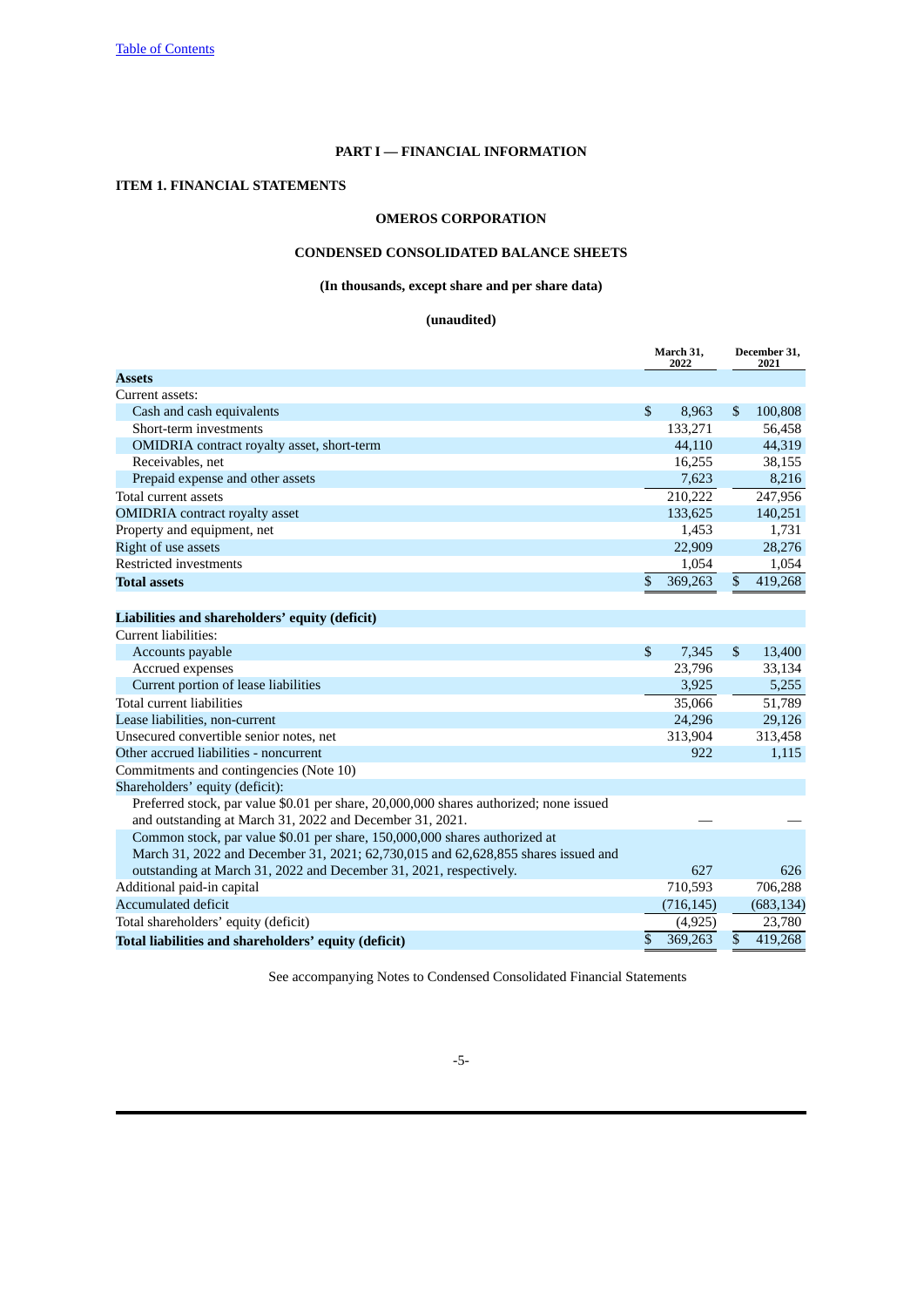### **OMEROS CORPORATION**

### <span id="page-5-0"></span>**CONDENSED CONSOLIDATED STATEMENTS OF OPERATIONS AND COMPREHENSIVE LOSS**

### **(In thousands, except share and per share data)**

### **(unaudited)**

|                                                                                          | <b>Three Months Ended</b><br>March 31, |            |    |            |
|------------------------------------------------------------------------------------------|----------------------------------------|------------|----|------------|
|                                                                                          |                                        | 2022       |    | 2021       |
|                                                                                          |                                        |            |    |            |
| Costs and expenses:                                                                      |                                        |            |    |            |
| Research and development                                                                 | \$                                     | 24,087     | \$ | 32,504     |
| Selling, general and administrative                                                      |                                        | 10,959     |    | 12,786     |
| Total costs and expenses                                                                 |                                        | 35,046     |    | 45,290     |
| Loss from continuing operations                                                          |                                        | (35,046)   |    | (45, 290)  |
| Interest expense                                                                         |                                        | (4, 941)   |    | (4,897)    |
| Other income                                                                             |                                        | 493        |    | 418        |
| Net loss from continuing operations                                                      |                                        | (39, 494)  |    | (49,769)   |
| Net income from discontinued operations                                                  |                                        | 6,483      |    | 14,679     |
| Net loss                                                                                 | \$                                     | (33,011)   | \$ | (35,090)   |
|                                                                                          |                                        |            |    |            |
| Basic and diluted net income (loss) per share:                                           |                                        |            |    |            |
| Net loss from continuing operations                                                      | \$                                     | (0.63)     | \$ | (0.81)     |
| Net income from discontinued operations                                                  |                                        | 0.10       |    | 0.24       |
| Net loss                                                                                 | \$                                     | (0.53)     | \$ | (0.57)     |
|                                                                                          |                                        |            |    |            |
| Weighted-average shares used to compute basic and diluted net income (loss) per<br>share |                                        | 62,724,775 |    | 61,928,511 |
|                                                                                          |                                        |            |    |            |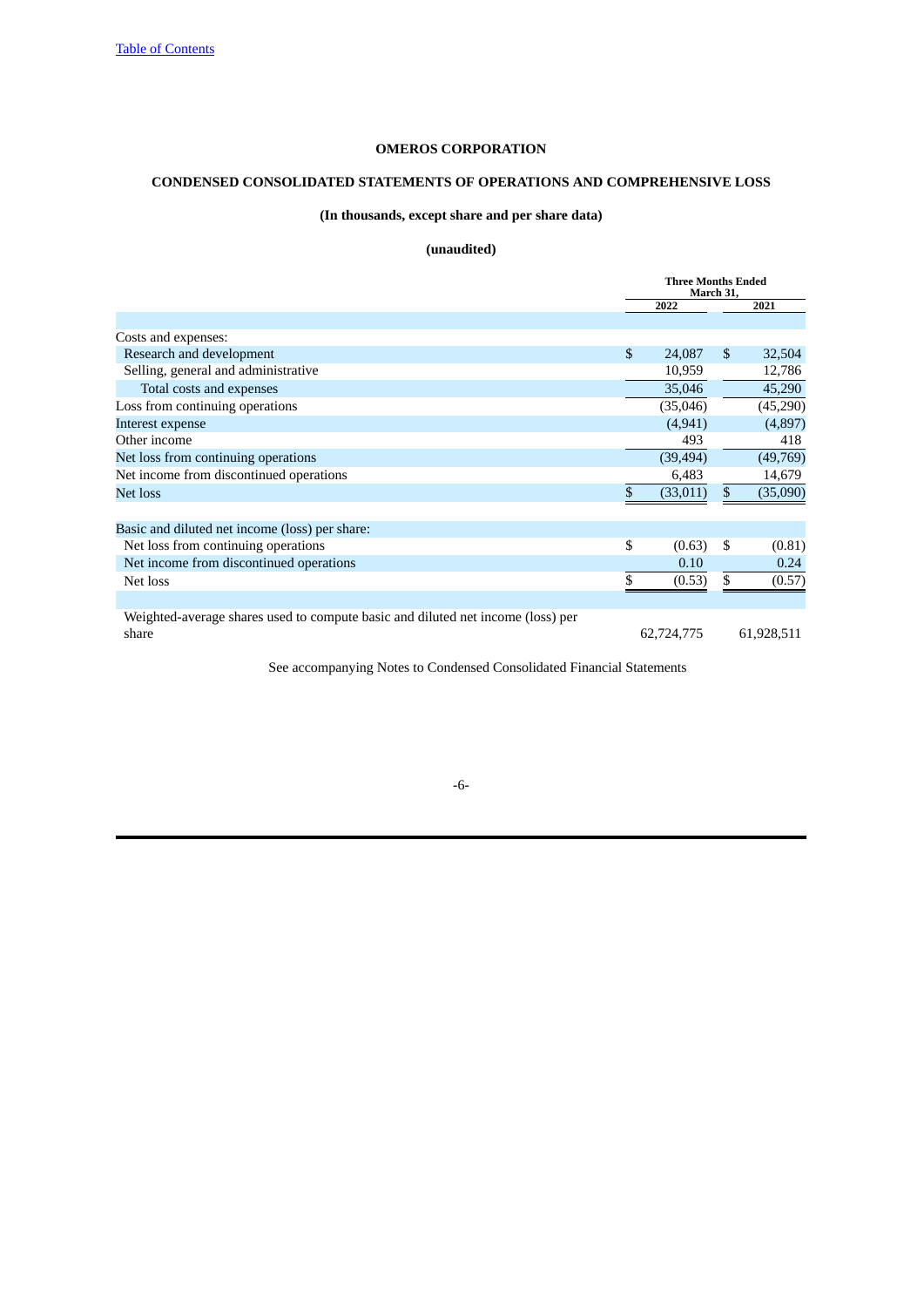### **OMEROS CORPORATION**

# <span id="page-6-0"></span>**CONDENSED CONSOLIDATED STATEMENTS OF STOCKHOLDERS' EQUITY (DEFICIT)**

### **(In thousands, except share data)**

### **(unaudited)**

|                                           |                                      |            | <b>Additional</b>  |                               |                 |
|-------------------------------------------|--------------------------------------|------------|--------------------|-------------------------------|-----------------|
|                                           | <b>Common Stock</b><br><b>Shares</b> | Amount     | Paid-In<br>Capital | Accumulated<br><b>Deficit</b> | Total           |
| Balance at January 1, 2021                | 61,671,231                           | \$616      | \$751,304          | \$ (872, 672)                 | \$(120,752)     |
| Exercise of stock options and warrants    | 580,781                              | 6          | 6,327              |                               | 6,333           |
| At the market offering costs              |                                      |            | (241)              |                               | (241)           |
| Cumulative effect of adopting ASU 2020-06 |                                      |            | (70, 779)          | (4,697)                       | (75, 476)       |
| Stock-based compensation expense          |                                      |            | 3,271              |                               | 3,271           |
| Net loss                                  |                                      |            |                    | (35,090)                      | (35,090)        |
| Balance at March 31, 2021                 | 62.252.012                           | \$622      | \$689,882          | \$ (912, 459)                 | $$$ (221,955)   |
|                                           |                                      |            |                    |                               |                 |
| Balance at January 1, 2022                | 62,628,855                           | 626<br>SS. | \$706,288          | \$ (683, 134)                 | 23,780<br>\$    |
| Exercise of stock options and warrants    | 101,160                              |            | 413                |                               | 414             |
| Stock-based compensation expense          |                                      |            | 3,892              |                               | 3,892           |
| Net loss                                  |                                      |            |                    | (33,011)                      | (33, 011)       |
| Balance at March 31, 2022                 | 62,730,015                           | 627<br>\$. | \$710.593          | \$(716, 145)                  | (4, 925)<br>\$. |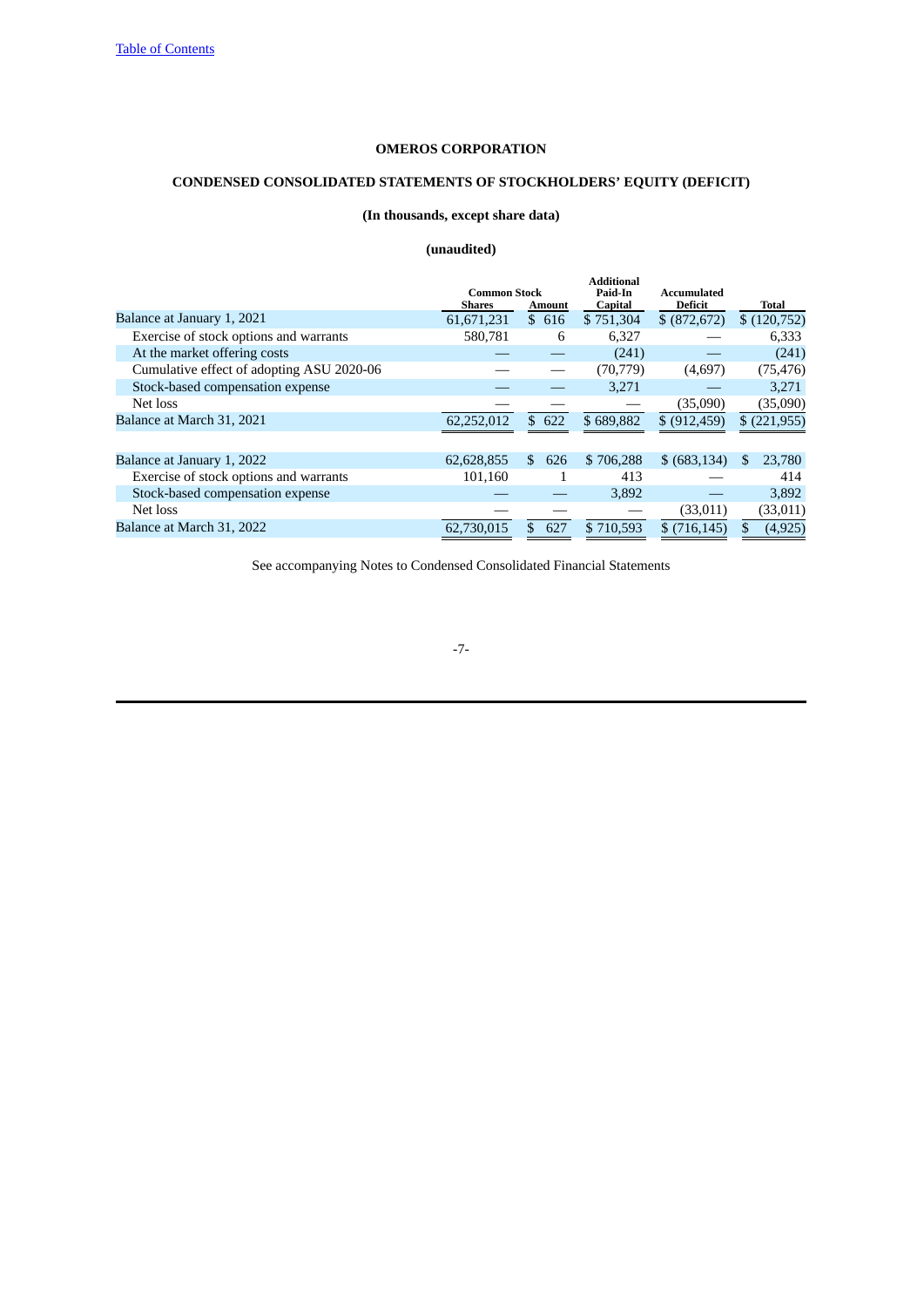### **OMEROS CORPORATION**

### **CONDENSED CONSOLIDATED STATEMENTS OF CASH FLOWS**

### **(In thousands)**

### **(unaudited)**

<span id="page-7-0"></span>

|                                                                             | Three Months Ended March 31, |           |      |              |
|-----------------------------------------------------------------------------|------------------------------|-----------|------|--------------|
|                                                                             |                              | 2022      |      | 2021         |
| <b>Operating activities:</b>                                                |                              |           |      |              |
| Net loss                                                                    | \$                           | (33,011)  |      | $$$ (35,090) |
| Adjustments to reconcile net loss to net cash used in operating activities: |                              |           |      |              |
| Early termination of operating lease                                        |                              | (454)     |      |              |
| Stock-based compensation expense                                            |                              | 3,892     |      | 3,271        |
| Non-cash interest expense                                                   |                              | 446       |      | 396          |
| Depreciation and amortization                                               |                              | 278       |      | 390          |
| Changes in operating assets and liabilities:                                |                              |           |      |              |
| Receivables                                                                 |                              | 21,900    |      | (20, 985)    |
| Prepaid expenses and other assets                                           |                              | 592       |      | 5,202        |
| <b>OMIDRIA</b> contract royalty asset                                       |                              | 6,835     |      |              |
| Accounts payable and accrued expense                                        |                              | (15, 671) |      | 6,562        |
| Net cash used in operating activities                                       |                              | (15, 193) |      | (40, 254)    |
| <b>Investing activities:</b>                                                |                              |           |      |              |
| Purchases of investments                                                    |                              | (83,013)  |      | (3)          |
| Proceeds from the sale and maturities of investments                        |                              | 6,200     |      | 33,000       |
| Purchases of property and equipment                                         |                              |           |      | (12)         |
| Net cash provided by (used in) investing activities                         |                              | (76, 813) |      | 32,985       |
| <b>Financing activities:</b>                                                |                              |           |      |              |
| Proceeds upon exercise of stock options and warrants                        |                              | 414       |      | 6,333        |
| Payments on finance lease obligations                                       |                              | (253)     |      | (296)        |
| At the market offering costs                                                |                              |           |      | (241)        |
| Net cash provided by financing activities                                   |                              | 161       |      | 5,796        |
| Net decrease in cash and cash equivalents                                   |                              | (91, 845) |      | (1, 473)     |
| Cash and cash equivalents at beginning of period                            |                              | 100,808   |      | 10,501       |
| Cash and cash equivalents at end of period                                  | \$                           | 8,963     | $\$$ | 9,028        |
| <b>Supplemental cash flow information</b>                                   |                              |           |      |              |
| Cash paid for interest                                                      | \$                           | 5,967     | \$   | 5,995        |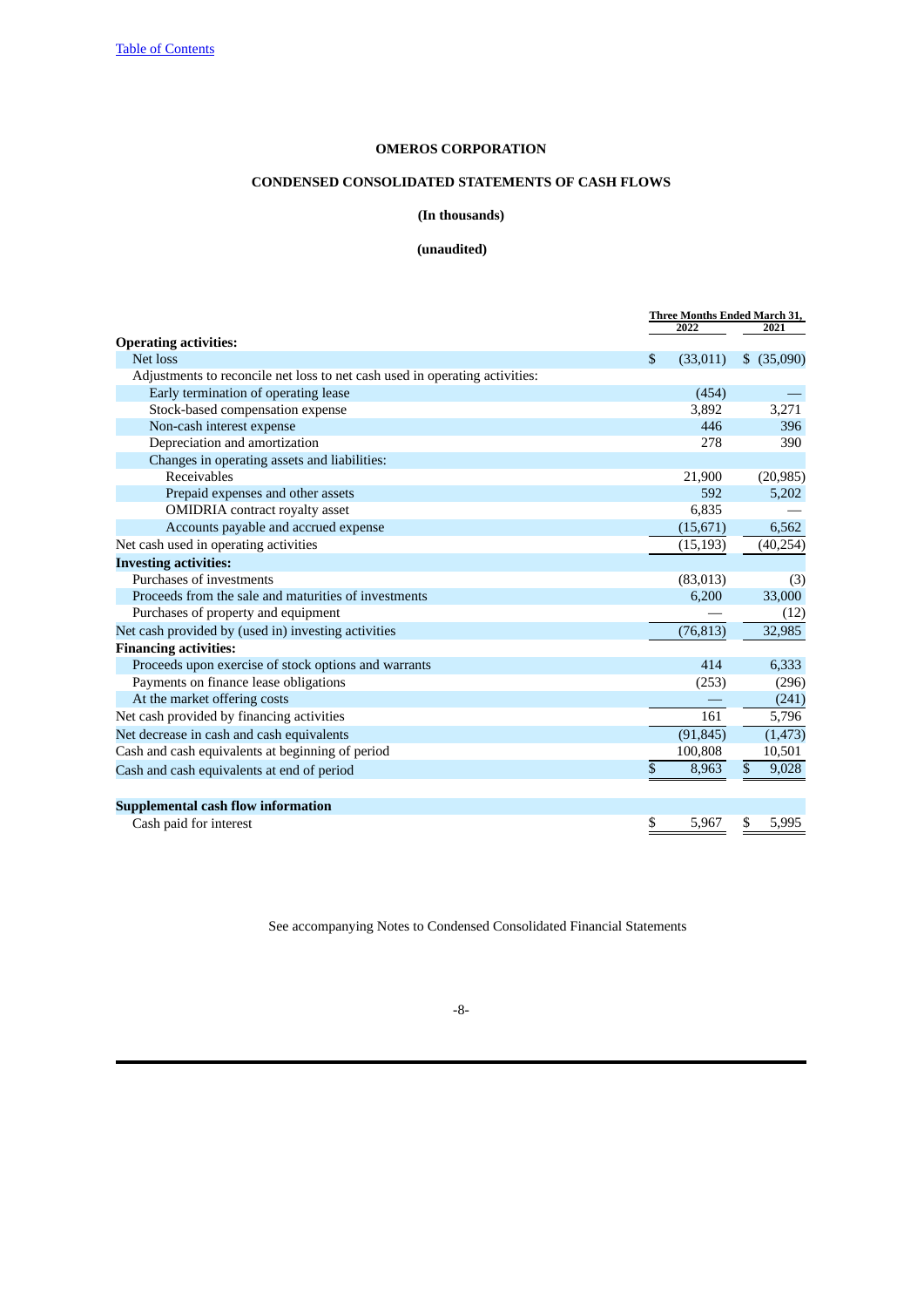#### **OMEROS CORPORATION NOTES TO CONDENSED CONSOLIDATED FINANCIAL STATEMENTS (unaudited)**

#### <span id="page-8-0"></span>**Note 1—Organization and Basis of Presentation**

#### *General*

Omeros Corporation ("Omeros," the "Company" or "we") is a clinical-stage biopharmaceutical company committed to discovering, developing and commercializing small-molecule and protein therapeutics for large-market as well as orphan indications targeting immunologic diseases, including complement-mediated diseases and cancers related to dysfunction of the immune system, as well as addictive and compulsive disorders. We marketed our first drug product, OMIDRIA® (phenylephrine and ketorolac intraocular solution) 1% / 0.3% for use during cataract surgery or intraocular lens replacement in the United States (the "U.S.") until we sold OMIDRIA and related business assets on December 23, 2021 (see "Sale of OMIDRIA Assets" below for additional information).

Our drug candidate narsoplimab is the subject of a biologics license application ("BLA") pending before the U.S. Food and Drug Administration ("FDA") for the treatment of hematopoietic stem cell transplant-associated thrombotic microangiopathy ("HSCT-TMA"). On October 18, 2021, we announced the receipt of a Complete Response Letter ("CRL") from FDA regarding the BLA. In the CRL, FDA expressed difficulty in estimating the treatment effect of narsoplimab in HSCT-TMA and asserted that additional information will be needed to support regulatory approval. In February 2022, we had a Type A end-of-review meeting with FDA to discuss the CRL, including each of the review issues that FDA identified as presenting difficulties interpreting the treatment response in the pivotal trial. Although we feel that we adequately addressed all of the issues noted in the CRL, the meeting minutes included a number of the review division's critiques that we believe had already been addressed and/or were inaccurate. As a result, we currently plan to submit a Formal Dispute Resolution Request. Formal dispute resolution is an official pathway that enables a sponsor to appeal a decision by an FDA review division to a higher authority within FDA, in this case the Office of New Drugs. Our request is for regular approval based on the data in our existing BLA. We continue to believe that our BLA, as submitted, merits approval and that the data meet or exceed the threshold for substantial evidence of effectiveness; however, there can be no assurances that the Formal Dispute Resolution process will result in approval of our BLA, will provide a clear path to resubmission of our BLA, or that any identified path to BLA resubmission will be satisafactory in terms of the information, time and/or expenditure required.

We also have multiple late-stage clinical development programs in our pipeline, which are focused on: complementmediated disorders, including immunoglobulin A ("IgA") nephropathy, atypical hemolytic uremic syndrome ("aHUS") and COVID-19.

#### *Sale of OMIDRIA Assets*

On December 23, 2021, we completed the sale of OMIDRIA and certain related assets and liabilities to Rayner Surgical Inc. ("Rayner") pursuant to an Asset Purchase Agreement dated December 1, 2021 (the "Asset Purchase Agreement"). We received a payment of \$126.0 million at closing and receive royalty payments on worldwide sales of OMIDRIA and potentially a \$200.0 million milestone payment if separate payment for OMIDRIA is secured in the U.S. for a continuous period of at least four years before January 1, 2025.

As a result of the divestiture, the results of OMIDRIA operations (e.g., revenues and operating costs) are included in discontinued operations in our condensed consolidated statements of operations and comprehensive loss for all periods presented (see "Note 3 – Discontinued Operations").

#### *Basis of Presentation*

Our condensed consolidated financial statements include the financial position and results of operations of Omeros and our wholly owned subsidiaries. All inter-company transactions have been eliminated. The accompanying condensed consolidated financial statements have been prepared in accordance with U.S. generally accepted accounting principles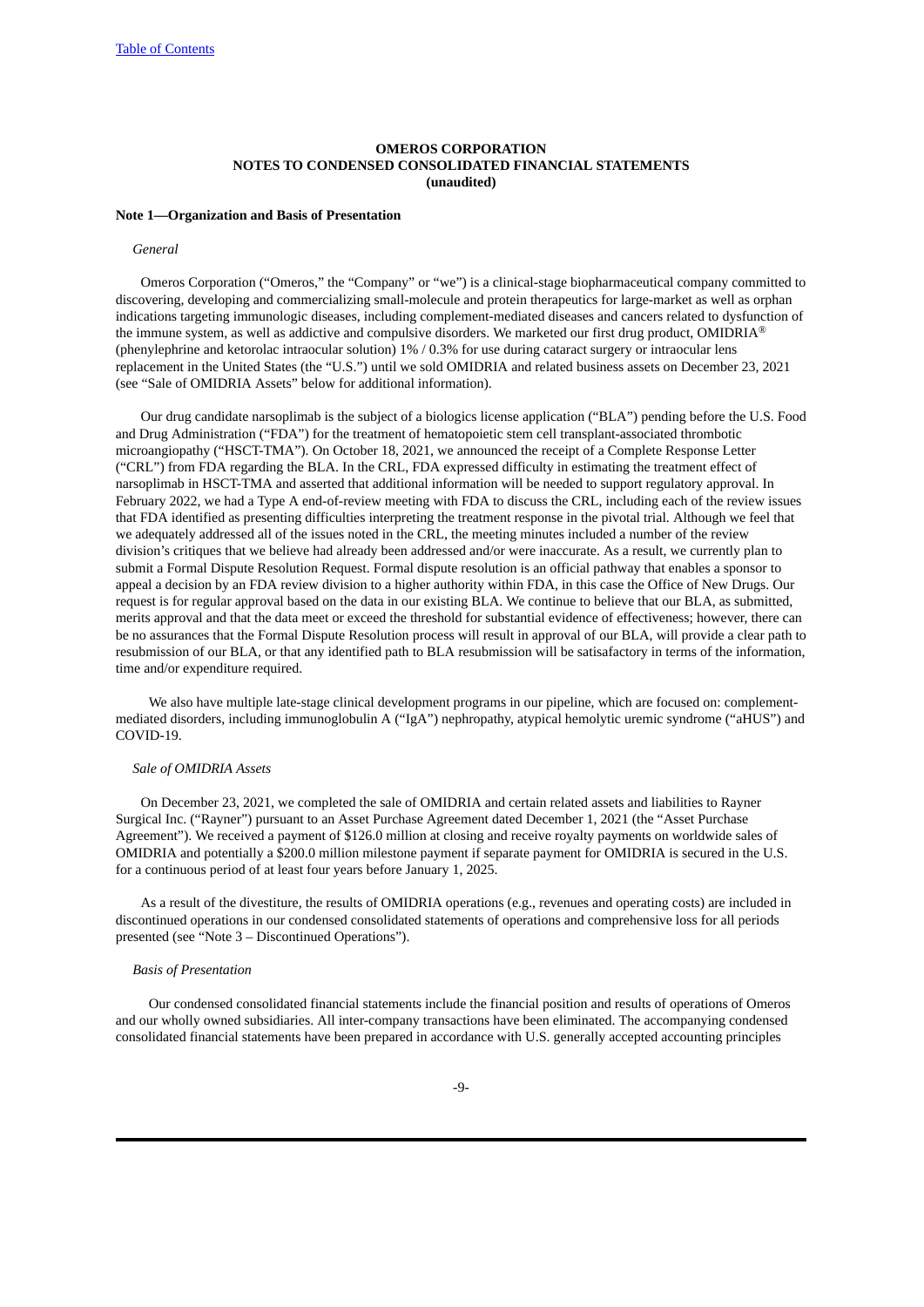("GAAP"). Certain prior year amounts in the condensed consolidated balance sheets, statements of operations, statements of stockholders' equity (deficit) and statements of cash flows and the notes to the condensed consolidated financial statements have been reclassified in the condensed consolidated financial statements to conform to the current year presentation.

#### *Risks and Uncertainties*

As of March 31, 2022, we had cash, cash equivalents and short-term investments of \$142.2 million and outstanding accounts receivable of \$16.3 million. Our loss for the quarter ended March 31, 2022 was \$33.0 million and included \$4.2 million of noncash operating expenses.

We plan to continue to fund our operations for the next twelve months with our existing cash and investments, our current accounts receivable, and OMIDRIA royalties. There is also the potential for us to receive a \$200.0 million milestone related to achievement of long-term OMIDRIA separate payment. If FDA approval is granted for narsoplimab for HSCT-TMA within the next twelve months, we expect that sales of narsoplimab will also provide funds for our operations. We have a sales agreement to sell shares of our common stock, from time to time, in an "at the market" equity offering facility through which we may offer and sell shares of our common stock equaling an aggregate amount up to \$150.0 million. Should it be determined to be strategically advantageous, we could pursue debt financings as well as public and private offerings of our equity securities, similar to those we have previously completed, or other strategic transactions, which may include licensing a portion of our existing technology.

Management believes the assets on hand along with expected royalties received are adequate to finance our operations at least through May 10, 2023. Accordingly, the accompanying condensed consolidated financial statements have been prepared on a going-concern basis, which contemplates the realization of assets and the satisfaction of liabilities in the normal course of business.

#### *Use of Estimates*

The preparation of financial statements in conformity with GAAP requires management to make estimates and assumptions that affect the amounts reported in the financial statements and accompanying notes. Significant items subject to such estimates include OMIDRIA contract royalty asset valuation, stock-based compensation expense, and accruals for clinical trials and manufacturing of drug product. We base our estimates on historical experience and on various other factors, including the impact of the COVID-19 pandemic, that we believe are reasonable under the circumstances; however, actual results could differ from these estimates.

#### **Note 2—Significant Accounting Policies**

#### *Discontinued Operations*

We review the presentation of planned or completed business dispositions in the condensed consolidated financial statements based on the available information and events that have occurred. The review consists of evaluating whether the business meets the definition of a component for which the operations and cash flows are clearly distinguishable from the other components of the business and, if so, whether it is anticipated that after the disposal the cash flows of the component would be eliminated from continuing operations and whether the disposition represents a strategic shift that has a major effect on operations and financial results.

Planned or completed business dispositions are presented as discontinued operations when all the criteria described above are met. For those divestitures that qualify as discontinued operations, all comparative periods presented are reclassified in the consolidated balance sheets. Additionally, the results of operations of a discontinued operation are reclassified to income from discontinued operations, for all periods presented in the condensed consolidated statements of operations and comprehensive loss. Results of discontinued operations include all revenues and expenses directly derived from such businesses; general corporate overhead is not allocated to discontinued operations. The OMIDRIA asset sale to Rayner qualifies as a discontinued operation. The Company included information regarding cash flows from discontinued operations (see "Note 3 – Discontinued Operations").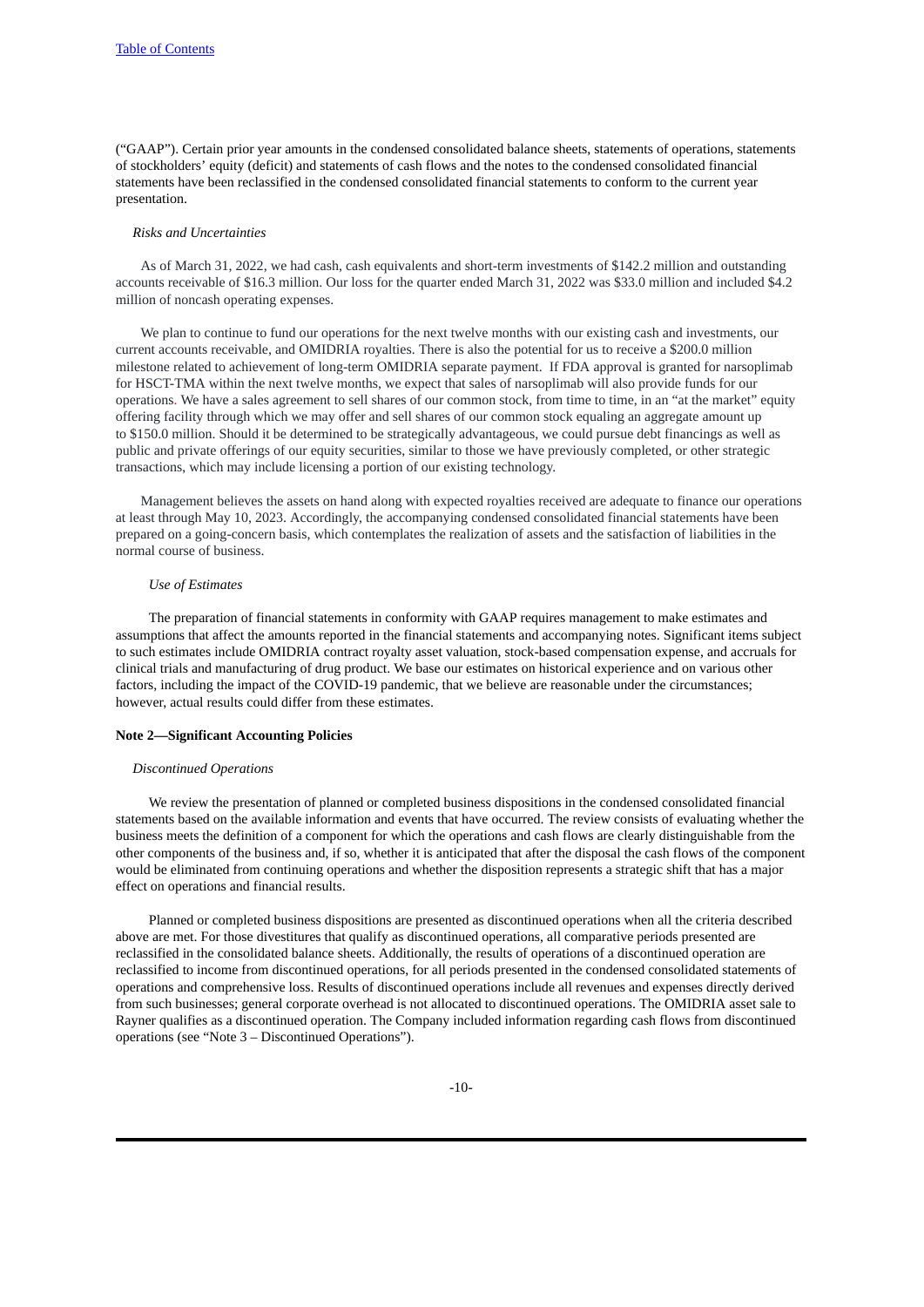#### *OMIDRIA Royalties and OMIDRIA Contract Royalty Assets*

We have rights to receive future royalties from Rayner on OMIDRIA net sales at rates that vary based on geography and certain regulatory contingencies. Therefore, future OMIDRIA royalties are treated as variable consideration. The sale of OMIDRIA qualified as an asset sale under GAAP. To measure the OMIDRIA contract royalty asset, we used the expected value approach which is the sum of the discounted probability-weighted royalty payments, net of tax, we would receive using a range of potential outcomes, to the extent that it is probable that a significant reversal in the amount of cumulative income recognized will not occur. Accordingly, the contract royalty asset excludes the achievement of the \$200.0 million milestone payment and any foreign royalties to the extent it is probable that a significant reversal in the amount of cumulative income recognized will not occur. Royalties earned will primarily be recorded as a reduction to the OMIDRIA contract royalty asset. The amount recorded in discontinued operations will reflect interest earned on the outstanding OMIDRIA contract royalty asset and any amounts received that are different from the expected royalties recorded at closing. The OMIDRIA contract royalty asset will also be re-measured periodically using the expected value approach based on actual results and future expectations. Any required adjustment to the OMIDRIA contract royalty asset will be recorded into discontinued operations.

#### *OMIDRIA Revenue Recognition*

Prior to the sale of OMIDRIA on December 23, 2021, when we entered into a customer contract, we performed the following five steps: (i) identified the contract with a customer; (ii) identified the performance obligations in the contract; (iii) determined the transaction price; (iv) allocated the transaction price to the performance obligations in the contract; and (v) recognized revenue when (or as) we satisfy a performance obligation.

We generally recorded OMIDRIA product sales when the product was delivered to our wholesalers. OMIDRIA product sales were recorded net of wholesaler distribution fees and estimated chargebacks, rebates, returns and purchasevolume discounts. Accruals or allowances were established for these deductions in the same period when revenue was recognized, and actual amounts incurred were offset against the applicable accruals or allowances. We reflected each of these accruals or allowances as either a reduction in the related accounts receivable or as an accrued liability, depending on how the amount is expected to be settled.

#### *Inventory*

We expense inventory costs related to product candidates as research and development expenses until regulatory approval is reasonably assured in the U.S. or the European Union (the "EU"). Once approval is reasonably assured, costs including amounts related to third-party manufacturing, transportation and internal labor and overhead will be capitalized.

#### *Right of Use Assets and Related Lease Liabilities*

We record operating leases as right-of-use assets and recognize the related lease liabilities equal to the fair value of the lease payments using our incremental borrowing rate when the implicit rate in the lease agreement is not readily available. We recognize variable lease payments, when incurred. Costs associated with operating lease assets are recognized on a straight-line basis within operating expenses over the term of the lease.

We record finance leases as a component of property and equipment and amortize these assets within operating expenses on a straight-line basis to their residual values over the shorter of the term of the underlying lease or the estimated useful life of the equipment. The interest component of a finance lease is included in interest expense and recognized using the effective interest method over the lease term.

We account for leases with initial terms of 12 months or less as operating expenses on a straight-line basis over the lease term.

-11-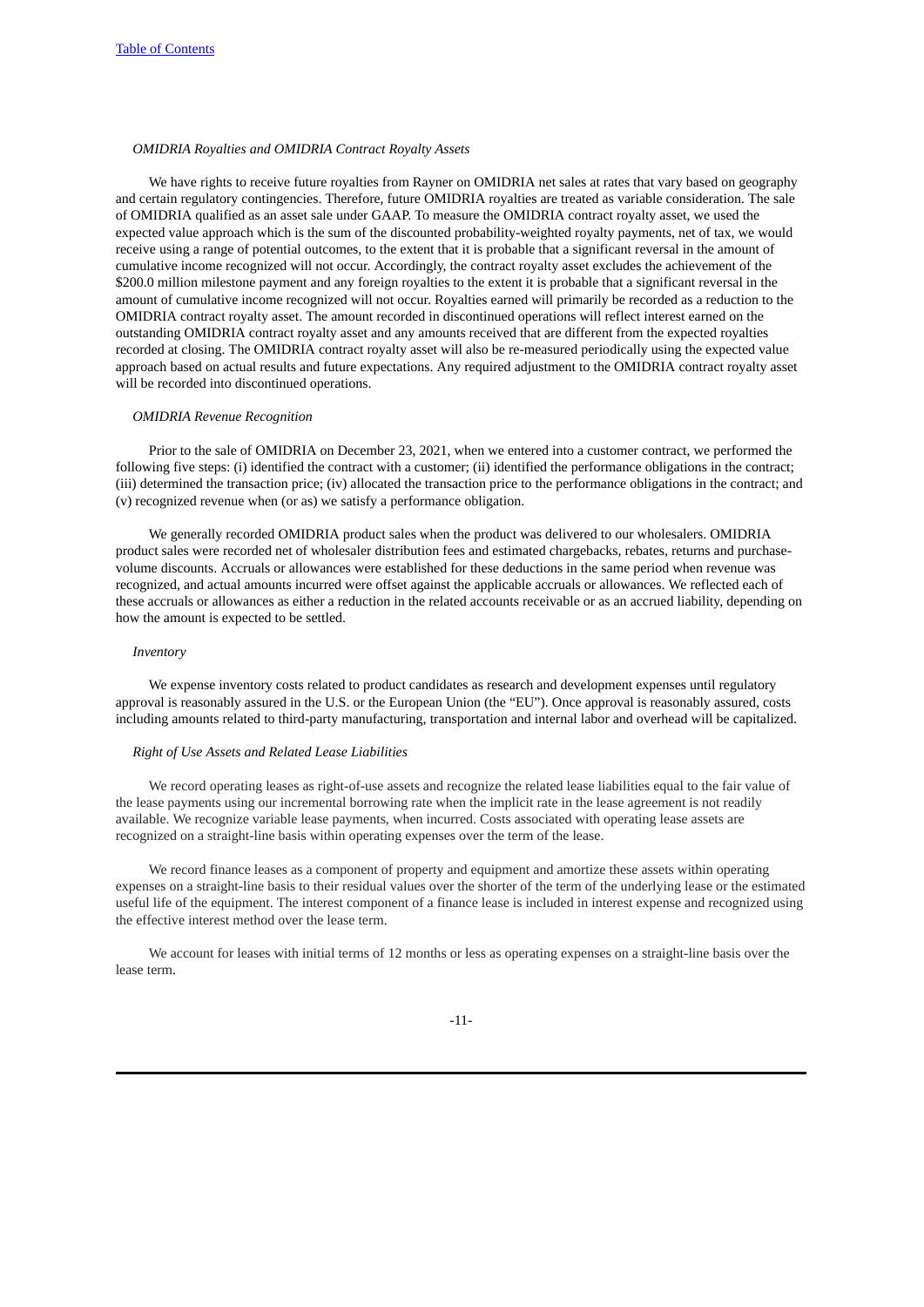#### *Stock-Based Compensation*

Stock-based compensation expense is recognized for all share-based payments based on estimated fair values. The fair value of our stock options is calculated using the Black-Scholes option-pricing model which requires judgmental assumptions around volatility, forfeiture rates and expected option term. Compensation expense is recognized over the optionees' requisite service periods, which is generally the vesting period, using the straight-line method. Forfeiture expense is estimated at the time of grant and revised in subsequent periods if actual forfeitures differ from those estimates.

#### *Income Taxes*

Deferred tax assets and liabilities are recognized for the future tax consequences attributable to differences between the financial statement carrying amounts of existing assets and liabilities and their tax bases. Deferred tax assets and liabilities are measured using enacted tax rates applied to taxable income in the years in which those temporary differences are expected to be recovered or settled. We recognize the effect of income tax positions only if those positions are more likely than not of being sustained upon an examination. A valuation allowance is established when it is more likely than not that the deferred tax assets will not be realized.

#### **Note 3—Discontinued Operations**

On December 23, 2021, we completed the sale of OMIDRIA and certain related assets including inventory and prepaid expenses. We retained the outstanding accounts receivable and all outstanding liabilities related to OMIDRIA as of the closing date.

Upon closing, we received an up-front cash payment of \$126.0 million. We receive a 50% royalty on OMIDRIA net sales in the U.S. until the earlier of January 1, 2025 or the payment of the \$200.0 million milestone described below. After such date, we will receive a 30% royalty on OMIDRIA net sales in the U.S. (the "U.S. base royalty rate") until the expiration or termination of the last issued and unexpired U.S. patent. The U.S. base royalty rate is reduced to 10% upon the occurrence of certain events described in the Asset Purchase Agreement, including during any specific period in which OMIDRIA is no longer eligible for separate payment. We will also receive a royalty of 15% on OMIDRIA net sales outside the U.S. on a country-by-country basis until the expiration or termination of the last issued and unexpired OMIDRIA patent in such country. We will receive a \$200.0 million milestone payment if, prior to January 1, 2025, separate payment for OMIDRIA is secured in the U.S. for a continuous period of at least four years.

During the three months ended March 31, 2022, we earned royalties of \$13.8 million on sales of OMIDRIA which we recorded as a reduction to the OMIDRIA contract royalty asset. We also recorded \$7.0 million of income in discontinued operations representing interest income and remeasurement adjustments to the OMIDRIA contract royalty asset. The following schedule presents a rollforward of the OMIDRIA contract royalty asset (in thousands):

| <b>OMIDRIA</b> contract royalty asset at December 31, 2021 | 184,570   |
|------------------------------------------------------------|-----------|
| Rovalties earned                                           | (13, 831) |
| Rovalty interest income and remeasurement adjustments      | 6,996     |
| OMIDRIA contract royalty asset at March 31, 2022           | 177.735   |

#### -12-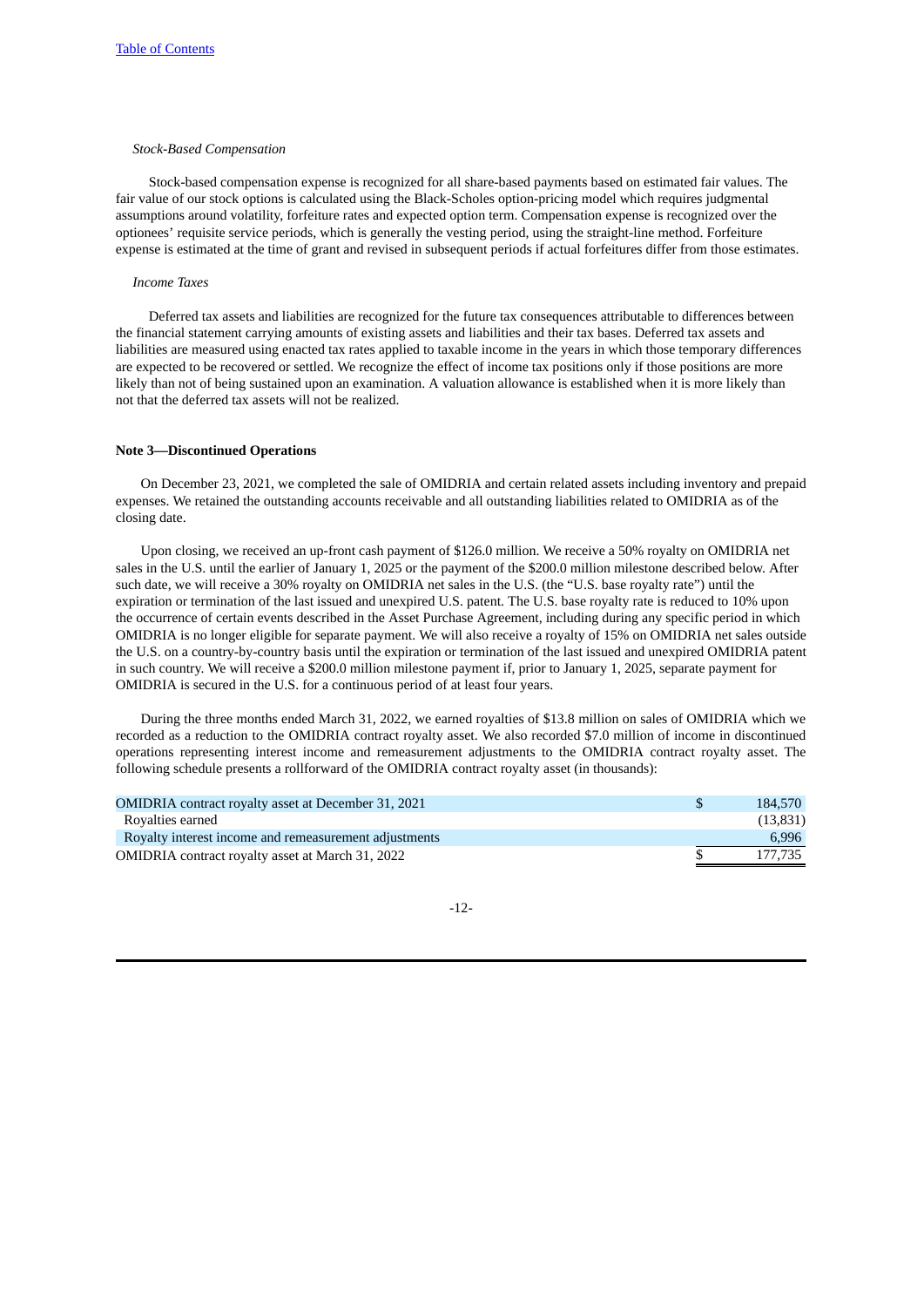Net income from discontinued operations is as follows:

| <b>Three Months Ended</b><br>March 31, |   |                |  |  |
|----------------------------------------|---|----------------|--|--|
| 2022                                   |   | 2021           |  |  |
|                                        |   |                |  |  |
|                                        | Φ | 21,061         |  |  |
| 6,996                                  |   |                |  |  |
| 6,996                                  |   | 21,061         |  |  |
| 513                                    |   | 6,382          |  |  |
| 6.483                                  |   | 14,679         |  |  |
|                                        |   | (In thousands) |  |  |

Cash flow from discontinued operations is as follows:

|                                                         | <b>Three Months Ended March 31.</b> |                |          |  |
|---------------------------------------------------------|-------------------------------------|----------------|----------|--|
|                                                         | 2022                                |                | 2021     |  |
|                                                         |                                     | (In thousands) |          |  |
| Total operating cash flows from discontinued operations |                                     | $13,636$ \$    | (16.284) |  |

#### **Note 4—Net Loss Per Share**

Our potentially dilutive securities include potential common shares related to our stock options, warrants, restricted stock units ("RSUs") and unsecured convertible senior notes. Diluted earnings per share ("Diluted EPS") considers the impact of potentially dilutive securities except in periods in which there is a loss because the inclusion of the potential common shares would have an anti-dilutive effect. Diluted EPS excludes the impact of potential common shares related to our stock options in periods in which the option exercise price is greater than the average market price of our common stock for the period.

Potentially dilutive securities excluded from Diluted EPS are as follows:

|                                                                    | March 31. |           |  |
|--------------------------------------------------------------------|-----------|-----------|--|
|                                                                    | 2022      | 2021      |  |
| 2023 Notes convertible to common stock (1)                         | 4.941.739 | 4.941.739 |  |
| Outstanding options to purchase common stock                       | 4.429     | 3,453,133 |  |
| Outstanding restricted stock units                                 | 88,001    |           |  |
| Total potentially dilutive shares excluded from net loss per share | 5,034,168 | 8.394.872 |  |

(1) The 2023 Notes are subject to a capped call arrangement that potentially reduces the dilutive effect as described in "Note 8 — Unsecured Convertible Senior Notes." Any potential impact of the capped call arrangement is excluded from this table.

#### **Note 5—Certain Balance Sheet Accounts**

*OMIDRIA Contract Royalty Asset*

OMIDRIA contract royalty asset consists of the following:

|                                      | March 31,<br>2022 |  | December 31,<br>2021 |
|--------------------------------------|-------------------|--|----------------------|
|                                      | (In thousands)    |  |                      |
| Short-term contract royalty asset    | 44.110            |  | 44.319               |
| Long-term contract royalty asset     | 133.625           |  | 140.251              |
| Total OMIDRIA contract royalty asset | 177,735           |  | 184,570              |
|                                      |                   |  |                      |

#### -13-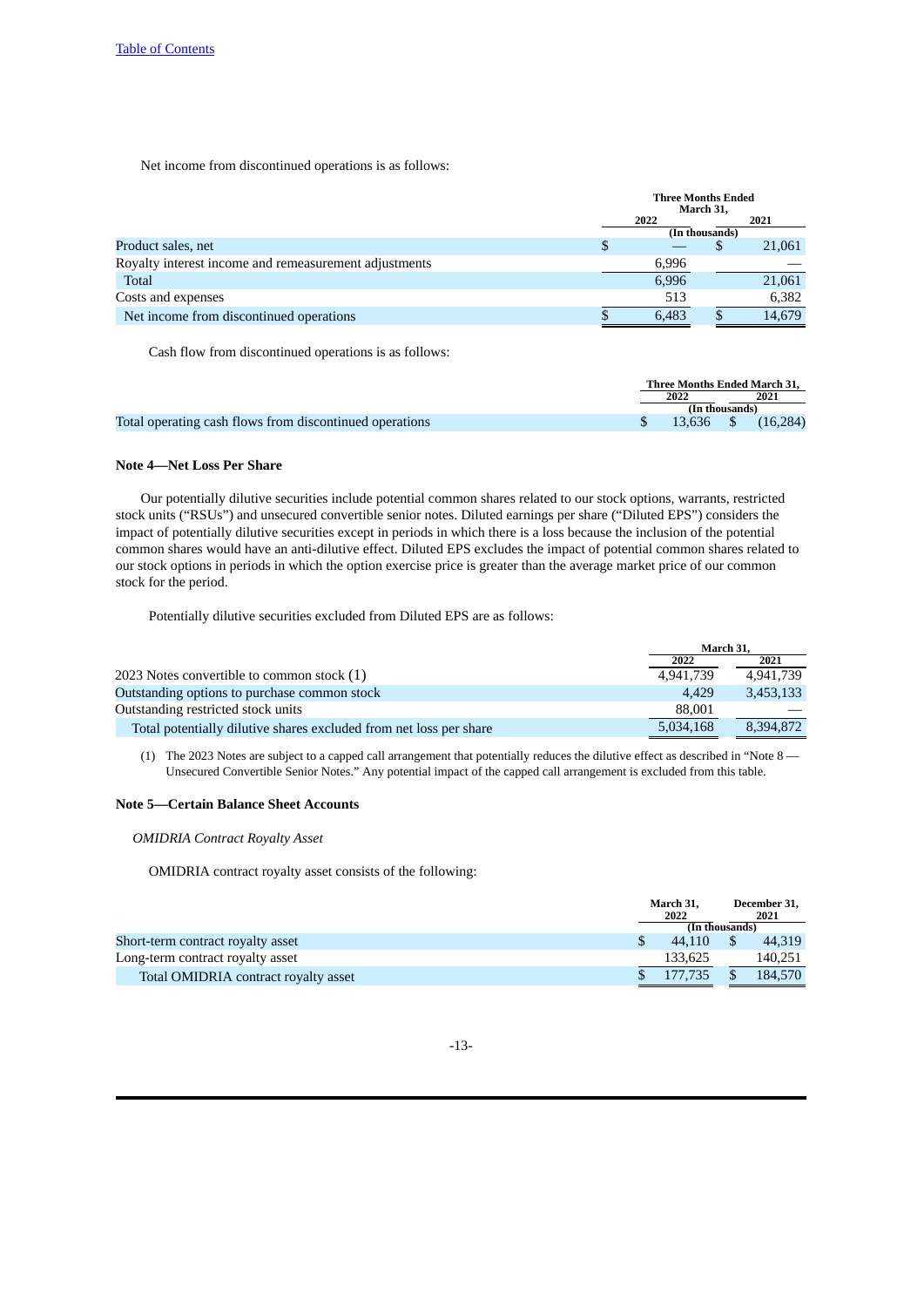### *Receivables, net*

Receivables, net consists of the following:

|                                    | March 31,<br>2022 | December 31,<br>2021 |        |  |
|------------------------------------|-------------------|----------------------|--------|--|
|                                    | (In thousands)    |                      |        |  |
| Rovalty and trade receivables, net | 15.847            |                      | 36,505 |  |
| Sublease and other receivables     | 408               |                      | 1.650  |  |
| Total receivables, net             | 16.255            |                      | 38.155 |  |

Trade receivables are net of product return and chargeback allowances. Product returns and chargeback allowances were \$2.0 million as of December 31, 2021.

#### *Property and Equipment, Net*

Property and equipment, net consists of the following:

|                                                |   | March 31.<br>2022 |                | December 31.<br>2021 |
|------------------------------------------------|---|-------------------|----------------|----------------------|
|                                                |   |                   | (In thousands) |                      |
| <b>Finance leases</b>                          | S | 5,979             | S              | 5,979                |
| Laboratory equipment                           |   | 3.091             |                | 3,091                |
| Computer equipment                             |   | 1,069             |                | 1,069                |
| Office equipment and furniture                 |   | 625               |                | 625                  |
| <b>Total cost</b>                              |   | 10.764            |                | 10,764               |
| Less accumulated depreciation and amortization |   | (9,311)           |                | (9,033)              |
| Total property and equipment, net              |   | 1,453             |                | 1,731                |

For the three months ended March 31, 2022 and 2021, depreciation and amortization expense was \$0.3 million and \$0.4 million, respectively.

#### *Accrued Expenses*

Accrued expenses consists of the following:

|                                   | March 31,<br>2022 |                | December 31,<br>2021 |
|-----------------------------------|-------------------|----------------|----------------------|
|                                   |                   | (In thousands) |                      |
| Consulting and professional fees  | \$<br>6,555       | \$.            | 7,455                |
| Contract research and development | 4.492             |                | 3,916                |
| Interest payable                  | 3,703             |                | 5,172                |
| Clinical trials                   | 3,408             |                | 2,430                |
| <b>Employee compensation</b>      | 2,503             |                | 3,706                |
| Sales rebates, fees and discounts | 1.727             |                | 8.442                |
| Other accrued expenses            | 1,408             |                | 2,013                |
| Total accrued expenses            | 23.796            |                | 33,134               |

#### **Note 6—Fair-Value Measurements**

As of March 31, 2022, and December 31, 2021, all investments were classified as short-term and available-for-sale on the accompanying condensed consolidated balance sheets. Investment income, which was included as a component of other income, consists of interest earned.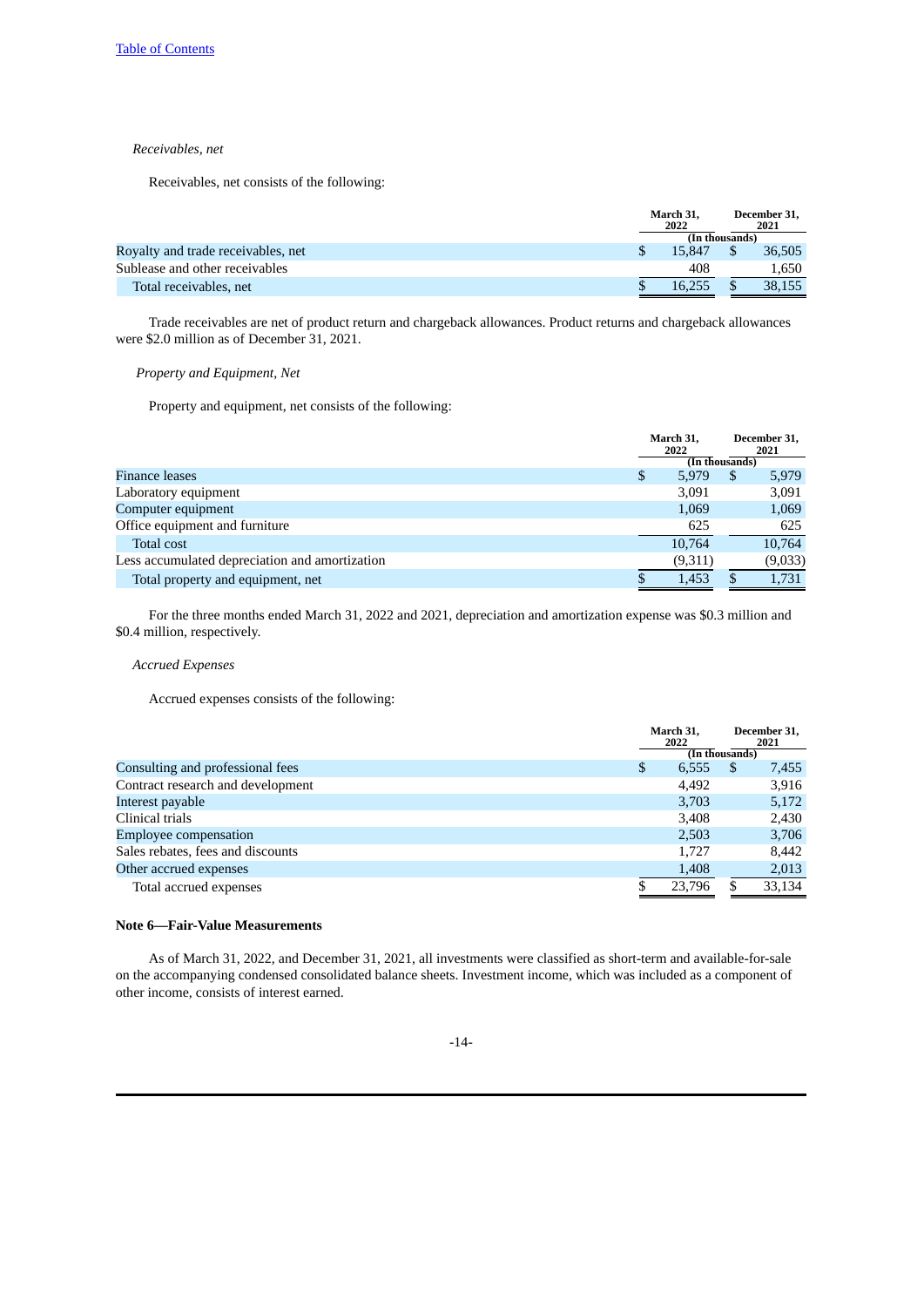On a recurring basis, we measure certain financial assets at fair value. Fair value is defined as the exchange price that would be received for an asset or paid to transfer a liability, an exit price, in the principal or most advantageous market for the asset or liability in an orderly transaction between market participants on the measurement date. The accounting standard establishes a fair value hierarchy that requires an entity to maximize the use of observable inputs, where available. The following summarizes the three levels of inputs required:

Level 1—Observable inputs for identical assets or liabilities, such as quoted prices in active markets;

- Level 2—Inputs other than quoted prices in active markets that are either directly or indirectly observable; and
- Level 3—Unobservable inputs in which little or no market data exists, therefore they are developed using estimates and assumptions developed by us, which reflect those that a market participant would use.

Our fair value hierarchy for our financial assets and liabilities measured at fair value on a recurring basis are as follows:

|                                                                     | <b>March 31, 2022</b> |                |                          |  |                |     |           |  |              |
|---------------------------------------------------------------------|-----------------------|----------------|--------------------------|--|----------------|-----|-----------|--|--------------|
|                                                                     | <b>Level 1</b>        | <b>Level 2</b> |                          |  |                |     | Level 3   |  | <b>Total</b> |
|                                                                     |                       |                | (In thousands)           |  |                |     |           |  |              |
| Assets:                                                             |                       |                |                          |  |                |     |           |  |              |
| Money-market funds classified as short-term investments             | \$133,271             | -S             |                          |  |                |     | \$133.271 |  |              |
| Money-market funds classified as non-current restricted investments | 1,054                 |                |                          |  |                |     | 1,054     |  |              |
| Total                                                               | \$134,325             | £.             |                          |  |                |     | \$134,325 |  |              |
|                                                                     |                       |                |                          |  |                |     |           |  |              |
|                                                                     |                       |                | <b>December 31, 2021</b> |  |                |     |           |  |              |
|                                                                     | <b>Level 1</b>        |                | Level 2                  |  | <b>Level 3</b> |     | Total     |  |              |
|                                                                     |                       |                | (In thousands)           |  |                |     |           |  |              |
| Assets:                                                             |                       |                |                          |  |                |     |           |  |              |
| Money-market funds classified as short-term investments             |                       | \$             |                          |  |                | \$. | 56,458    |  |              |
|                                                                     | \$56,458              |                |                          |  |                |     |           |  |              |
| Money-market funds classified as non-current restricted investments | 1.054                 |                |                          |  |                |     | 1.054     |  |              |

Cash held in demand deposit accounts of \$9.0 million and \$100.8 million is excluded from our fair-value hierarchy disclosure as of March 31, 2022 and December 31, 2021, respectively. There were no unrealized gains or losses associated with our investments as of March 31, 2022 or December 31, 2021. The carrying amounts reported in the accompanying condensed consolidated balance sheets for receivables, accounts payable, other current monetary assets and liabilities approximate fair value.

See "Note 8—Unsecured Convertible Senior Notes" for the carrying amount and estimated fair value of our outstanding convertible senior notes.

#### **Note 7—Line of Credit**

We have a Loan and Security Agreement with Silicon Valley Bank ("SVB"), which provides for a \$50.0 million revolving line of credit facility (the "Line of Credit Agreement") based on 85% of our eligible royalty and trade receivables, net. The Line of Credit Agreement is secured by all our assets excluding intellectual property and development program inventories and matures in August 2022.

As of March 31, 2022 and December 31, 2021, no amounts were outstanding under the Line of Credit Agreement.

### **Note 8—Unsecured Convertible Senior Notes**

In November 2018, we issued \$210.0 million in aggregate principal amount of our 6.25% Convertible Senior Notes (the "2023 Notes**")**, and in August and September 2020, we issued \$225.0 million in aggregate principal amount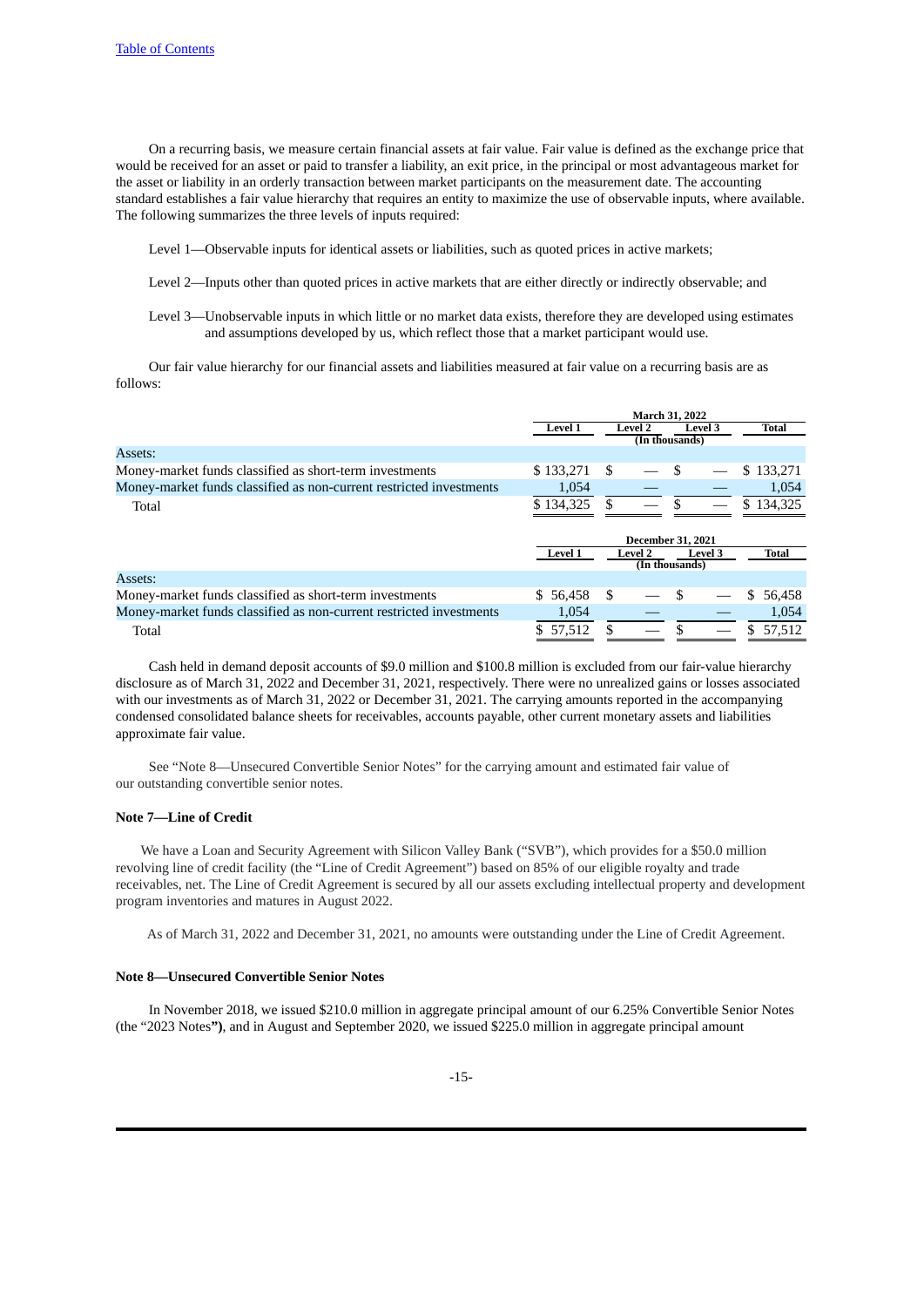of our 5.25% Convertible Senior Notes (the "2026 Notes"). We used a portion of the proceeds from the 2026 Notes to repurchase \$115.0 million principal amount of the 2023 Notes and terminate a corresponding portion of the related capped call for the 2023 Notes, as described below.

Unsecured convertible senior notes outstanding at March 31, 2022 and December 31, 2021 are as follows:

|                                                                  | <b>Balance as of March 31, 2022</b> |   |                              |     |          |  |  |  |
|------------------------------------------------------------------|-------------------------------------|---|------------------------------|-----|----------|--|--|--|
|                                                                  | 2023 Notes                          |   | 2026 Notes<br>(In thousands) |     | Total    |  |  |  |
| Principal amount                                                 | 95,000                              |   | 225,030                      | \$. | 320,030  |  |  |  |
| Unamortized debt issuance costs                                  | (1, 120)                            |   | (5,006)                      |     | (6, 126) |  |  |  |
| Total unsecured convertible senior notes, net                    | 93,880                              | S | 220,024                      | S   | 313,904  |  |  |  |
|                                                                  |                                     |   |                              |     |          |  |  |  |
| Fair value of outstanding unsecured convertible senior notes (1) | 89,063                              |   | 171.585                      |     |          |  |  |  |

|                                                                  | <b>Balance as of December 31, 2021</b> |         |                                            |         |    |         |  |  |
|------------------------------------------------------------------|----------------------------------------|---------|--------------------------------------------|---------|----|---------|--|--|
|                                                                  |                                        |         | 2023 Notes<br>2026 Notes<br>(In thousands) |         |    | Total   |  |  |
| Principal amount                                                 | S.                                     | 95,000  | \$                                         | 225,030 | \$ | 320,030 |  |  |
| Unamortized discount                                             |                                        | (1,282) |                                            | (5,290) |    | (6,572) |  |  |
| Total unsecured convertible senior notes, net                    |                                        | 93.718  |                                            | 219,740 | S  | 313,458 |  |  |
| Fair value of outstanding unsecured convertible senior notes (1) |                                        | 87.163  |                                            | 171,867 |    |         |  |  |

(1) The fair value is classified as Level 3 due to the limited trading activity for the unsecured convertible senior notes.

#### *2023 Unsecured Convertible Senior Notes*

Our 2023 Notes accrue interest at an annual rate of 6.25% per annum, payable semi-annually in arrears on May 15 and November 15 of each year. The 2023 Notes mature on November 15, 2023 unless earlier purchased, redeemed or converted in accordance with their terms.

As of March 31, 2022, the unamortized debt issuance costs of \$1.1 million will be amortized to interest expense at an effective interest rate of 7.0% over the remaining term.

The 2023 Notes are convertible into cash, shares of our common stock or a combination thereof, as we elect at our sole discretion. The initial conversion rate is 52.0183 shares of our common stock per \$1,000 of note principal (equivalent to an initial conversion price of approximately \$19.22 per share of common stock), subject to adjustment in certain circumstances. To reduce the dilutive impact or potential cash expenditure associated with the conversion of the 2023 Notes, we entered into a capped call transaction (the "2023 Capped Call"), which covers the number of shares of our common stock underlying the 2023 Notes when our common stock share price is trading between the initial conversion price of \$19.22 and \$28.84. In connection with the partial repurchase of the 2023 Notes, we entered into a capped call termination contract to unwind a proportionate amount of the 2023 Capped Call. As of March 31, 2022, approximately 4.9 million shares remained outstanding on the 2023 Capped Call.

-16-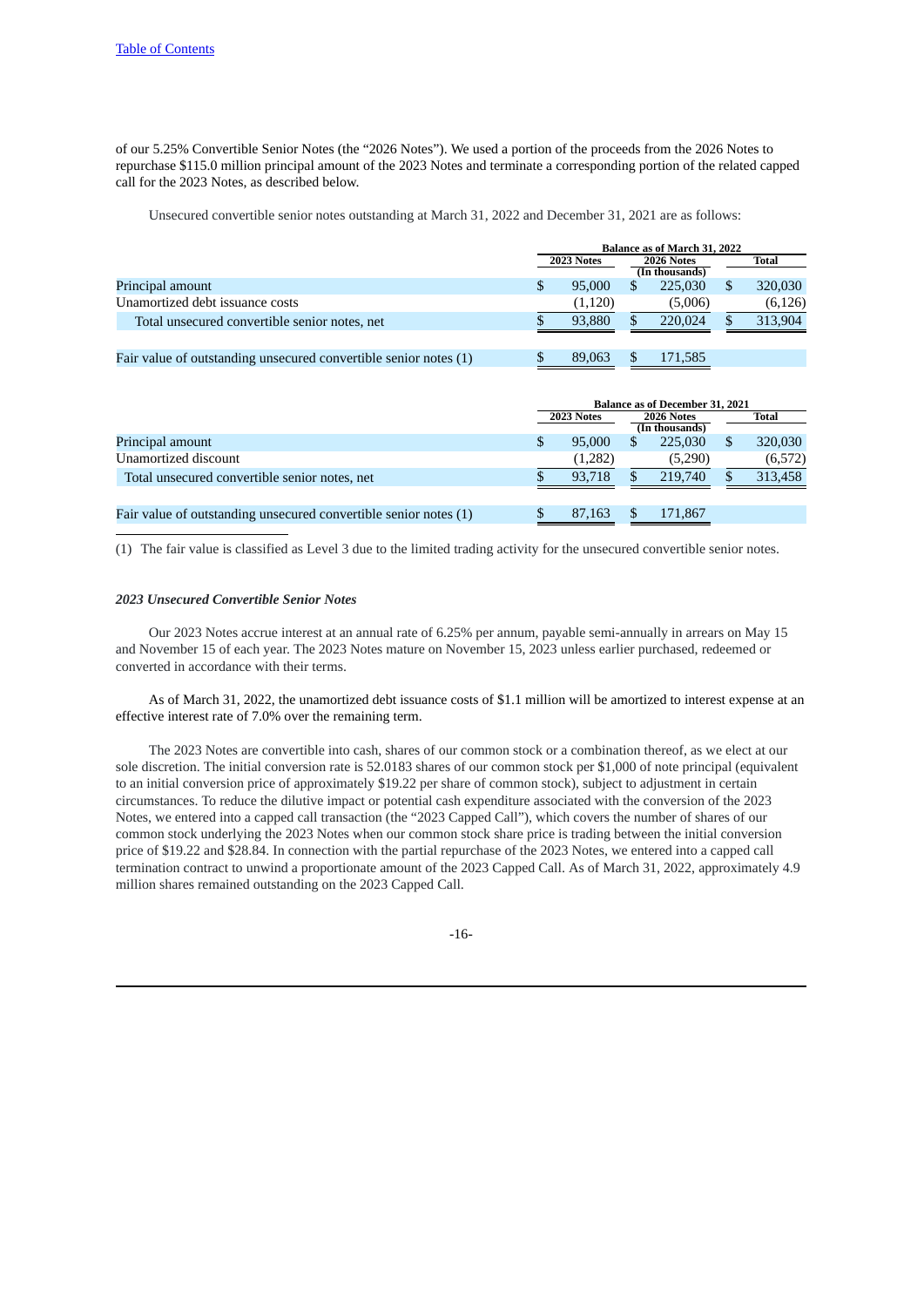The following table sets forth total interest expense recognized in connection with the 2023 Notes:

|                                     |   | Three Months Ended March 31, |      |       |  |  |
|-------------------------------------|---|------------------------------|------|-------|--|--|
|                                     |   | 2022                         | 2021 |       |  |  |
|                                     |   | (In thousands)               |      |       |  |  |
| Contractual interest expense        | S | 1.484                        |      | 1.484 |  |  |
| Amortization of debt issuance costs |   | 161                          |      | 150   |  |  |
| Total                               |   | 1.645                        |      | 1.634 |  |  |

#### *2026 Unsecured Convertible Senior Notes*

The 2026 Notes are unsecured and accrue interest at an annual rate of 5.25% per annum, payable semi-annually in arrears on February 15 and August 15 of each year. The 2026 Notes mature on February 15, 2026, unless earlier purchased, redeemed or converted in accordance with their terms.

As of March 31, 2022, the unamortized debt issuance costs of \$5.0 million will be amortized to interest expense at an effective interest rate of 5.9% over the remaining term.

The initial conversion rate is 54.0906 shares of our common stock per \$1,000 of note principal (equivalent to an initial conversion price of approximately \$18.4875 per share of common stock), which equals approximately 12.2 million shares of common stock issuable upon conversion, subject to adjustment in certain circumstances.

To reduce the dilutive impact or potential cash expenditure associated with the conversion of the 2026 Notes, we entered into capped call transactions (the "2026 Capped Calls"). The 2026 Capped Calls will cover the number of shares of our common stock underlying the 2026 Notes when our common stock share price is trading between the initial conversion price of \$18.49 and \$26.10. However, should the market price of our common stock exceed the \$26.10 cap, then the conversion of the 2026 Notes would have a dilutive impact or may require a cash expenditure to the extent the market price exceeds the cap price.

The following table sets forth interest expense recognized related to the 2026 Notes:

|                                     |   | <b>Three Months Ended March 31.</b> |  |       |  |  |
|-------------------------------------|---|-------------------------------------|--|-------|--|--|
|                                     |   | 2022                                |  | 2021  |  |  |
|                                     |   | (In thousands)                      |  |       |  |  |
| Contractual interest expense        | J | 2.954                               |  | 2.954 |  |  |
| Amortization of debt issuance costs |   | 285                                 |  | 246   |  |  |
| Total                               |   | 3.239                               |  | 3.200 |  |  |

Future minimum payments for the 2023 Notes and 2026 Notes as of March 31, 2022 are as follows:

|                                                                             |   | (In thousands) |
|-----------------------------------------------------------------------------|---|----------------|
| 2023                                                                        | S | 95,000         |
| 2024                                                                        |   |                |
| 2025                                                                        |   |                |
| 2026                                                                        |   | 225,030        |
| 2027                                                                        |   |                |
| Total future minimum principal payments under the 2023 Notes and 2026 Notes |   | 320,030        |

#### **Note 9—Leases**

We have an operating lease for our office and laboratory facilities with an initial term that ends in 2027 with two options to extend the lease term by five years. On January 14, 2022, we entered into an agreement with our landlord to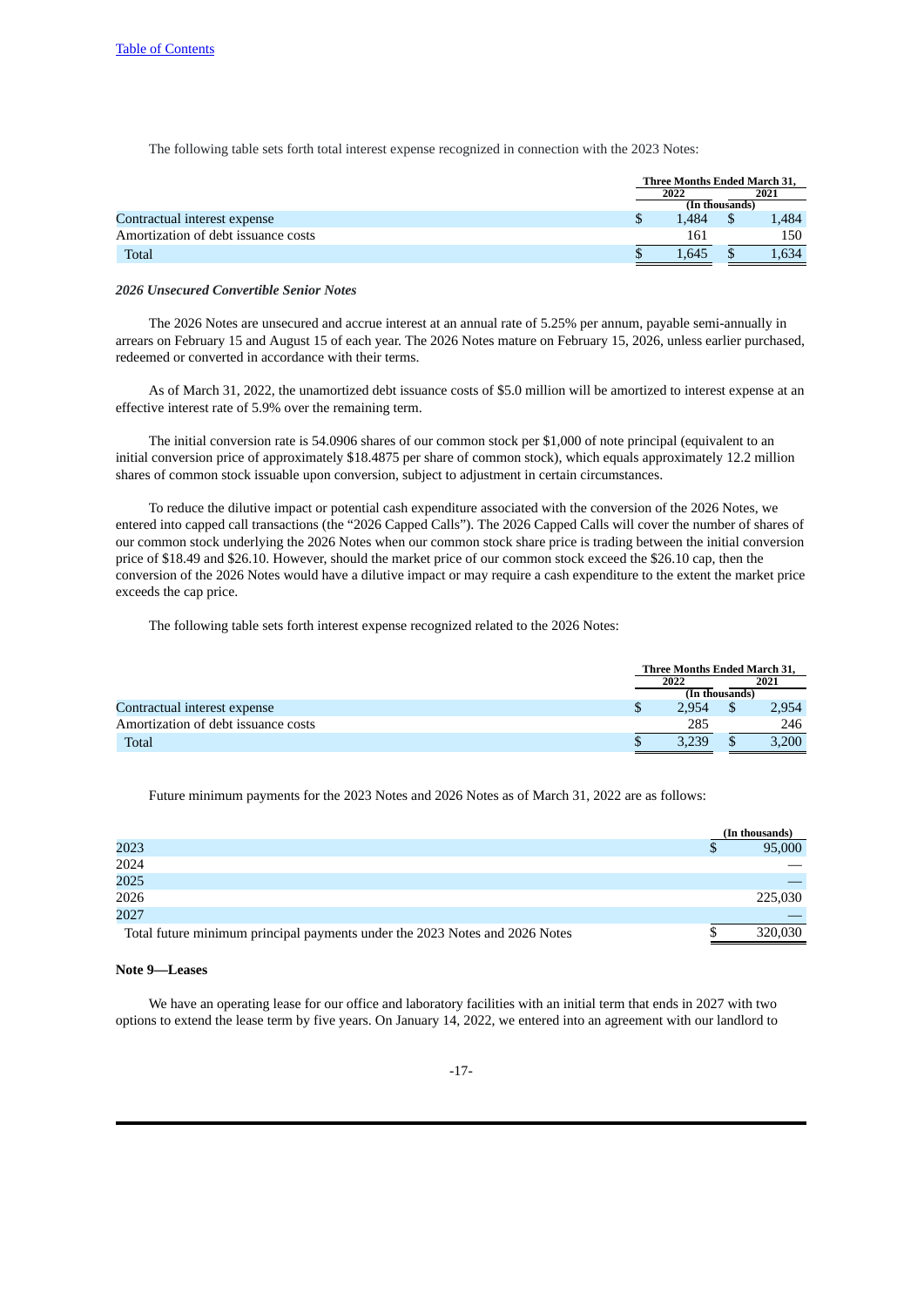early terminate a portion of the rentable square footage of our office and laboratory facilities, which reduced the right of use asset by \$4.7 million and related liability by \$5.2 million. We recorded a non-cash gain of \$0.5 million to early terminate the lease. In addition, we carry various finance leases for laboratory equipment.

Supplemental lease information is as follows:

|                      |    | <b>Three Months Ended</b><br>March 31. |    |       |  |
|----------------------|----|----------------------------------------|----|-------|--|
|                      |    | 2022                                   |    | 2021  |  |
|                      |    | (In thousands)                         |    |       |  |
| Lease cost           |    |                                        |    |       |  |
| Operating lease cost | \$ | 1,196                                  | \$ | 1,583 |  |
| Finance lease cost:  |    |                                        |    |       |  |
| Amortization         |    | 197                                    |    | 323   |  |
| Interest             |    | 56                                     |    | 63    |  |
| Variable lease cost  |    | 860                                    |    | 813   |  |
| Sublease income      |    | (491)                                  |    | (418) |  |
| Net lease cost       | c  | 1,818                                  | \$ | 2,364 |  |

Cash paid for amounts included in the measurement of lease liabilities is as follows:

|                                                                        |   | <b>Three Months Ended</b><br>March 31. |  |       |  |
|------------------------------------------------------------------------|---|----------------------------------------|--|-------|--|
|                                                                        |   | 2022                                   |  | 2021  |  |
| Cash paid for amounts included in the measurement of lease liabilities |   | (In thousands)                         |  |       |  |
| Cash payments for operating leases                                     | S | 1.803                                  |  | 1,628 |  |
| Cash payments for financing leases                                     | S | 253                                    |  | 354   |  |

#### **Note 10—Commitments and Contingencies**

#### *Contracts*

We have various agreements with third parties that collectively require payment of termination fees totaling \$31.0 million as of March 31, 2022 if we cancel the work within specific time frames, either prior to commencing or during performance of the contracted services.

#### *Development Milestones and Product Royalties*

We have licensed a variety of intellectual property from third parties that we are currently developing or may develop in the future. These licenses may require milestone payments during the clinical development processes or upon approval of commercial sale as well as low single- to low double-digit royalties on the net income or net sales of the product. For the three months ended March 31, 2022 and March 31, 2021, development milestone expenses were insignificant. Should narsoplimab be approved, we would owe milestone payments to development partners and be obligated to pay low singledigit royalties on net sales of the product.

#### **Note 11—Shareholders' Deficit**

#### *Common Stock and Warrants*

On March 1, 2021, we entered into a sales agreement to sell shares of our common stock having an aggregate offering price of up to \$150.0 million, from time to time, through an "at the market" equity offering program. As of March 31, 2022, we have not sold any shares under this program.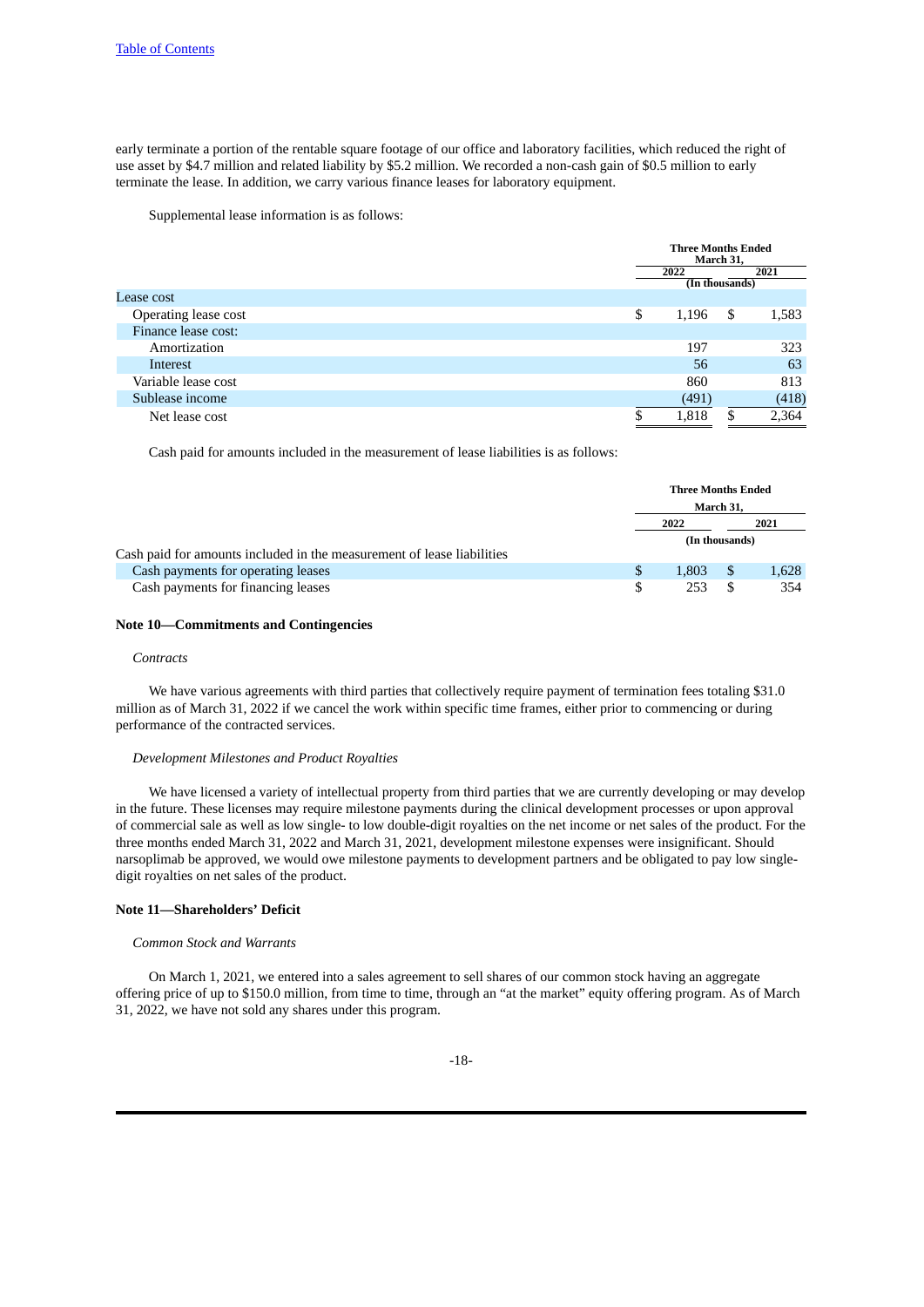In March 2021, a cashless exercise was executed for 43,115 warrants, resulting in the issuance of 24,901 shares of our common stock. As of March 31, 2022, 200,000 warrants remained outstanding with an exercise price of \$23.00 per share. The warrants expire on April 12, 2023.

#### **Note 12—Stock-Based Compensation**

Our stock option plans provide for the grant of incentive and non-qualified stock options, restricted stock awards, RSUs, warrants and other stock awards to employees, non-employee directors and consultants.

Stock-based compensation expense is as follows:

|                                                         |     | <b>Three Months Ended</b><br>March 31. |   |       |  |  |
|---------------------------------------------------------|-----|----------------------------------------|---|-------|--|--|
|                                                         |     | 2022<br>(In thousands)                 |   | 2021  |  |  |
| Continuing operations                                   |     |                                        |   |       |  |  |
| Research and development                                | \$. | 1,715                                  | S | 1,450 |  |  |
| Selling, general and administrative                     |     | 2,177                                  |   | 1,610 |  |  |
| Total stock-based compensation in continuing operations |     | 3.892                                  |   | 3,060 |  |  |
| Discontinued operations                                 |     |                                        |   | 211   |  |  |
| Total stock-based compensation                          |     | 3,892                                  |   | 3,271 |  |  |

The fair value of each option grant is estimated on the date of grant using the Black-Scholes option-pricing model. The following assumptions were applied to all stock option grants:

|                                       | <b>Three Months Ended</b><br><b>March 31, 2022</b> |
|---------------------------------------|----------------------------------------------------|
| Estimated weighted-average fair value | 4.58                                               |
| Weighted-average assumptions:         |                                                    |
| <b>Expected volatility</b>            | 81 %                                               |
| Expected life, in years               | 6.1                                                |
| Risk-free interest rate               | 1.98%                                              |
| Expected dividend yield               | $-$ %                                              |

Stock option activity for all stock plans and related information is as follows:

|                                               | <b>Options</b><br>Outstanding | Weighted-<br>Average<br><b>Exercise</b><br>Price per<br>Share | Remaining<br><b>Contractual Life</b><br>(In years) | Aggregate<br>Intrinsic<br>Value<br>(In thousands) |
|-----------------------------------------------|-------------------------------|---------------------------------------------------------------|----------------------------------------------------|---------------------------------------------------|
| Balance at December 31, 2021                  | 12,709,887                    | 12.61<br>\$.                                                  |                                                    |                                                   |
| Granted                                       | 17.884                        | 9.74                                                          |                                                    |                                                   |
| Exercised                                     | (101, 160)                    | 4.10                                                          |                                                    |                                                   |
| Forfeited                                     | (189, 010)                    | 14.29                                                         |                                                    |                                                   |
| Balance at March 31, 2022                     | 12,437,601                    | 12.65<br>S.                                                   | 5.3                                                | 15<br>.S                                          |
| Vested and expected to vest at March 31, 2022 | 12,139,058                    | 12.61<br>S                                                    | 5.2                                                | 15<br>S                                           |
| Exercisable at March 31, 2022                 | 9,601,612                     | 12.19                                                         | 4.3                                                | 14<br>S                                           |

As of March 31, 2022, there were 2.8 million unvested options outstanding that will vest over a weighted-average period of 2.4 years. The total estimated compensation expense yet to be recognized on outstanding options is \$23.0 million.

-19-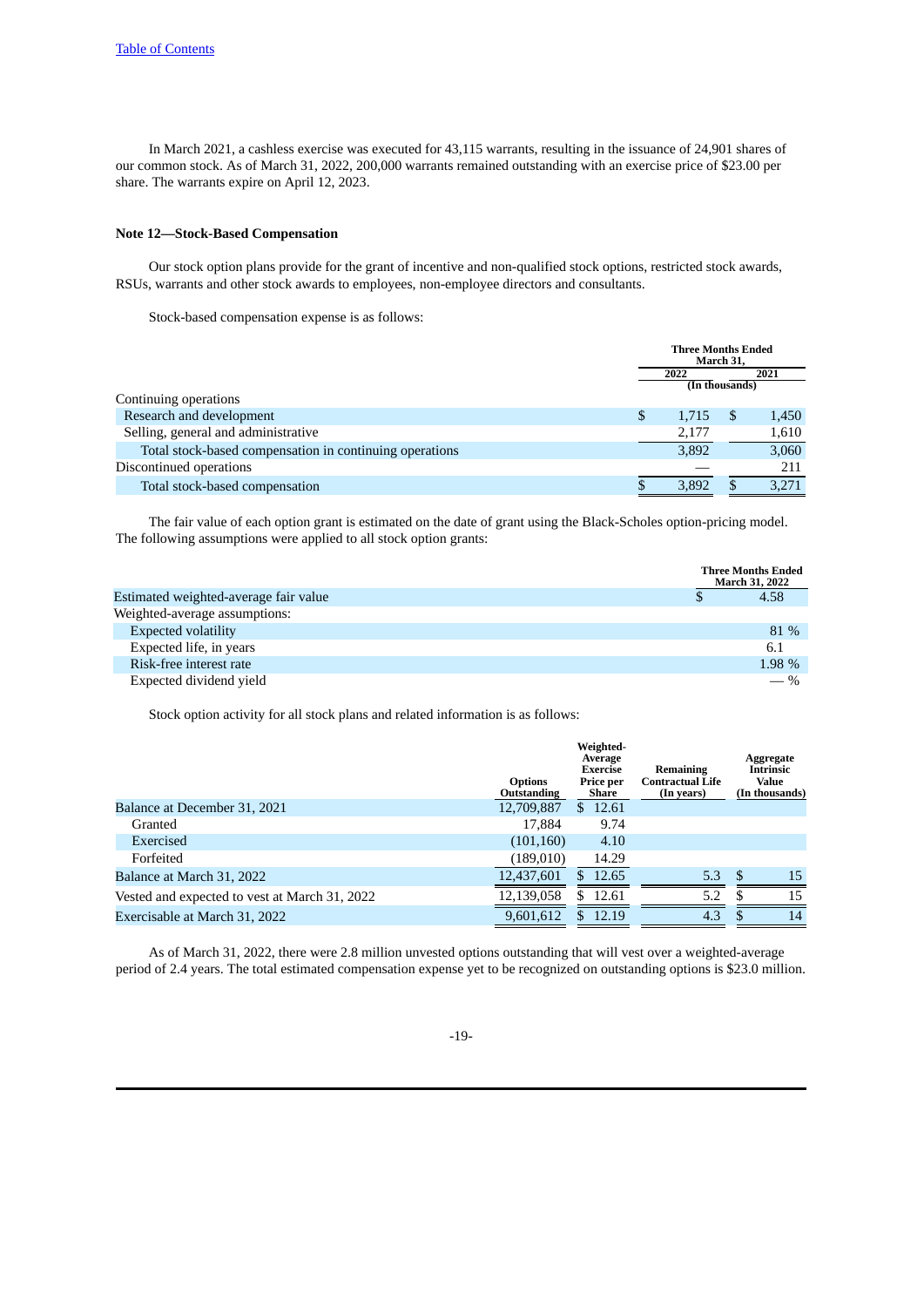The Company has 222,000 shares of unvested RSUs outstanding as of March 31, 2022 that vest 50% on December 1, 2022 and 50% on December 1, 2023.

### <span id="page-19-0"></span>**ITEM 2. MANAGEMENT'S DISCUSSION AND ANALYSIS OF FINANCIAL CONDITION AND RESULTS OF OPERATIONS**

*The following discussion and analysis should be read in conjunction with the unaudited condensed consolidated financial statements and notes thereto included elsewhere in this Quarterly Report on Form 10-Q.*

#### **Overview**

Omeros Corporation ("Omeros," the "Company" or "we") is an innovative biopharmaceutical company committed to discovering, developing and commercializing small-molecule and protein therapeutics for large-market and orphan indications targeting immunologic diseases, including complement-mediated diseases and cancers related to dysfunction of the immune system, as well as addictive and compulsive disorders.

Our drug candidate narsoplimab is the subject of a biologics license application ("BLA") pending before the U.S. Food and Drug Administration ("FDA") for the treatment of hematopoietic stem cell transplant-associated thrombotic microangiopathy ("HSCT-TMA"). On October 18, 2021, we announced the receipt of a Complete Response Letter ("CRL") from FDA regarding the BLA. In the CRL, FDA expressed difficulty in estimating the treatment effect of narsoplimab in HSCT-TMA and asserted that additional information will be needed to support regulatory approval. In February 2022, we had a Type A end-of-review meeting with FDA to discuss the CRL, including each of the review issues that FDA identified as presenting difficulties interpreting the treatment response in the pivotal trial. Although we feel that we adequately addressed all of the issues noted in the CRL, the meeting minutes included a number of the review division's critiques that we believe had already been addressed and/or were inaccurate. As a result, we currently plan to submit a Formal Dispute Resolution Request. Formal dispute resolution is an official pathway that enables a sponsor to appeal a decision by an FDA review division to a higher authority within FDA, in this case the Office of New Drugs. Our request is for regular approval based on the data in our existing BLA. We continue to believe that our BLA, as submitted, merits approval and that the data meet or exceed the threshold for substantial evidence of effectiveness; however, there can be no assurances that the Formal Dispute Resolution process will result in approval of our BLA, will provide a clear path to resubmission of our BLA, or that any identified path to BLA resubmission will be satisafactory in terms of the information, time and/or expenditure required.

We also have multiple Phase 3 and Phase 2 clinical-stage development programs in progress with narsoplimab, which are focused on: complement-mediated disorders, including immunoglobulin A ("IgA") nephropathy, atypical hemolytic uremic syndrome ("aHUS") and COVID-19. We are also initiating a Phase 1b clinical program in paroxysmal nocturnal hemoglobinuria ("PNH") for our MASP-3 inhibitor OMS906 targeting the alternative pathway of complement and have successfully completed a Phase 1 study in our phosphodiesterase 7 ("PDE7") program focused on addiction. In addition, we have a diverse group of preclinical programs, including GPR174, a novel target in immuno-oncology that modulates a new cancer immunity axis that we discovered. Small-molecule inhibitors of GPR174 are part of our proprietary G proteincoupled receptor ("GPCR") platform through which we control 54 GPCR drug targets and their corresponding compounds. Also as part of our immuno-oncology platform, we are developing other novel anti-cancer therapeutics as well as adoptive T cell therapies.

We previously developed and commercialized OMIDRIA® (phenylephrine and ketorolac intraocular solution) 1%/0.3%, which is approved by FDA for use during cataract surgery or intraocular lens ("IOL") replacement to maintain pupil size by preventing intraoperative miosis (pupil constriction) and to reduce postoperative ocular pain. We marketed OMIDRIA in the United States ("U.S.") from the time of its commercial launch in 2015 until December 2021.

On December 23, 2021, we completed the sale of OMIDRIA and certain related assets and liabilities to Rayner Surgical Inc. ("Rayner") pursuant to an Asset Purchase Agreement dated December 1, 2021 (the "Asset Purchase Agreement"). We received approximately \$126.0 million in cash at the closing and we receive a royalty of 50% of the net revenue, as defined in the Asset Purchase Agreement, from sales of OMIDRIA in the U.S. between the closing date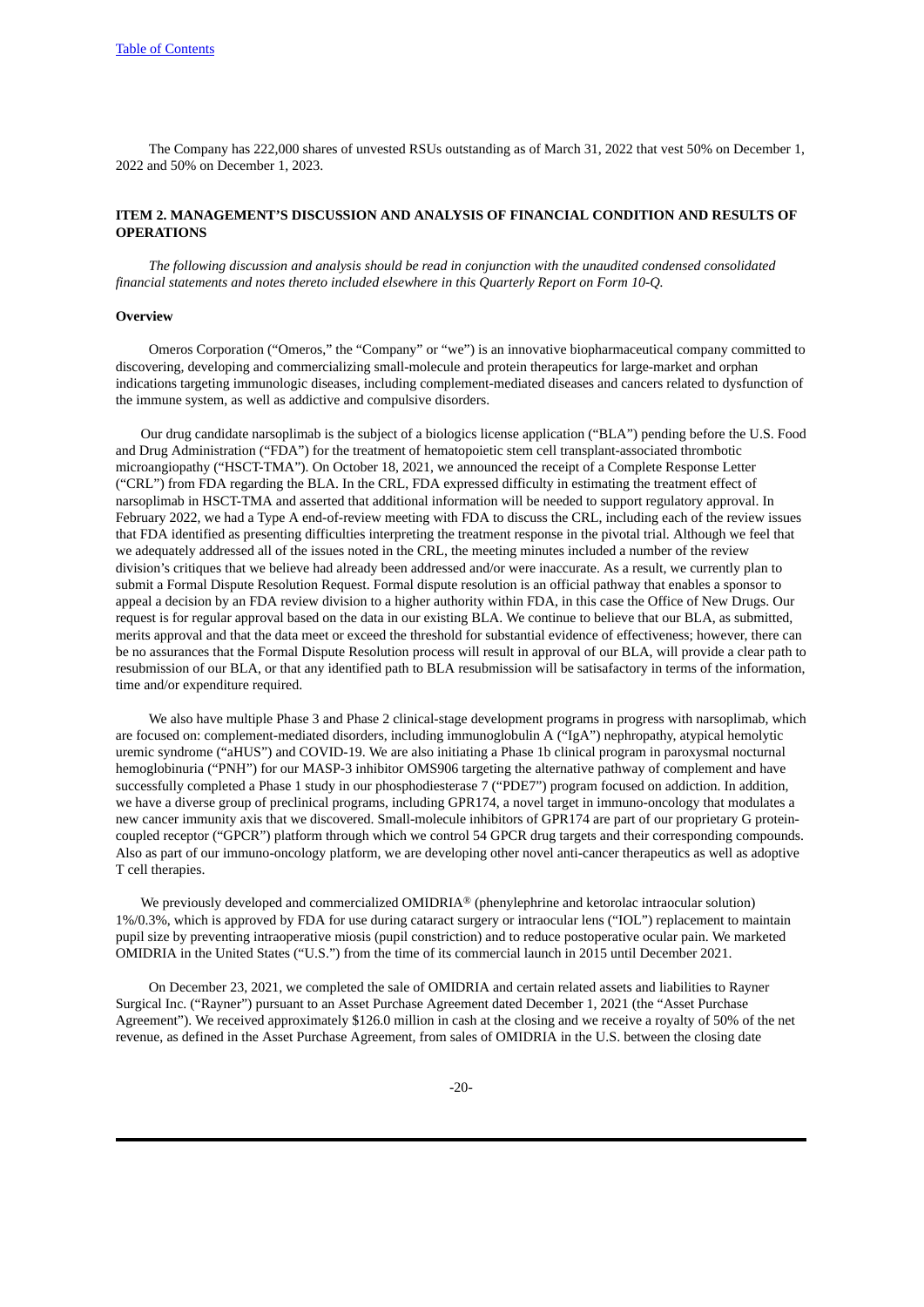and the earlier of January 1, 2025 or the payment of the \$200.0 million milestone described below. After such date, we will receive a royalty of 30% of the net revenue from sales of OMIDRIA in the U.S. until the expiration or termination of the last issued and unexpired patent with respect to OMIDRIA in the U.S. The U.S. base royalty rate is subject to a reduction down to 10% upon the occurrence of certain events described in the Asset Purchase Agreement, including during any specific period in which OMIDRIA is no longer eligible for separate payment (i.e., outside the packaged payment rate for the surgical procedure) under Medicare Part B. We will also will receive a royalty of 15% of the net revenue from sales of OMIDRIA outside the U.S. on a country-by-country basis between the closing date and the expiration or termination of the last issued and unexpired patent with respect to OMIDRIA in such country. In addition, we will receive a \$200.0 million milestone payment if, prior to January 1, 2025, separate payment for OMIDRIA is secured under Medicare Part B for a continuous period of at least four years.

#### *Clinical Development Programs*

Our clinical stage development programs include:

● *MASP-2 - narsoplimab (OMS721) - Lectin Pathway Disorders.* Narsoplimab, also referred to as OMS721, is our lead fully human monoclonal antibody targeting mannan-binding lectin-associated serine protease-2 ("MASP-2"), a novel pro-inflammatory protein target involved in activation of the lectin pathway of the complement system. The lectin pathway plays an important role in the body's inflammatory response and becomes activated as a result of tissue damage or microbial pathogen invasion. Inappropriate or uncontrolled activation of the lectin pathway can cause serious diseases and disorders. MASP-2 is the effector enzyme of the lectin pathway, and the current development focus for narsoplimab is diseases that are strongly associated with activation of the lectin pathway.

In October 2020, we reported final clinical data from our pivotal trial of narsoplimab in HSCT-TMA, a frequently lethal complication of HSCT. In November 2020, we completed the rolling submission of our BLA for narsoplimab for the treatment of HSCT-TMA, and FDA accepted the BLA for filing in January 2021 under its Priority Review program. On October 18, 2021, we announced the receipt of a Complete Response Letter ("CRL") from FDA regarding the BLA. In the CRL, FDA expressed difficulty in estimating the treatment effect of narsoplimab in HSCT-TMA and asserted that additional information will be needed to support regulatory approval. In February 2022, we had a Type A meeting with FDA to discuss the CRL, including each of the review issues that FDA identified as presenting difficulties interpreting the treatment response in the pivotal trial. Although we feel that we adequately addressed all of the issues noted in the CRL, the meeting minutes included a number of the review division's critiques that we believe had already been addressed and/or were inaccurate. As a result, we currently plan to submit a Formal Dispute Resolution Request. Formal dispute resolution is an official pathway that enables a sponsor to appeal a decision by an FDA review division to a higher authority within FDA, in this case the Office of New Drugs. Our request is for regular approval based on the data in our existing BLA. We continue to believe that our BLA, as submitted, merits approval and that the data meet or exceed the threshold for substantial evidence of effectiveness; however, there can be no assurances that the Formal Dispute Resolution process will result in approval of our BLA, will provide a clear path to resubmission of our BLA, or that any identified path to BLA resubmission will be satisafactory in terms of the information, time and/or expenditure required.

In the EU, the EMA has confirmed narsoplimab's eligibility for EMA's centralized review of a single marketing authorization application ("MAA") that, if approved, would authorize the product to be marketed in all EU member states and EEA countries. Although our resources are currently focused primarily on BLA approval in the U.S., we continue to advance toward submission of our MAA.

Phase 3 clinical programs are also ongoing for narsoplimab in IgA nephropathy and aHUS. In addition, narsoplimab is the only complement inhibitor included in a nationwide, late-stage adaptive platform trial evaluating multiple agents as potential treatments for COVID-19. Narsoplimab also has been administered under compassionate use to treat COVID-19 patients in Italy and in the U.S.

-21-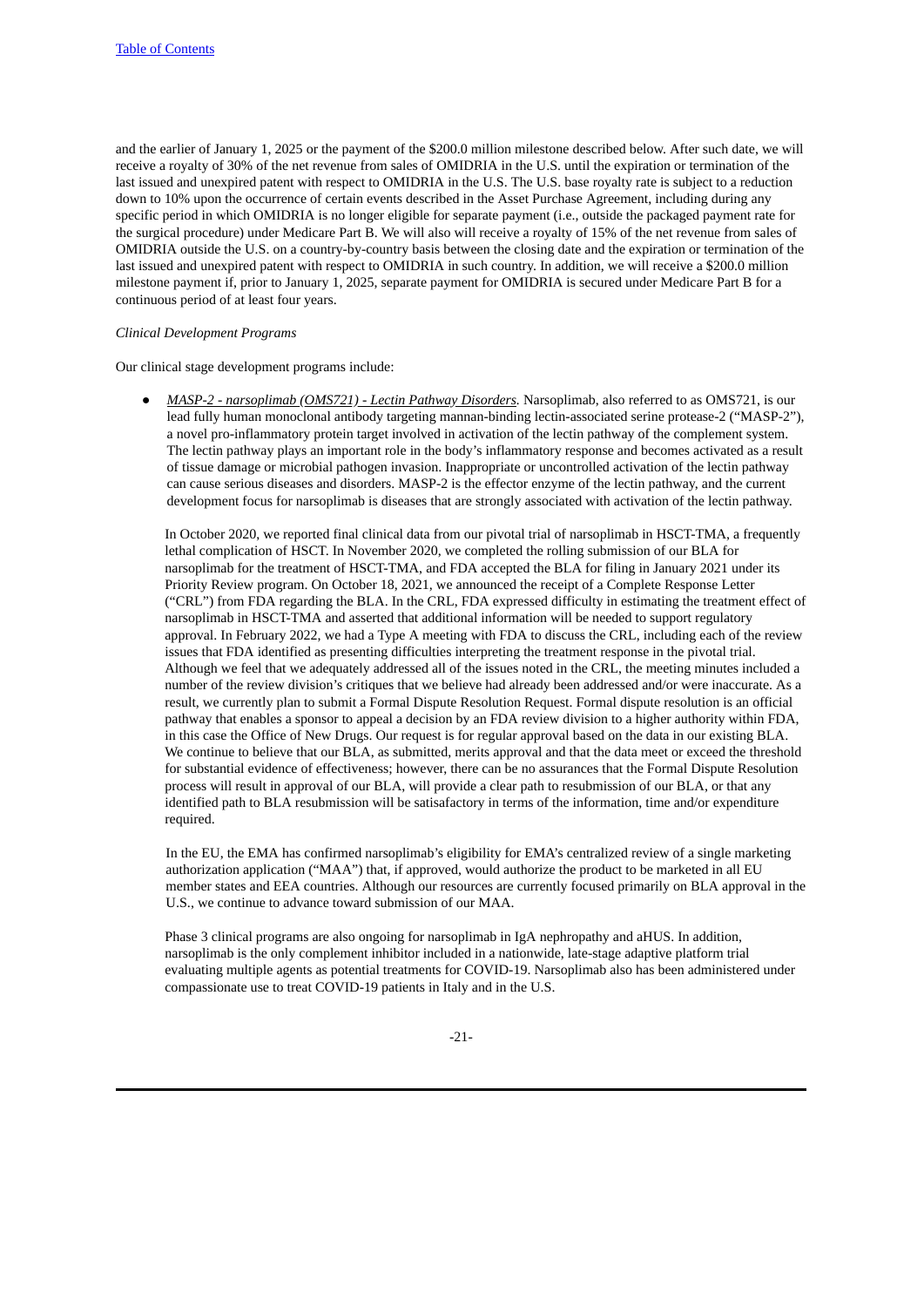Narsoplimab has received multiple designations from FDA and from the EMA across three current indications. These include:

- HSCT-TMA: In the U.S., FDA has granted narsoplimab (1) breakthrough therapy designation in patients who have persistent TMA despite modification of immunosuppressive therapy and (2) orphan drug designation for the treatment of HSCT-TMA. In the EU, narsoplimab has been granted designation as an orphan medicinal product for treatment in hematopoietic stem cell transplantation.
- IgA nephropathy: In the U.S., FDA has granted narsoplimab (1) breakthrough therapy designation for the treatment of IgA nephropathy and (2) orphan drug designation in IgA nephropathy. In the EU, narsoplimab has been granted designation as an orphan medicinal product for the treatment of primary IgA nephropathy.
- aHUS: In the U.S., FDA has granted narsoplimab orphan drug designation for the prevention (inhibition) of complement-mediated TMAs and fast-track designation for the treatment of patients with aHUS.

In our IgA nephropathy program, patient enrollment continues in the narsoplimab Phase 3 clinical trial, ARTEMIS-IGAN. The single Phase 3 trial design is a randomized, double-blind, placebo-controlled multicenter trial in patients at least 18 years of age with biopsy-confirmed IgA nephropathy and 24-hour urine protein excretion greater than 1 g/day at baseline on optimized renin-angiotensin system blockade. This trial includes a run-in period. Initially, patients are expected to receive an IV dose of study drug each week for 12 weeks; additional weekly dosing can be administered to achieve optimal response. The primary endpoint, which could suffice for full or accelerated approval depending on the effect size, is reduction in proteinuria at 36 weeks after the start of dosing. The trial is designed to allow intra-trial adjustment in sample size. For the purposes of safety and efficacy assessments, the initial sample size for the proteinuria endpoint is estimated at 140 patients in each of the treatment and placebo groups. This will include a subset of patients with high levels of proteinuria (*i.e.*, equal to or greater than 2 g/day) at baseline, and a substantial improvement at 36 weeks in this subset of patients alone could potentially form the basis for approval. We believe that the trial design will allow assessment for either full or accelerated approval at 36 weeks based on proteinuria results either (1) across the general population of study patients or (2) in the high-proteinuria subset of patients. In the event of full approval, estimated glomerular filtration rate ("eGFR") becomes a safety endpoint only. In the event that the primary endpoint at 36 weeks results in accelerated approval from FDA, change in eGFR is expected to be assessed at approximately two years after the start of dosing. These eGFR data, if satisfactory, would then likely form the basis for full approval. In response to investigators' concerns about extended withholding of narsoplimab treatment from any high-proteinuria patient initially randomized to the placebo-treated group, FDA will allow patients in that sub-population open-label treatment with narsoplimab after at least one year of blinded treatment.

The Phase 3 clinical program in patients with aHUS, in which patient recruitment is ongoing, consists of one Phase 3 clinical trial – a single-arm (*i.e.*, no control arm), open-label trial in patients with newly diagnosed or ongoing aHUS. This trial is targeting approximately 40 patients for full approval in the EU and accelerated approval in the U.S. and, as required by FDA, approximately 80 total patients for full approval in the U.S. The trial includes multiple sites in the U.S., Asia and Europe; however, enrollment has been slow in part due to prioritizing the use of resources within our narsoplimab programs on HSCT-TMA, COVID-19 and IgA nephropathy.

Narsoplimab is also the only complement inhibitor included in the I-SPY COVID-19 adaptive platform trial sponsored by Quantum Leap Healthcare Collaborative, which is evaluating drugs and investigational products for the treatment of critically ill COVID-19 patients. To date, no drug investigated in the trial has been reported to show a benefit relative to the background therapy in the trial. Quantum is finalizing analyses of the narsoplimab data, and we look forward to sharing the outcome of the trial.

-22-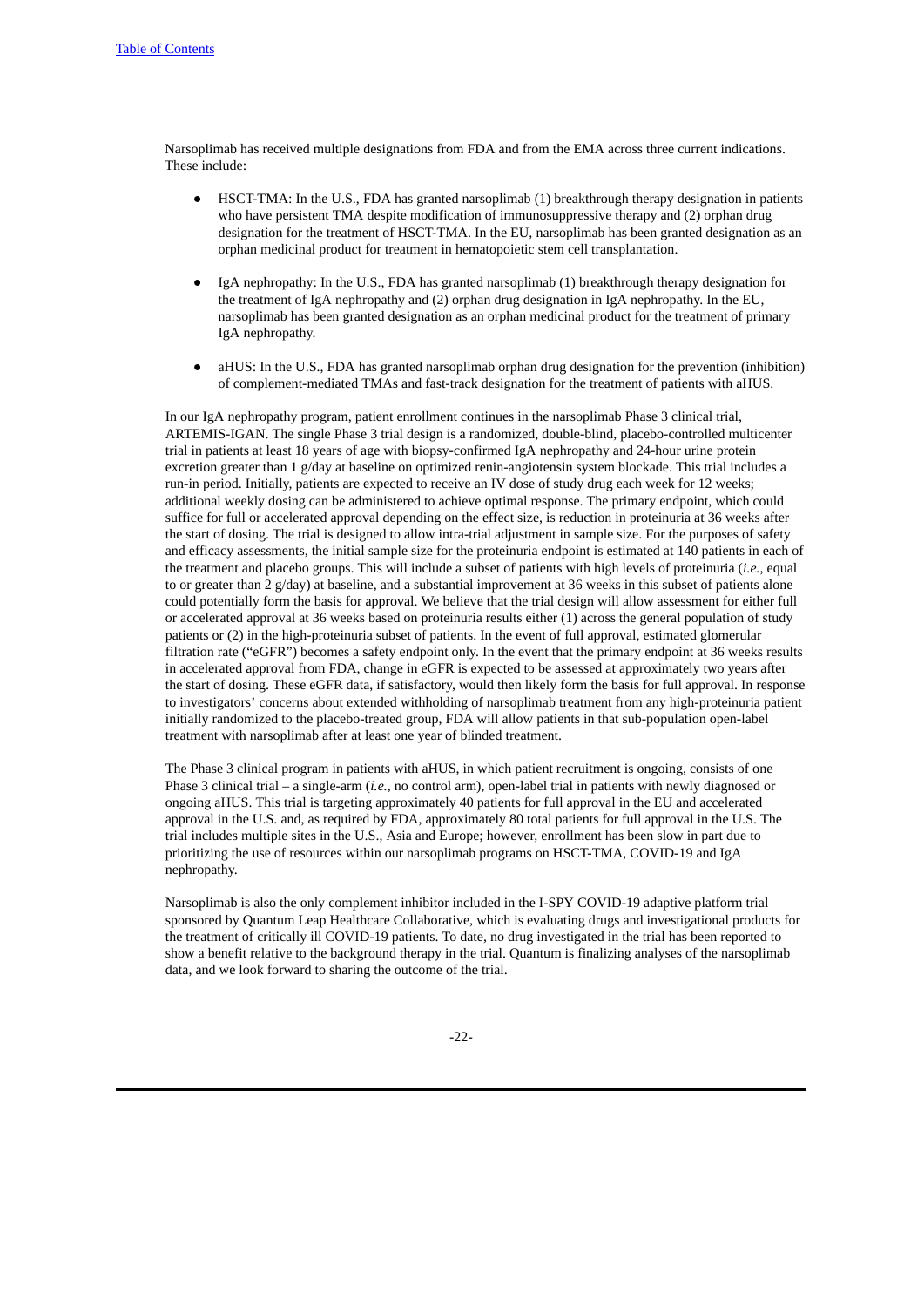● *MASP-3 - OMS906 - Alternative Pathway Disorders*. As part of our MASP program, we have identified mannanbinding lectin-associated serine protease 3 ("MASP-3"), which has been shown to be the key activator of the complement system's alternative pathway ("APC"), and we believe that we are the first to make this and related discoveries associated with the APC. The complement system is part of the immune system's innate response, and the APC is considered the amplification loop within the complement system. MASP-3 is responsible for the conversion of pro-factor D to factor D; converted factor D is necessary for the activation of the APC. Based on our alternative pathway-related discoveries, we have expanded our intellectual property position to protect our inventions stemming from these discoveries beyond MASP-2 associated inhibition of the lectin pathway to include inhibition of the alternative pathway. Our current primary focus in this program is developing MASP-3 inhibitors for the treatment of disorders related to the APC.

In September 2020 we began enrollment and dosing in a placebo-controlled, double-blind, single-ascending-dose and multiple-ascending-dose Phase 1 clinical trial to evaluate the safety, tolerability, pharmacodynamics and pharmacokinetics of OMS906. We have dosed subjects across all dosing cohorts in the single-ascending dose study and reported preliminary data from the Phase 1 trial in June 2021. OMS906 has been well tolerated at all doses tested and preliminary human pharmacokinetic and pharmacodynamic data are consistent with oncemonthly subcutaneous dosing and every-other-month or less frequent IV dosing. Recent data show high level suppression of alternative pathway activity. We have determined to forego the multiple-ascending dose portion of our Phase 1 trial in healthy subjects and plan to move directly into a Phase 1b clinical trial in patients with PNH who have an unsatisfactory response to the C5 inhibitor ravulizumab. We expect that this will accelerate our overall clinical development program for OMS906 in PNH. Preparations for the Phase 1b trial are underway and enrollment is expected to begin this summer.

● *PDE7 - OMS527.* Our PDE7 program is based on our discoveries of previously unknown links between PDE7 and any addiction or compulsive disorder, and between PDE7 and any movement disorders, such as Parkinson's disease. PDE7 appears to modulate the dopaminergic system, which plays a significant role in regulating both addiction and movement. We believe that PDE7 inhibitors could be effective therapeutics for the treatment of addictions and compulsions as well as for movement disorders. Data generated in preclinical studies support the use of PDE7 inhibitors in both of these therapeutic areas.

In September 2019, we reported positive results from our completed Phase 1 clinical trial designed to assess the safety, tolerability and pharmacokinetics of the compound in healthy subjects. In the double blind, randomized Phase 1 study, the study drug, referred to as OMS182399, met the primary endpoints of safety and tolerability and showed a favorable and dose-proportional pharmacokinetic profile supporting once-daily dosing. There was no apparent food effect on plasma exposure to OMS182399. Continued clinical development in our PDE7 program is currently subject to allocation of internal financial and other resources, which are at present are prioritized for other programs, and/or accessing external funding.

#### *Preclinical Development Programs and Platforms*

Our preclinical programs and platforms include:

- *Other MASP Inhibitor Preclinical Programs.* We have generated positive preclinical data from MASP-2 inhibition in *in vivo* models of age-related macular degeneration, myocardial infarction, diabetic neuropathy, stroke, traumatic brain injury, ischemia-reperfusion injury, and other diseases and disorders. We are also developing a longer-acting second generation antibody targeting MASP-2 for which we expect to initiate clinical trials this summer. This program is designated "OMS1029." Development efforts are also directed to a smallmolecule inhibitor of MASP-2 designed for oral administration as well as to small-molecule inhibitors of MASP-3 and bispecific small- and large-molecule inhibitors of MASP-2/-3.
- *GPR174, GPCR Platform and and Immuno-oncology Platform*. We have developed a proprietary cellular redistribution assay which we use in a high-throughput manner to identify synthetic ligands, including antagonists, agonists and inverse agonists, that bind to and affect the function of orphan GPCRs. We have screened Class A orphan GPCRs against our small-molecule chemical libraries using the cellular redistribution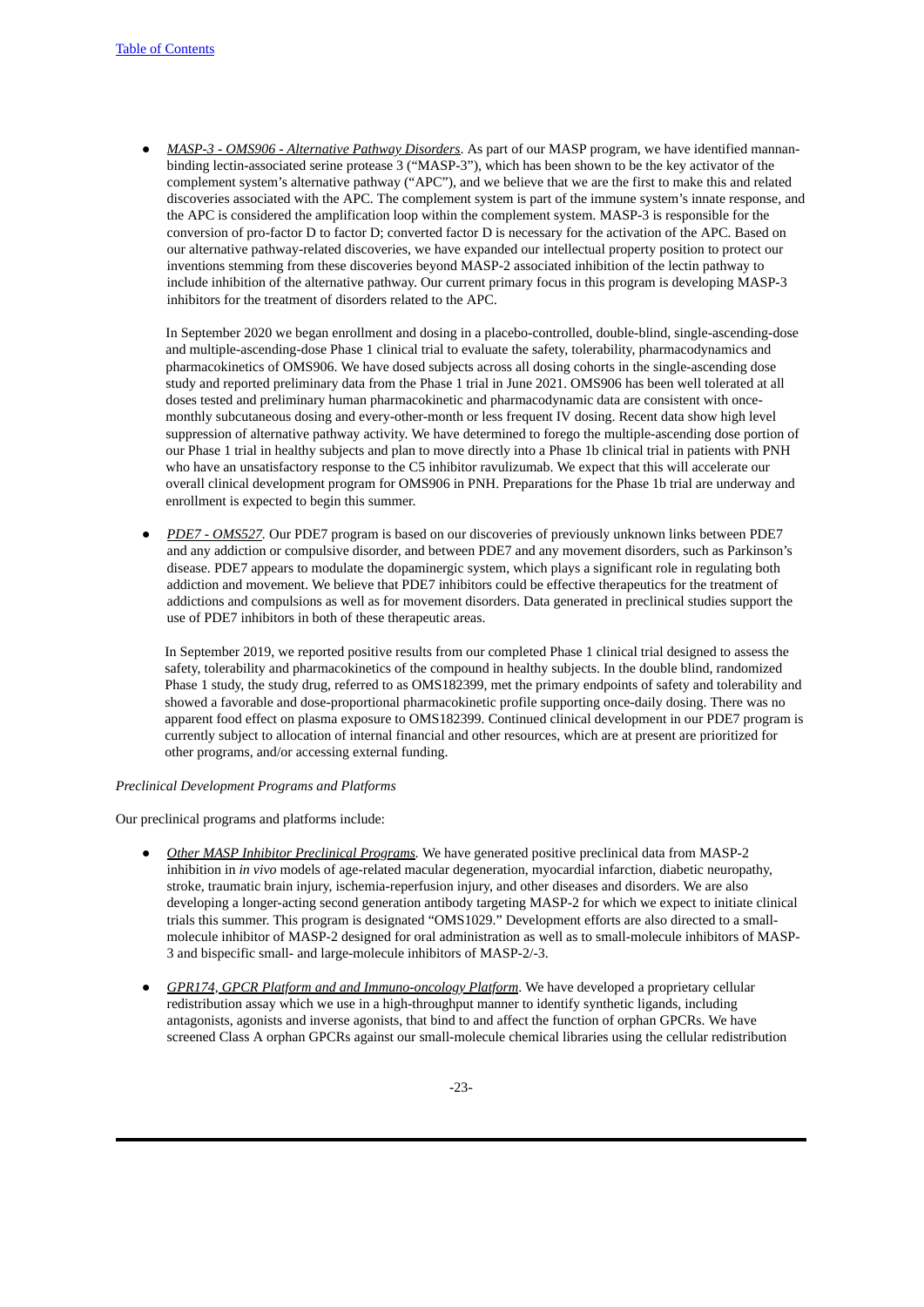assay and have identified and confirmed compounds that interact with 54 of the 81 Class A orphan GPCRs linked to a wide range of indications including cancer as well as metabolic, cardiovascular, immunologic, inflammatory and central nervous system disorders. One of our priorities in this program is GPR174, which is involved in the modulation of the immune system. In *ex vivo* human studies, our small-molecule inhibitors targeting GPR174 upregulate the production of cytokines, block multiple checkpoints and tumor promoters, and suppress regulatory T-cells. Based on our data, we believe that GPR174 controls a major, previously unrecognized pathway in cancer and modulation of the receptor could provide a seminal advance in immuno-oncologic treatments for a wide range of tumors. Our studies in mouse models of melanoma and colon carcinoma found that GPR174-deficiency resulted in significantly reduced tumor growth and improved survival of the animals versus normal mice. Our discoveries suggest a new approach to cancer immunotherapy that targets inhibition of GPR174 and can be combined with and significantly improve the tumor-killing effects of other oncologic agents, including radiation, adenosine pathway inhibitors and checkpoint inhibitors. These discoveries include (1) identification of cancerimmunity pathways controlled by GPR174, (2) the identification of phosphatidylserine as a natural ligand for GPR174, (3) a collection of novel small-molecule inhibitors of GPR174 and (4) a synergistic enhancement of "tumor-fighting" cytokine production by T cells following the combined inhibition of both GPR174 and the adenosine pathway, another key metabolic pathway that regulates tumor immunity. We are developing smallmolecule inhibitors of GPR174 with the objective of moving compounds into human trials. We are also exploring several of our other GPCR targets.

Additionally, we are advancing research on a technology that may improve the potency and durability of adoptive T cell therapies. We validated our novel approach – which enforces memory phenotypes in cultured T cells through a previously unexplored pathway – in an aggressive mouse tumor model and are building a broad and exclusive intellectual property position around our platform. We believe that our novel approach has the potential to improve response rates for patients receiving either engineered or native T-cell therapies for liquid or solid tumors and are continuing to explore the application of this technology to human CAR-T and adoptive T cell therapy systems.

#### **Financial Summary**

On December 23, 2021, we completed the sale of our commercial product OMIDRIA and certain related assets, including inventory and prepaid expenses, to Rayner. We received \$126.0 million in cash at closing, and we retained all outstanding accounts receivable as of the closing date. We will receive a royalty on world-wide sales of OMIDRIA and potentially a \$200.0 million milestone payment if separate payment for OMIDRIA is secured in the U.S. for a continuous period of at least four years before January 1, 2025.

As a result of the OMIDRIA divestiture, all the revenues and expenses related to OMIDRIA have been reclassified to net income from discontinued operations in our condensed consolidated statements of operations and comprehensive loss and excluded from continuing operations for all periods presented (see "Net Income from Discontinued Operations" below for additional information).

As of March 31, 2022, we had \$142.2 million in cash and cash equivalents and short-term investments available for general corporate use and \$16.3 million in receivables.

#### **Results of Operations**

#### *Research and Development Expenses*

Our research and development expenses can be divided into three categories: direct external expenses, which include clinical research and development and preclinical research and development activities; internal, overhead and other expenses; and stock-based compensation expense. Direct external expenses consist primarily of expenses incurred pursuant to agreements with third-party manufacturing organizations prior to receiving regulatory approval for a drug candidate, contract research organizations ("CROs"), clinical trial sites, collaborators, and licensors and consultants. Costs are reported in preclinical research and development until the program enters the clinic. Internal, overhead and other expenses consist of personnel costs, overhead costs such as rent, utilities and depreciation and other miscellaneous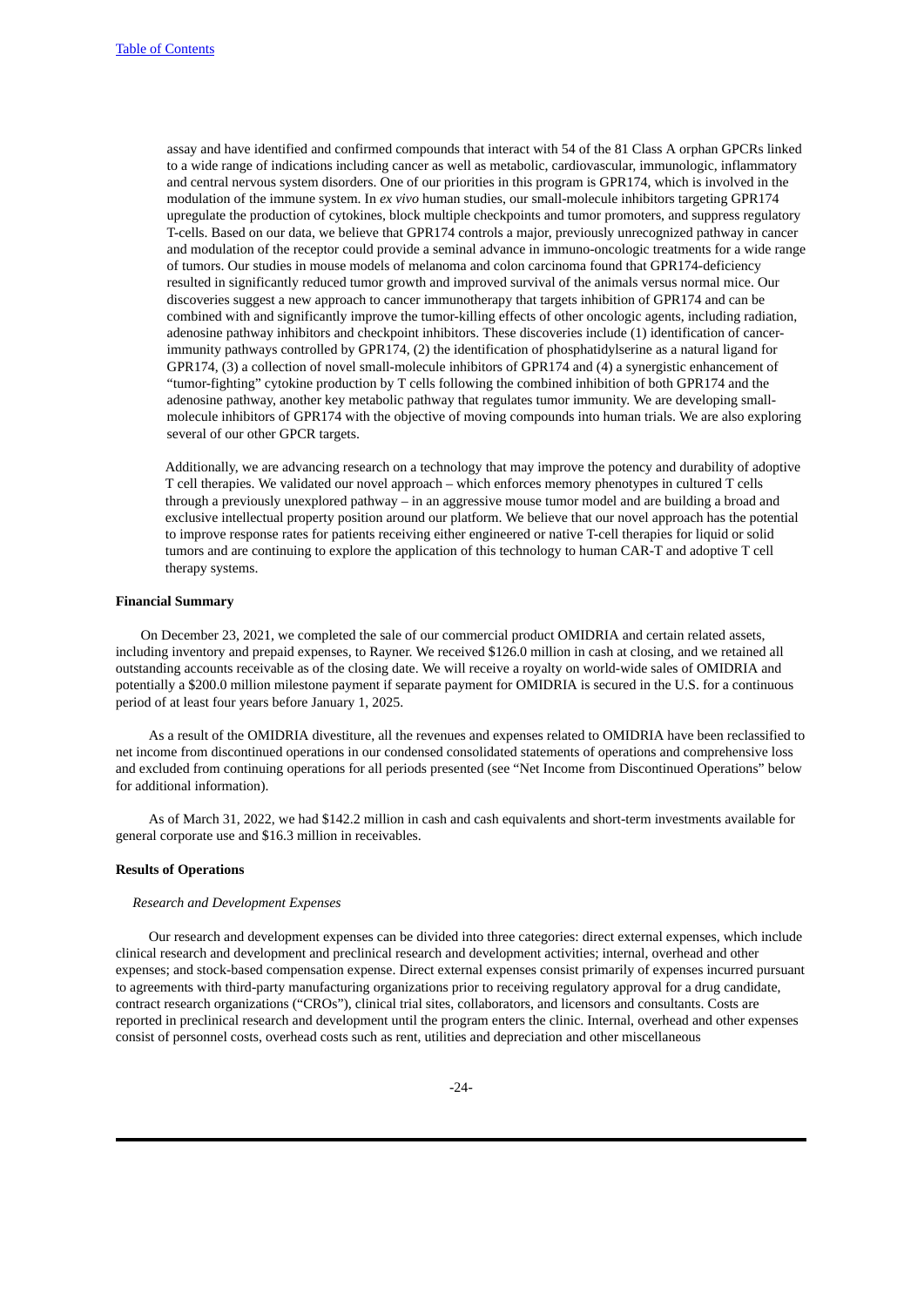costs. The discontinued operations of OMIDRIA relate to the costs of drug manufacturing stability and quality control testing and costs of employees and consultants. The following table illustrates our expenses associated with these activities:

|                                                    | <b>Three Months Ended</b><br>March 31, |                |        |
|----------------------------------------------------|----------------------------------------|----------------|--------|
|                                                    | 2022                                   |                | 2021   |
|                                                    |                                        | (In thousands) |        |
| Continuing research and development expenses:      |                                        |                |        |
| Direct external expenses:                          |                                        |                |        |
| Clinical research and development:                 |                                        |                |        |
| MASP-2 program - OMS721 (narsoplimab)              | \$<br>9,244                            | \$             | 17,031 |
| MASP-3 program - OMS906                            | 1,302                                  |                | 1,771  |
| Other                                              | 127                                    |                | 142    |
| Total clinical research and development            | 10,673                                 |                | 18,944 |
| Preclinical research and development               | 2,744                                  |                | 2,711  |
| Total direct external expenses                     | 13,417                                 |                | 21,655 |
| Internal overhead and other expenses               | 8,955                                  |                | 9,399  |
| Stock-based compensation expenses                  | 1,715                                  |                | 1,450  |
| Total continuing research and development expenses | 24,087                                 |                | 32,504 |

Clinical research and development expenses decreased \$8.3 million for the three months ended March 31, 2022 compared to the three months ended March 31, 2021 due primarily to the timing of narsoplimab drug substance manufacturing activities and timing of clinical trial costs related to OMS906.

Internal overhead and other expenses decreased \$0.4 million for the three months ended March 31, 2022 compared to the three months ended March 31, 2021 due to returning a small portion of our leased building to the landlord and a reduction in employee-related costs.

The increases in stock-based compensation for the three months ended March 31, 2022 compared to the same period in the prior year are due to the valuation and timing of annual stock option grants to employees.

We expect overall research and development costs will increase in the second quarter of 2022 compared to the first quarter of 2022 due to the timing of certain research and development activities and increased employee related costs.

At this time, we are unable to estimate with certainty the longer-term costs we will incur in the continued development of our drug candidates due to the inherently unpredictable nature of our preclinical and clinical development activities. Clinical development timelines, the probability of success and development costs can differ materially as new data become available and as expectations change. Our future research and development expenses will depend, in part, on the preclinical or clinical success of each drug candidate as well as ongoing assessments of each program's commercial potential. In addition, we cannot forecast with precision which drug candidates, if any, may be subject to future collaborations, when such arrangements will be secured, if at all, and to what degree such arrangements would affect our development plans and capital requirements.

We are required to expend substantial resources in the development of our drug candidates due to the lengthy process of completing clinical trials and seeking regulatory approval. Any failure or delay in completing clinical trials, or in obtaining regulatory approvals, could delay our generation of product revenue and increase our research and development expenses.

#### -25-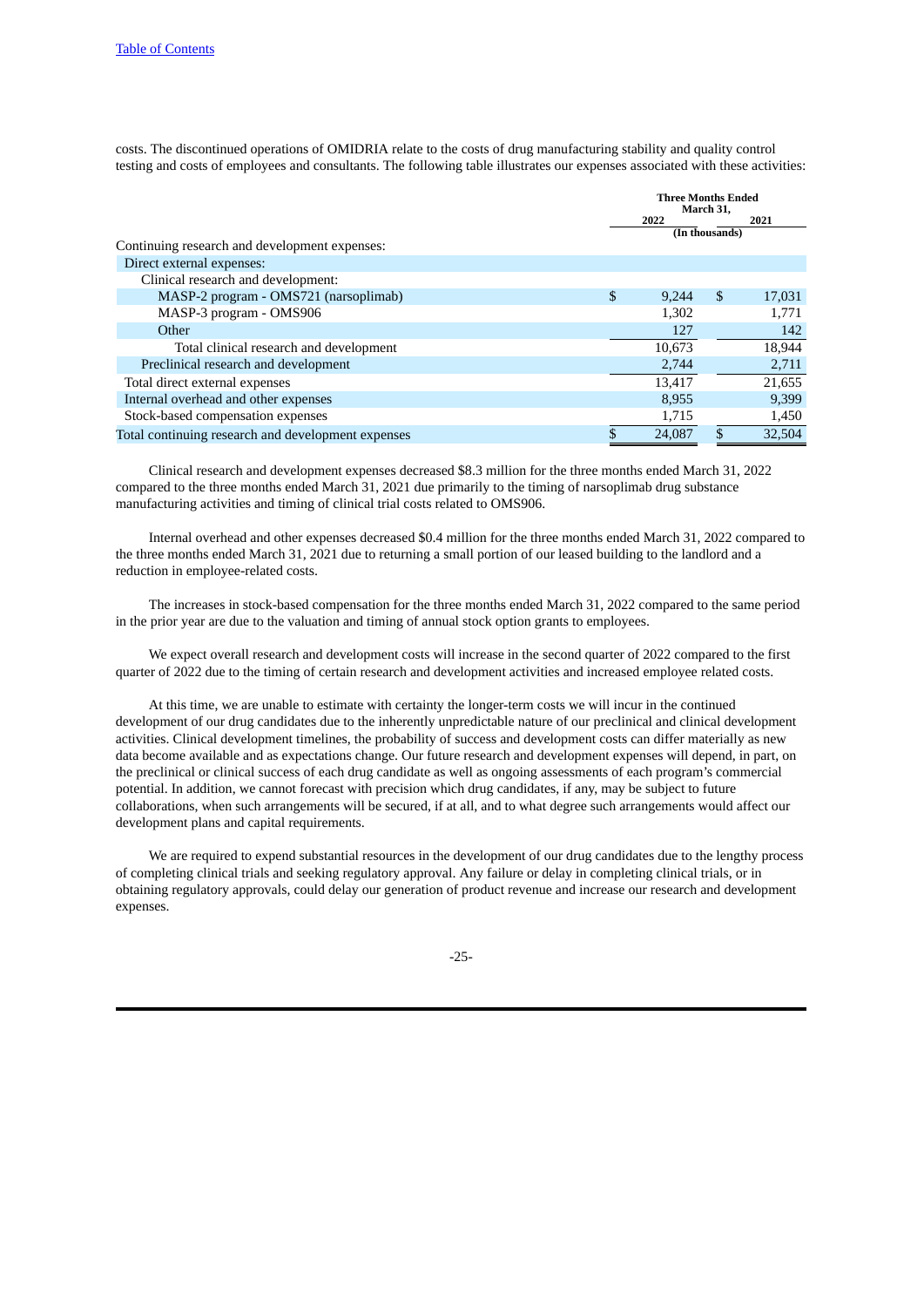#### *Selling, General and Administrative Expenses*

|                                                                                  | <b>Three Months Ended</b><br>March 31. |                |  |        |
|----------------------------------------------------------------------------------|----------------------------------------|----------------|--|--------|
|                                                                                  |                                        | 2022           |  | 2021   |
|                                                                                  |                                        | (In thousands) |  |        |
| Continuing selling, general and administrative expense:                          |                                        |                |  |        |
| Selling, general and administrative expenses, excluding stock-based compensation |                                        |                |  |        |
| expense                                                                          | \$.                                    | 8.782          |  | 11,176 |
| Stock-based compensation expense                                                 |                                        | 2.177          |  | 1,610  |
| Total continuing selling, general and administrative expense                     |                                        | 10.959         |  | 12.786 |

Total selling, general and administrative expenses decreased by \$1.8 million for the three months ended March 31, 2022 compared to the same period in the prior year. The decrease was primarily related to narsoplimab pre-launch sales and marketing costs in the prior year quarter and the timing of legal costs.

The increase in stock-based compensation for the three months ended March 31, 2022 compared to the same period in the prior year is due to the valuation and timing of annual stock option grants to employees.

We expect that our selling, general and administrative expenses will be higher in the second quarter of 2022 compared to the first quarter of 2022 due to additional employee related costs.

#### *Interest Expense*

|                  |  | <b>Three Months Ended</b><br>March 31, |   |       |
|------------------|--|----------------------------------------|---|-------|
|                  |  | 2022                                   |   | 2021  |
|                  |  | (In thousands)                         |   |       |
| Interest expense |  | 4.941                                  | D | 4,897 |

Interest expense is primarily comprised of contractual interest and amortization of debt issuance and debt discount related to our 6.25% Convertible Senior Notes (the "2023 Notes") and 5.25% Convertible Senior Notes (the "2026 Notes") as well as interest on our finance leases (see "Note 8— Unsecured Convertible Senior Notes").

#### *OMIDRIA Royalties*

On December 23, 2021, we sold our commercial drug, OMIDRIA, to Rayner. We currently receive royalty payments of 50% of Rayner's U.S. net sales of OMIDRIA (see the "Overview" section of the Management's Discussion and Analysis for additional details).

During the three months ended March 31, 2022, we earned royalties of \$13.8 million on sales of OMIDRIA which we recorded as a reduction to the OMIDRIA contract royalty asset. We also recorded \$7.0 million of income in discontinued operations representing interest income and remeasurement adjustments to the OMIDRIA contract royalty asset. The following schedule presents a rollforward of the OMIDRIA contract royalty asset (in thousands):

| <b>OMIDRIA</b> contract royalty asset at December 31, 2021 | 184.570   |
|------------------------------------------------------------|-----------|
| Rovalties earned                                           | (13, 831) |
| Rovalty interest income and remeasurement adjustments      | 6.996     |
| <b>OMIDRIA</b> contract royalty asset at March 31, 2022    | 177.735   |

Net Income from Discontinued Operations

As a result of the OMIDRIA divestiture, all the revenue and expenses related to OMIDRIA have been reclassified to discontinued operations in our condensed consolidated statements of operations and comprehensive loss for all periods presented.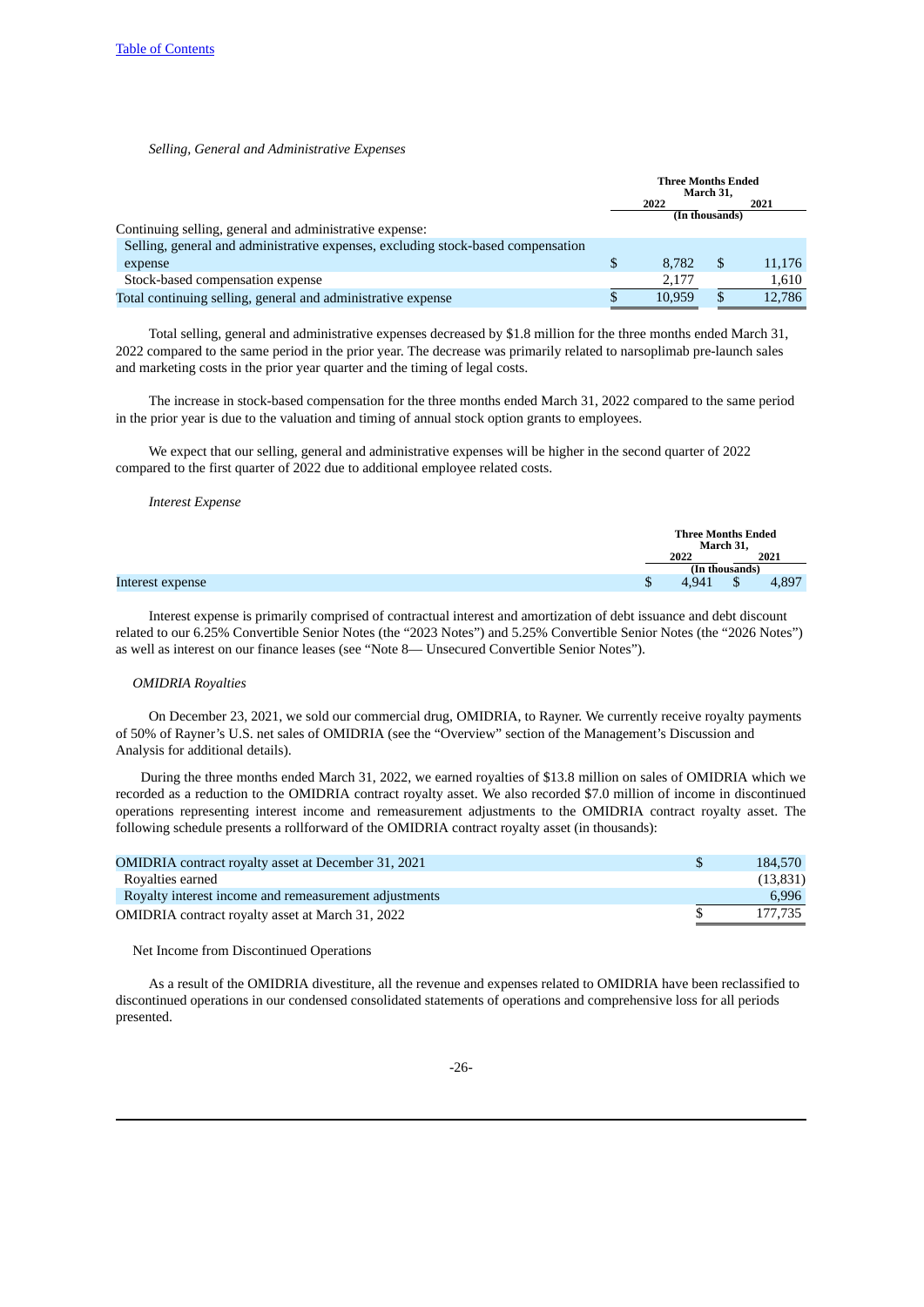Net income from discontinued operations is as follows:

|                                                       | <b>Three Months Ended</b><br>March 31, |  |        |
|-------------------------------------------------------|----------------------------------------|--|--------|
|                                                       | 2022                                   |  | 2021   |
|                                                       | (in thousands)                         |  |        |
| Product sales, net                                    | \$                                     |  | 21,061 |
| Royalty interest income and remeasurement adjustments | 6.996                                  |  |        |
| <b>Total</b>                                          | 6,996                                  |  | 21,061 |
| Costs and expenses                                    | 513                                    |  | 6,382  |
| Net income from discontinued operations               | 6.483                                  |  | 14.679 |
|                                                       |                                        |  |        |

OMIDRIA sales have historically been highly dependent on separate payment under Medicare Part B and we would likely experience significant fluctuations in period-over-period OMIDRIA royalty earnings should CMS change its reimbursement policy for OMIDRIA.

#### **Financial Condition - Liquidity and Capital Resources**

As of March 31, 2022, we had \$142.2 million in cash, cash equivalents and short-term investments available for general corporate use held primarily in money-market accounts as compared to \$157.3 million at December 31, 2021. For the three months ended March 31, 2022, we incurred a net loss from operations of \$33.0 million, including non-cash charges of \$4.2 million.

We plan to continue to fund our operations with our cash and investments, realization of our outstanding accounts receivable, OMIDRIA royalties and potentially the \$200.0 million milestone related to achieving long-term OMIDRIA separate payment. If FDA approval is granted for narsoplimab for HSCT-TMA within the next twelve months, we expect that sales of narsoplimab would also provide funds for our operations. In addition, we have a sales agreement to sell shares of our common stock, from time to time, in an "at the market" equity offering facility through which we may offer and sell shares of our common stock having an aggregate amount of up to \$150.0 million. Should it be determined to be strategically advantageous, we could also pursue debt financings as well as public and private offerings of our equity securities, similar to those we have previously completed, or other strategic transactions, which may include licensing a portion of our existing technology. Should it be necessary to manage our operating expenses, we could also reduce our projected cash requirements by delaying clinical trials, reducing selected research and development efforts, or implementing other restructuring activities. We have \$95.0 million of 2023 Notes that will mature and become due in November 2023. We plan to fund the repayment of the 2023 Notes through a combination of cash from operations, including narsoplimab HSCT-TMA revenues should approval be granted by FDA, the \$200.0 million milestone related to OMIDRIA, strategic transactions, sale of stock or through issuance of additional debt.

*Cash Flow Data*

|                             | <b>Three Months Ended</b><br>March 31, |    |           |
|-----------------------------|----------------------------------------|----|-----------|
|                             | 2022                                   |    | 2021      |
|                             | (In thousands)                         |    |           |
| Selected cash flow data     |                                        |    |           |
| Cash provided by (used in): |                                        |    |           |
| <b>Operating activities</b> | \$<br>(15, 193)                        | \$ | (40, 254) |
| Investing activities        | \$<br>(76, 813)                        | S  | 32,985    |
| <b>Financing activities</b> | \$<br>161                              |    | 5,796     |

*Operating Activities.* Net cash used in operating activities for the three months ended March 31, 2022 decreased by \$25.1 million as compared to the same period in 2021. The decrease was primarily due to a \$42.9 million change in cash provided from accounts receivable due to collecting trade receivables outstanding during the three months ended March 31, 2022 and the increase in receivables during the same quarter in the prior year due to reinstatement of OMIDRIA separate payment by CMS in December 2020. Other changes in operating activities between the periods included a \$2.1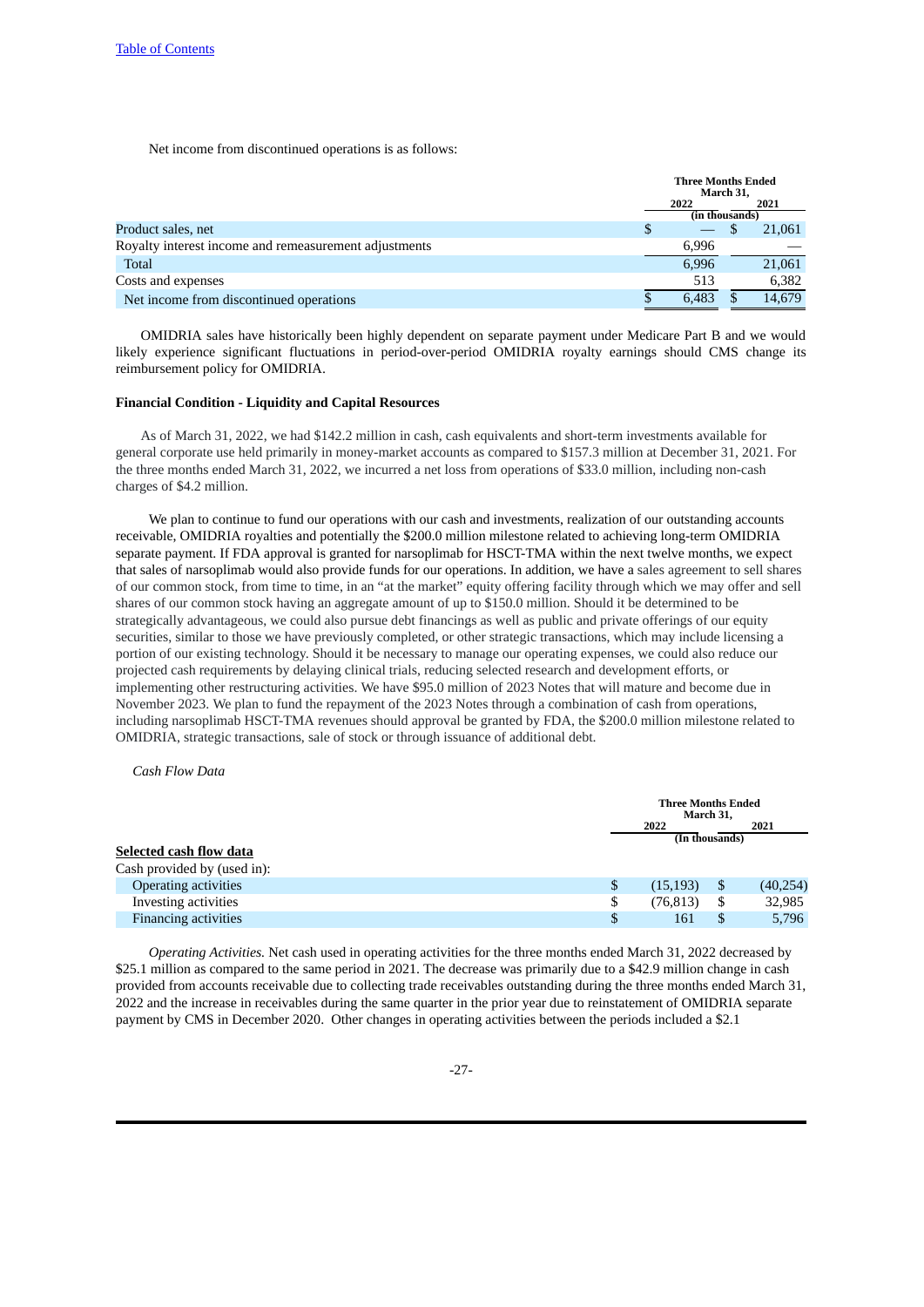million decrease to net loss, a \$6.8 million decrease in OMIDRIA contract royalty asset due to royalties earned on OMIDRIA net sales, a \$22.2 million decrease in accounts payable and accrued expenses and a \$4.5 million decrease in prepaids and other.

*Investing Activities.* Cash flows from investing activities primarily reflect cash used to purchase short-term investments and proceeds from the sale of short-term investments, thus causing a shift between our cash and cash equivalents and short-term investment balances. Because we manage our cash usage with respect to our total cash, cash equivalents and short-term investments, we do not consider fluctuations in cash flows from investing activities to be important to the understanding of our liquidity and capital resources.

Net cash used by investing activities during the three months ended March 31, 2022 was \$76.8 million compared to net cash provided by investing activities of \$33.0 million for the same period in the preceding year. The \$109.8 million change between years is due to purchasing short-term investments with a portion of the cash received upon the sale of OMIDRIA to Rayner.

*Financing Activities.* Net cash provided by financing activities during the three months ended March 31, 2022 decreased \$5.6 million compared to the same period in 2021 due to a reduction in proceeds from the exercise of employee stock options.

#### *Line of Credit Agreement*

We have a Loan and Security Agreement with Silicon Valley Bank ("SVB") which provides for a \$50.0 million revolving line of credit facility (the "Line of Credit Agreement") based on 85% of our eligible royalty and trade receivables, net. The Line of Credit Agreement is secured by all of our assets excluding intellectual property and development program inventories, and matures in August 2022. As of March 31, 2022, we had no outstanding borrowings under the Line of Credit Agreement, and we were in compliance with all covenants in all material respects.

#### **Contractual Obligations and Commitments**

Our future minimum contractual commitments and obligations were reported in our Annual Report on Form 10-K for the year ended December 31, 2021. Other than the following, our future minimum contractual obligations and commitments have not changed materially from the amounts previously reported.

#### *Operating Leases*

Our lease for our office and laboratory space ends in November 2027. We have two five-year options to extend the lease term. On January 14, 2022, we entered into an agreement with our landlord to early terminate a portion of the rentable square footage of our office and laboratory facilities which reduced the right of use asset by \$4.7 million and related lease liability by \$5.2 million. We recorded a non-cash gain of \$0.5 million to terminate the lease for a portion of our office and laboratory space. In addition, we carry various finance leases for laboratory equipment. As of March 31, 2022, the remaining aggregate non-cancelable rent payable under the initial term of the lease, excluding common area maintenance and related operating expenses, is \$41.1 million.

#### *Convertible Notes*

See "Financial Condition—Liquidity and Capital Resources—Convertible Notes" above.

#### *Goods and Services*

We have certain other non-cancelable obligations under various agreements that relate to goods and services. As of March 31, 2022, our aggregate firm commitments were \$31.0 million.

We may be required, in connection with in-licensing or asset acquisition agreements, to make certain royalty and milestone payments and we cannot, at this time, determine when or if the related milestones will be achieved or whether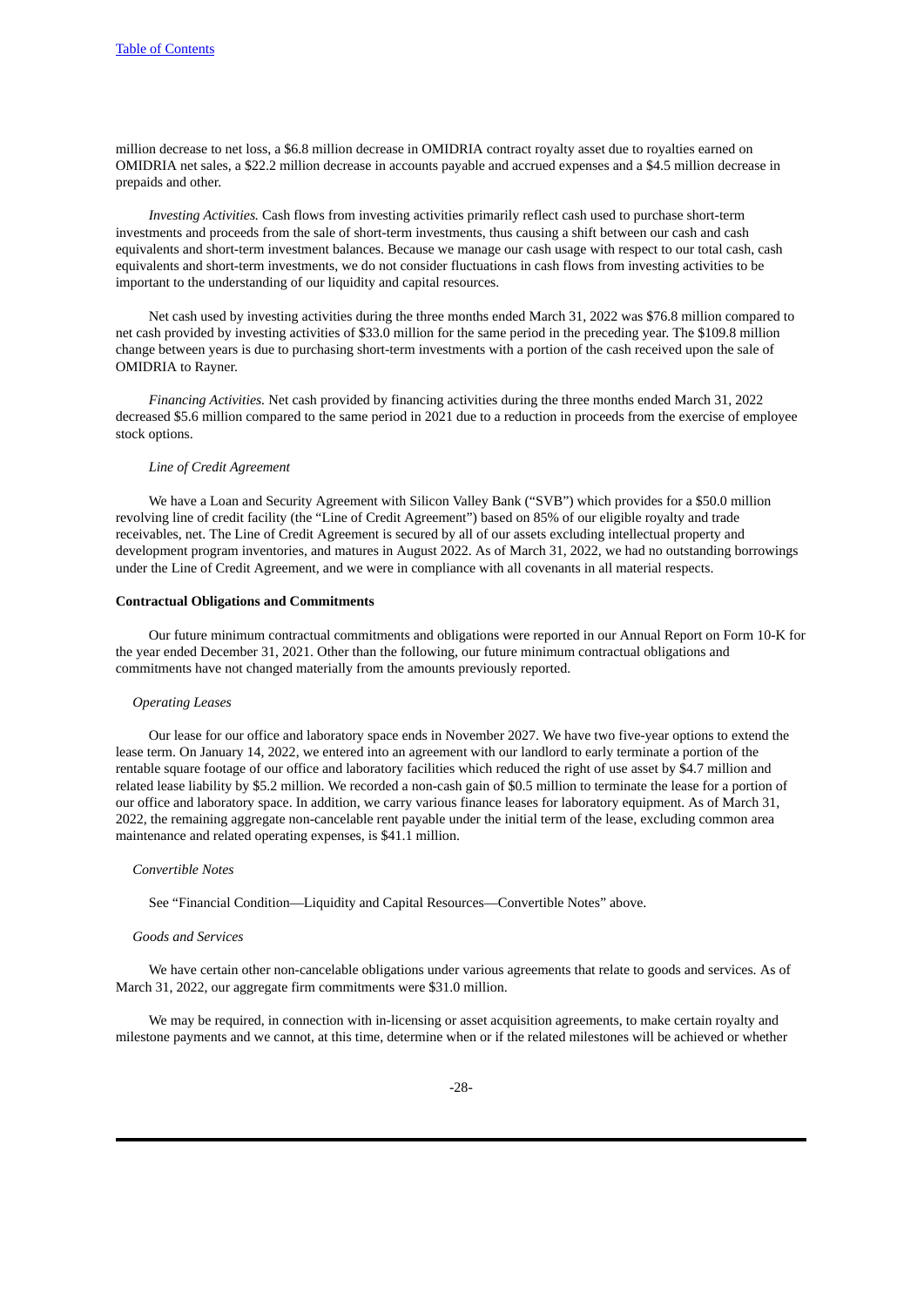the events triggering the commencement of payment obligations will occur. Therefore, such payments are not included in the amounts described above.

#### **Critical Accounting Policies and Significant Judgments and Estimates**

There have not been any material changes in our critical accounting policies and significant judgments and estimates as disclosed in Part II, Item 7, "Management's Discussion and Analysis of Financial Condition and Results of Operations" included in our Annual Report on Form 10-K for the year ended December 31, 2021.

#### <span id="page-28-0"></span>**ITEM 3. QUANTITATIVE AND QUALITATIVE DISCLOSURES ABOUT MARKET RISK**

Our exposure to market risk is primarily confined to our investment securities. The primary objective of our investment activities is to preserve our capital to fund operations. We also seek to maximize income from our investments without assuming significant risk. To achieve our objectives, we maintain a portfolio of investments in high-credit-quality securities. As of March 31, 2022, we had cash, cash equivalents and short-term investments of \$142.2 million. In accordance with our investment policy, we invest funds in highly liquid, investment-grade securities. These securities in our investment portfolio are not leveraged and are classified as available-for-sale. We currently do not hedge interest rate exposure. Because of the short-term maturities of our investments, we do not believe that an increase in market rates would have a materially negative impact on the realized value of our investment portfolio. We actively monitor changes in interest rates and, with our current portfolio of short-term investments, we are not exposed to potential loss due to changes in interest rates.

#### <span id="page-28-1"></span>**ITEM 4. CONTROLS AND PROCEDURES**

#### **Evaluation of Disclosure Controls and Procedures**

Our management, with the participation of our principal executive officer and principal financial officer, evaluated the effectiveness of our disclosure controls and procedures, as defined in Rules 13a-15(e) and 15d-15(e) under the Exchange Act, as of March 31, 2022. Management recognizes that any controls and procedures, no matter how well designed and operated, can provide only reasonable assurance of achieving their objectives, and management necessarily applies its judgment in evaluating the cost-benefit relationship of possible controls and procedures. Based on the evaluation of our disclosure controls and procedures as of March 31, 2022, our principal executive officer and principal financial officer concluded that, as of such date, our disclosure controls and procedures were effective at the reasonable assurance level.

#### **Changes in Internal Control over Financial Reporting**

There was no change in our internal control over financial reporting identified in connection with the evaluation required by Rule 13a-15(d) and 15d-15(d) under the Exchange Act that occurred during the period covered by this report that has materially affected, or is reasonably likely to materially affect, our internal control over financial reporting.

-29-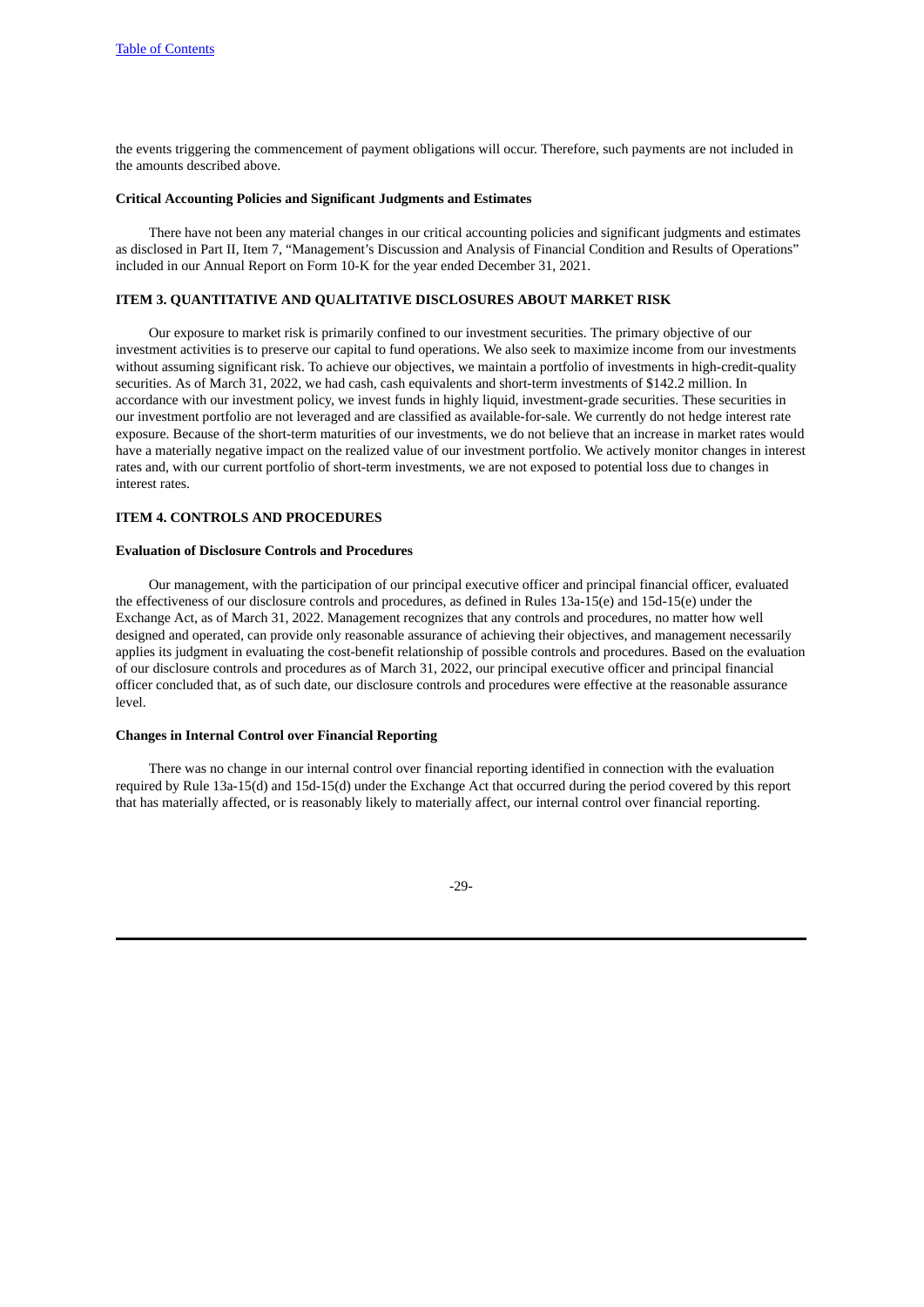#### **PART II — OTHER INFORMATION**

#### <span id="page-29-1"></span><span id="page-29-0"></span>**ITEM 1. LEGAL PROCEEDINGS**

From time to time, in the ordinary course of business, we may be involved in various claims, lawsuits and other proceedings. As of the date of filing of this Quarterly Report on Form 10-Q, we were not involved in any material legal proceedings.

### <span id="page-29-2"></span>**ITEM 1A. RISK FACTORS**

We operate in an environment that involves a number of risks and uncertainties. Before making an investment decision you should carefully consider the risks described in Part I, Item 1A, "Risk Factors" of our Annual Report on Form 10-K for the year ended December 31, 2021, as filed with the SEC on March 1, 2022. In assessing the risk factors set forth in our Annual Report on Form 10-K for the year ended December 31, 2021, you should also refer to the other information included therein and in this Quarterly Report on Form 10-Q. In addition, we may be adversely affected by risks that we currently deem to be immaterial or by other risks that are not currently known to us. Due to these risks and uncertainties, known and unknown, our past financial results may not be a reliable indicator of future performance and historical trends should not be used to anticipate results or trends in future periods. The trading price of our common stock could decline due to any of these risks and you may lose all or part of your investment.

#### <span id="page-29-3"></span>**ITEM 2. UNREGISTERED SALES OF EQUITY SECURITIES AND USE OF PROCEEDS**

None.

### <span id="page-29-4"></span>**ITEM 6. EXHIBITS**

| Exhibit<br>Number | <b>Description</b>                                                                                                                                                                                             |
|-------------------|----------------------------------------------------------------------------------------------------------------------------------------------------------------------------------------------------------------|
| 10.1              | Fourteenth Amendment to Lease dated January 14, 2022 between Omeros Corporation and BMR-201 Elliott<br><b>Avenue LLC</b>                                                                                       |
| <u>31.1</u>       | Certification of Principal Executive Officer Pursuant to Rule 13-14(a) or Rule 15d-14(a) of the Securities<br>Exchange Act of 1934 as Adopted Pursuant to Section 302 of the Sarbanes-Oxley Act of 2002        |
| 31.2              | Certification of Principal Financial Officer Pursuant to Rule 13-14(a) or Rule 15d-14(a) of the Securities<br><b>Exchange Act of 1934 as Adopted Pursuant to Section 302 of the Sarbanes-Oxley Act of 2002</b> |
| <u>32.1</u>       | <b>Certification of Principal Executive Officer Pursuant to 18 U.S.C. Section 1350, as Adopted Pursuant to</b><br>Section 906 of the Sarbanes-Oxley Act of 2002                                                |
| 32.2              | Certification of Principal Financial Officer Pursuant to 18 U.S.C. Section 1350, as Adopted Pursuant to<br>Section 906 of the Sarbanes-Oxley Act of 2002                                                       |
| 101.INS           | Inline XBRL Instance Document                                                                                                                                                                                  |
| 101.SCH           | Inline XBRL Taxonomy Extension Schema Document                                                                                                                                                                 |
| 101.CAL           | Inline XBRL Taxonomy Extension Calculation Link base Document                                                                                                                                                  |
| 101.DEF           | Inline XBRL Taxonomy Extension Definition Linkbase Document                                                                                                                                                    |
| 101.LAB           | Inline XBRL Taxonomy Extension Label Linkbase Document                                                                                                                                                         |
| 101.PRE           | Inline XBRL Taxonomy Extension Presentation Linkbase Document                                                                                                                                                  |
| 104.1             | Cover Page Interactive Data File, formatted in Inline XBRL (included in Exhibit 101)                                                                                                                           |

The certifications attached as Exhibits 32.1 and 32.2 that accompany this Quarterly Report on Form 10-Q are not deemed filed with the SEC and are not to be incorporated by reference into any filing of Omeros Corporation under the Securities Act or the Exchange Act, whether made before or after the date of this Quarterly Report on Form 10-Q, irrespective of any general incorporation language contained in such filing.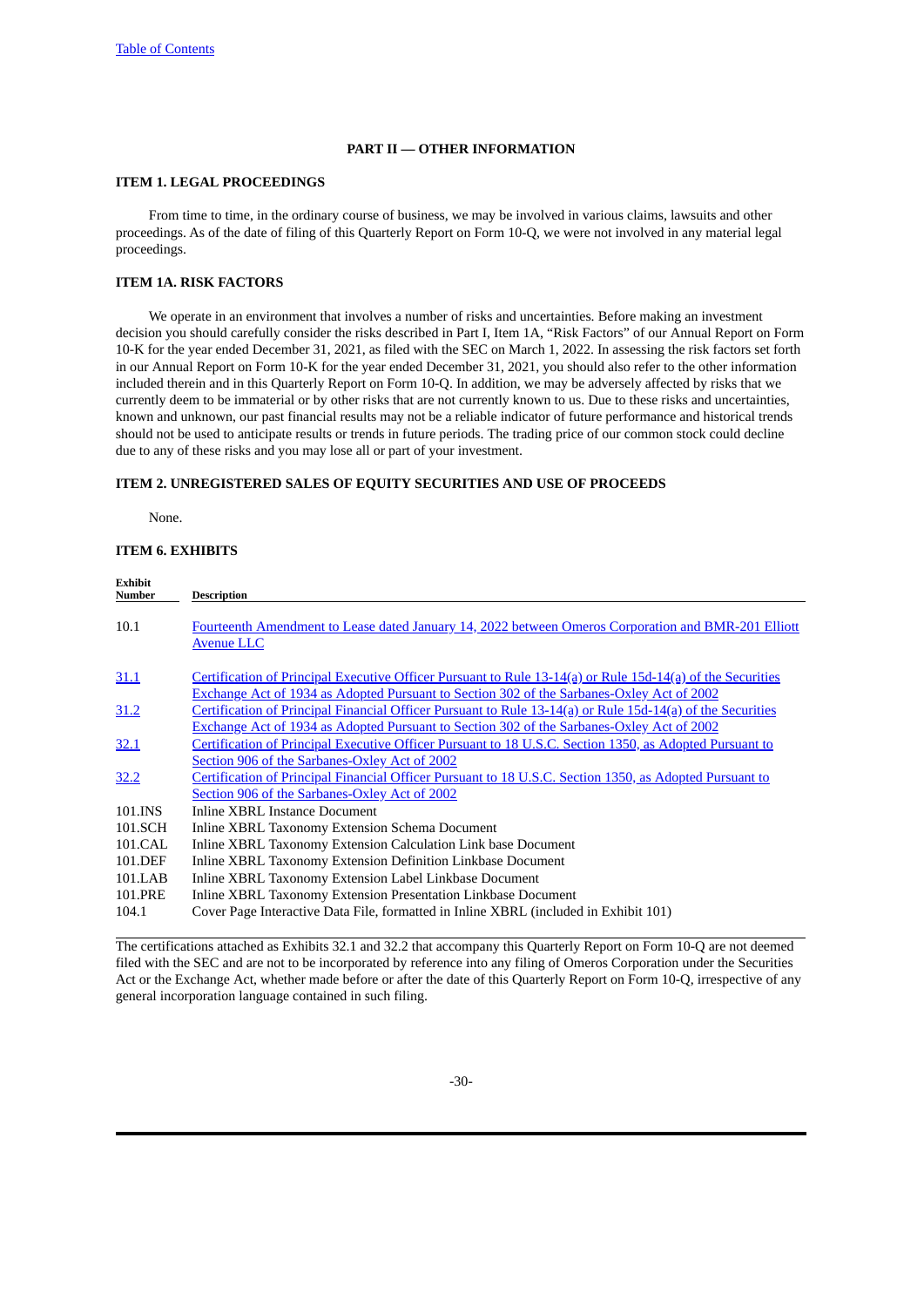### **SIGNATURES**

<span id="page-30-0"></span>Pursuant to the requirements of the Securities Exchange Act of 1934, the registrant has duly caused this report to be signed on its behalf by the undersigned thereunto duly authorized.

### **OMEROS CORPORATION**

Dated: May 10, 2022 /s/ Gregory A. Demopulos

Dated: May 10, 2022 /s/ Michael A. Jacobsen

Gregory A. Demopulos, M.D. President, Chief Executive Officer and Chairman of the Board of Directors

Michael A. Jacobsen Vice President, Finance, Chief Accounting Officer and Treasurer

-31-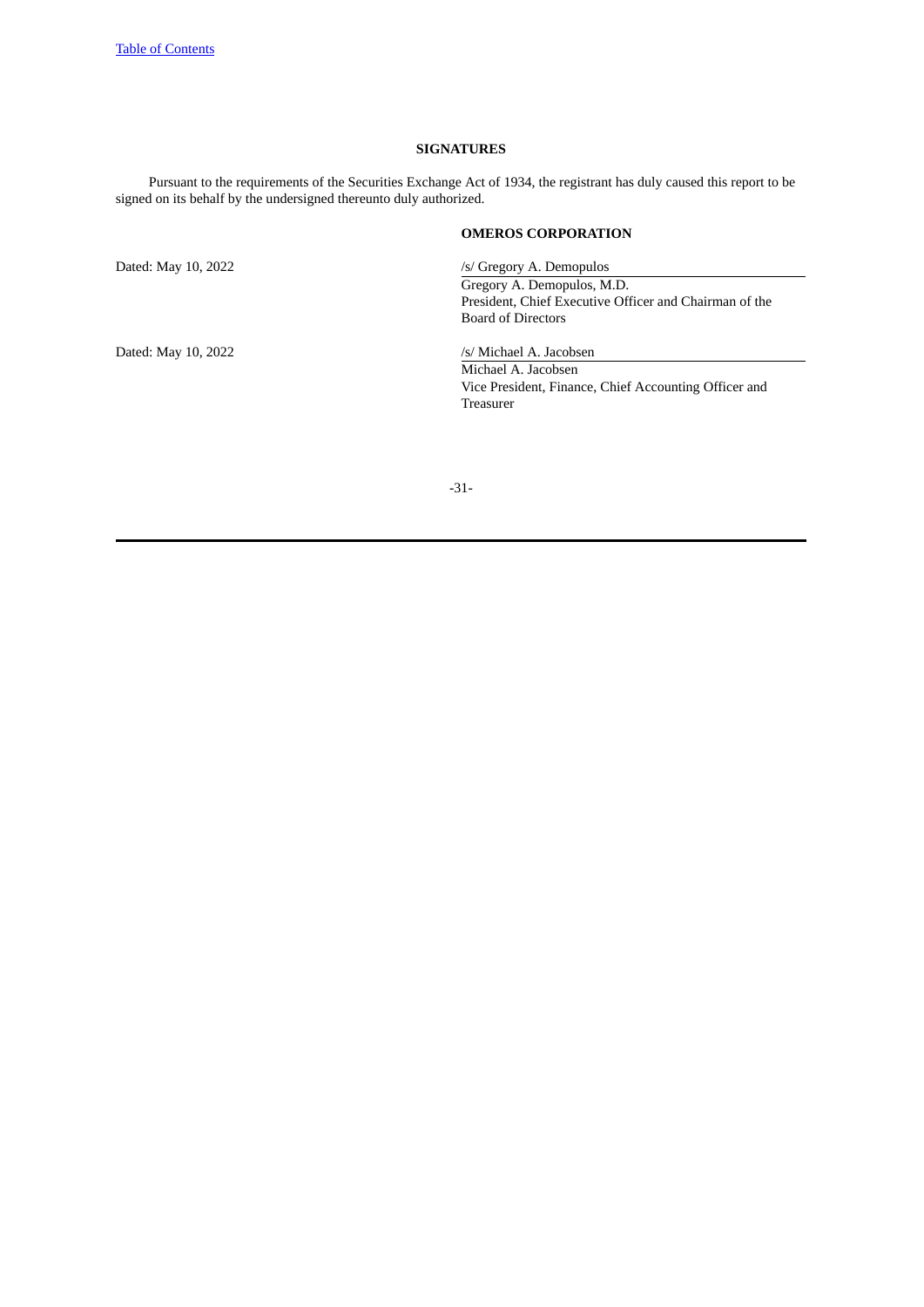### **FOURTEENTH AMENDMENT TO LEASE**

<span id="page-31-0"></span>THIS FOURTEENTH AMENDMENT TO LEASE (this "Amendment") is entered into as of this 14th day of January, 2022 (the "Fourteenth Amendment Execution Date"), by and between BMR-201 ELLIOTT AVENUE LLC, a Delaware limited liability company ("Landlord"), and OMEROS CORPORATION, a Washington corporation ("Tenant").

### **RECITALS**

A. WHEREAS, Landlord and Tenant are parties to that certain Lease dated as of January 27, 2012 (the "Original Lease"), as amended by that certain First Amendment to Lease dated as of November 5, 2012, that certain Second Amendment to Lease dated as of November 16, 2012, that certain Third Amendment to Lease dated as of October 16, 2013, that certain Fourth Amendment to Lease dated as of September 8, 2015, that certain Fifth Amendment to Lease dated as of September 1, 2016, that certain Sixth Amendment to Lease dated as of October 18, 2018, that certain Seventh Amendment to Lease dated as of April 15, 2019, that certain Eighth Amendment to Lease dated as of October 28, 2019, that certain Ninth Amendment to Lease dated as of January 15, 2020, that certain Tenth Amendment to Lease dated as of September 15, 2020, that certain Eleventh Amendment to Lease dated as of October 23, 2020 (the "Eleventh Amendment"), that certain Twelfth Amendment to Lease dated as of January 1, 2021 and that certain Thirteenth Amendment to Lease dated as of June 1, 2021 (collectively, and as the same may have been further amended, amended and restated, supplemented or modified from time to time, the "Existing Lease"), whereby Tenant leases certain premises (the "Existing Premises") from Landlord at 201 Elliott Avenue West in Seattle, Washington (the "Building");

WHEREAS, Landlord and Tenant desire to reduce the size of the Expansion Premises (as defined in Recital B of the Eleventh Amendment) to exclude that certain space containing approximately 13,904 square feet of Rentable Area (as more particularly described on Exhibit A attached hereto, the "Fourteenth Amendment Reduction Premises"); and

C. WHEREAS, Landlord and Tenant desire to modify and amend the Existing Lease only in the respects and on the conditions hereinafter stated.

### **AGREEMENT**

NOW, THEREFORE, Landlord and Tenant, in consideration of the mutual promises contained herein and for other good and valuable consideration, the receipt and sufficiency of which are hereby acknowledged, and intending to be legally bound, agree as follows:

1. Definitions. For purposes of this Amendment, capitalized terms shall have the meanings ascribed to them in the Existing Lease unless otherwise defined herein. The Existing Lease, as amended by this Amendment, is referred to collectively herein as the "Lease." From and after the date hereof, the term "Lease," as used in the Existing Lease, shall mean the Existing Lease, as amended by this Amendment.

2. Fourteenth Amendment Reduction Premises. The Term Expiration Date with respect to the Fourteenth Amendment Reduction Premises is hereby modified to be December 31, 2021 (the "Reduction Date"), such that the Lease with respect to the Fourteenth Amendment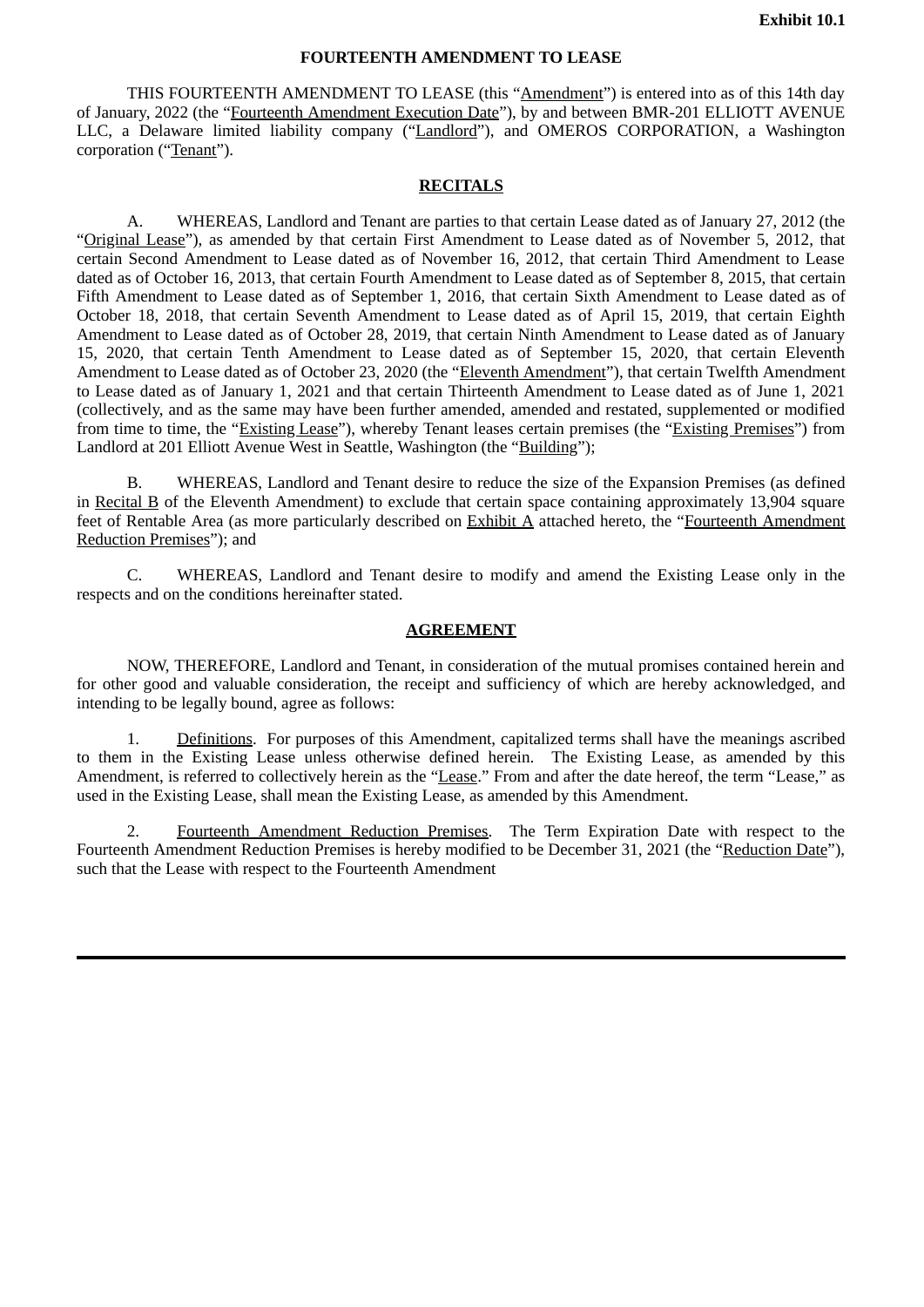Reduction Premises shall expire by its terms effective as of the Reduction Date. From and after the Reduction Date, the term "Premises," as used in the Lease shall mean the Existing Premises less the Fourteenth Amendment Reduction Premises.

3. Surrender of Fourteenth Amendment Reduction Premises. On or before the Reduction Date, Tenant shall surrender the Fourteenth Amendment Reduction Premises to Landlord in accordance with all of the terms, conditions and provisions of the Existing Lease; provided, however, that, with respect to the Fourteenth Amendment Reduction Premises, Tenant shall not be required to (a) perform the Exit Survey required under Section 26.1(a) of the Original Lease, or (b) remove any Tenant Improvements or Alterations existing in the Fourteenth Amendment Reduction Premises as of the Fourteenth Amendment Execution Date.

4. Pro Rata Share. Effective as of the Reduction Date, Tenant's Pro Rata Share of the Project for the entire Premises (i.e., the Existing Premises less the Fourteenth Amendment Reduction Premises) shall be 76.12%.

5. Reduction Fee. In consideration for the modification to the Term Expiration Date with respect to the Fourteenth Amendment Reduction Premises (in accordance with Article 2 above), Tenant shall pay to Landlord, on or before the Reduction Date, an amount equal to One Hundred Fifty Thousand Dollars (\$150,000) (the "Reduction Fee"). If Tenant fails to pay, or is late in paying, the Reduction Fee, then Landlord shall have all of the rights and remedies set forth in the Lease for nonpayment of Rent (including the right to interest and the right to assess a late charge), and for purposes of any litigation instituted with regard to such amount, the Reduction Fee shall be considered Rent.

6. Expansion Premises Tenant Improvements. Landlord and Tenant acknowledge and agree that, as of the Fourteenth Amendment Execution Date, (a) no Expansion Premises Tenant Improvements have been performed by Tenant in the Expansion Premises under Article 10 of the Eleventh Amendment, and (b) no portion of the Expansion Premises TI Allowance has been disbursed by Landlord under Article 10 of the Eleventh Amendment. In connection with the reduction of the Expansion Premises in accordance with this Amendment, Landlord and Tenant hereby agree that (x) Article 10 of the Eleventh Amendment, (y) Exhibit C attached to the Eleventh Amendment, and (z) Exhibit D attached to the Eleventh Amendment, are hereby deleted from the Existing Lease, of no further force or effect, and are hereby made void *ab initio*, as if the same were never included in the Eleventh Amendment. Accordingly, neither Landlord nor Tenant shall have any further rights or obligations under the terms, conditions and provisions set forth therein.

7. Right of First Offer; Right of First Refusal. Notwithstanding anything to the contrary in the Lease, Tenant hereby waives its rights under Article 43 of the Original Lease and Article 44 of the Original Lease with respect to the first lease of the Fourteenth Amendment Reduction Premises that Landlord enters into after the Fourteenth Amendment Execution Date (provided that, if such first lease includes only a portion of the Fourteenth Amendment Reduction Premises, then Tenant's waiver shall continue to apply to the first lease(s) of the remaining portion(s) of the Fourteenth Amendment Reduction Premises that Landlord enters into after the Fourteenth Amendment Reduction Date).

2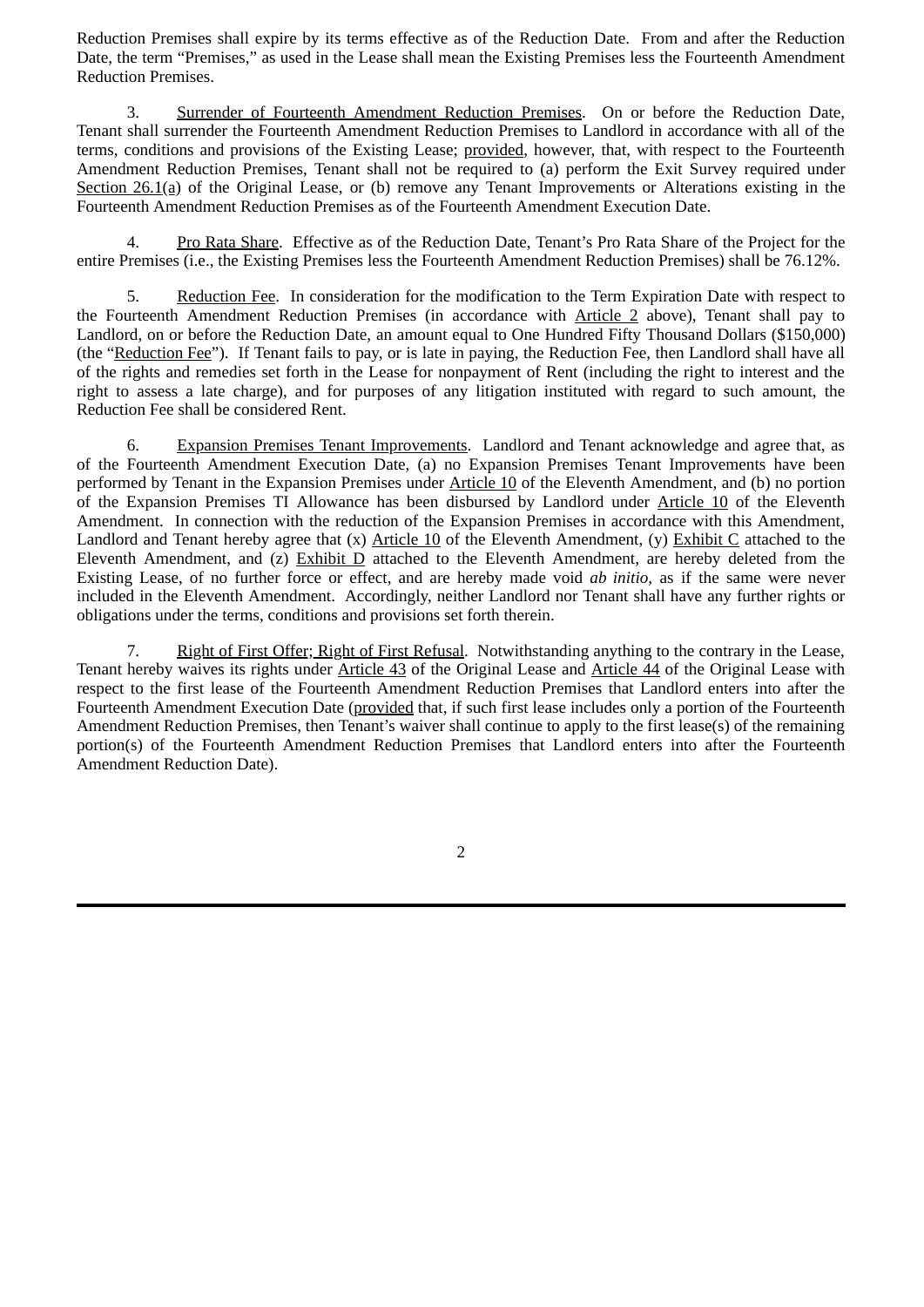8. Broker. Tenant represents and warrants that it has not dealt with any broker or agent in the negotiation for or the obtaining of this Amendment and agrees to reimburse, indemnify, save, defend (at Landlord's option and with counsel reasonably acceptable to Landlord, at Tenant's sole cost and expense) and hold harmless the Landlord Indemnitees for, from and against any and all cost or liability for compensation claimed by any such broker or agent employed or engaged by it or claiming to have been employed or engaged by it.

9. No Default. Tenant represents, warrants and covenants that, to the best of Tenant's knowledge, Landlord and Tenant are not in default of any of their respective obligations under the Existing Lease and no event has occurred that, with the passage of time or the giving of notice (or both) would constitute a default by either Landlord or Tenant thereunder.

10. Effect of Amendment. Except as modified by this Amendment, the Existing Lease and all the covenants, agreements, terms, provisions and conditions thereof shall remain in full force and effect and are hereby ratified and affirmed. In the event of any conflict between the terms contained in this Amendment and the Existing Lease, the terms herein contained shall supersede and control the obligations and liabilities of the parties.

11. Successors and Assigns. Each of the covenants, conditions and agreements contained in this Amendment shall inure to the benefit of and shall apply to and be binding upon the parties hereto and their respective heirs, legatees, devisees, executors, administrators and permitted successors and assigns and sublessees. Nothing in this Section shall in any way alter the provisions of the Lease restricting assignment or subletting.

12. Miscellaneous. This Amendment becomes effective only upon execution and delivery hereof by Landlord and Tenant. The captions of the paragraphs and subparagraphs in this Amendment are inserted and included solely for convenience and shall not be considered or given any effect in construing the provisions hereof. All exhibits hereto are incorporated herein by reference. Submission of this instrument for examination or signature by Tenant does not constitute a reservation of or option for a lease, and shall not be effective as a lease, lease amendment or otherwise until execution by and delivery to both Landlord and Tenant.

13. Authority. Tenant guarantees, warrants and represents that the individual or individuals signing this Amendment have the power, authority and legal capacity to sign this Amendment on behalf of and to bind all entities, corporations, partnerships, limited liability companies, joint venturers or other organizations and entities on whose behalf such individual or individuals have signed.

14. Counterparts; Facsimile, Electronic and PDF Signatures. This Amendment may be executed in one or more counterparts, each of which, when taken together, shall constitute one and the same document. A facsimile, electronic or portable document format (PDF) signature on this Amendment shall be equivalent to, and have the same force and effect as, an original signature.

[REMAINDER OF THIS PAGE INTENTIONALLY LEFT BLANK]

3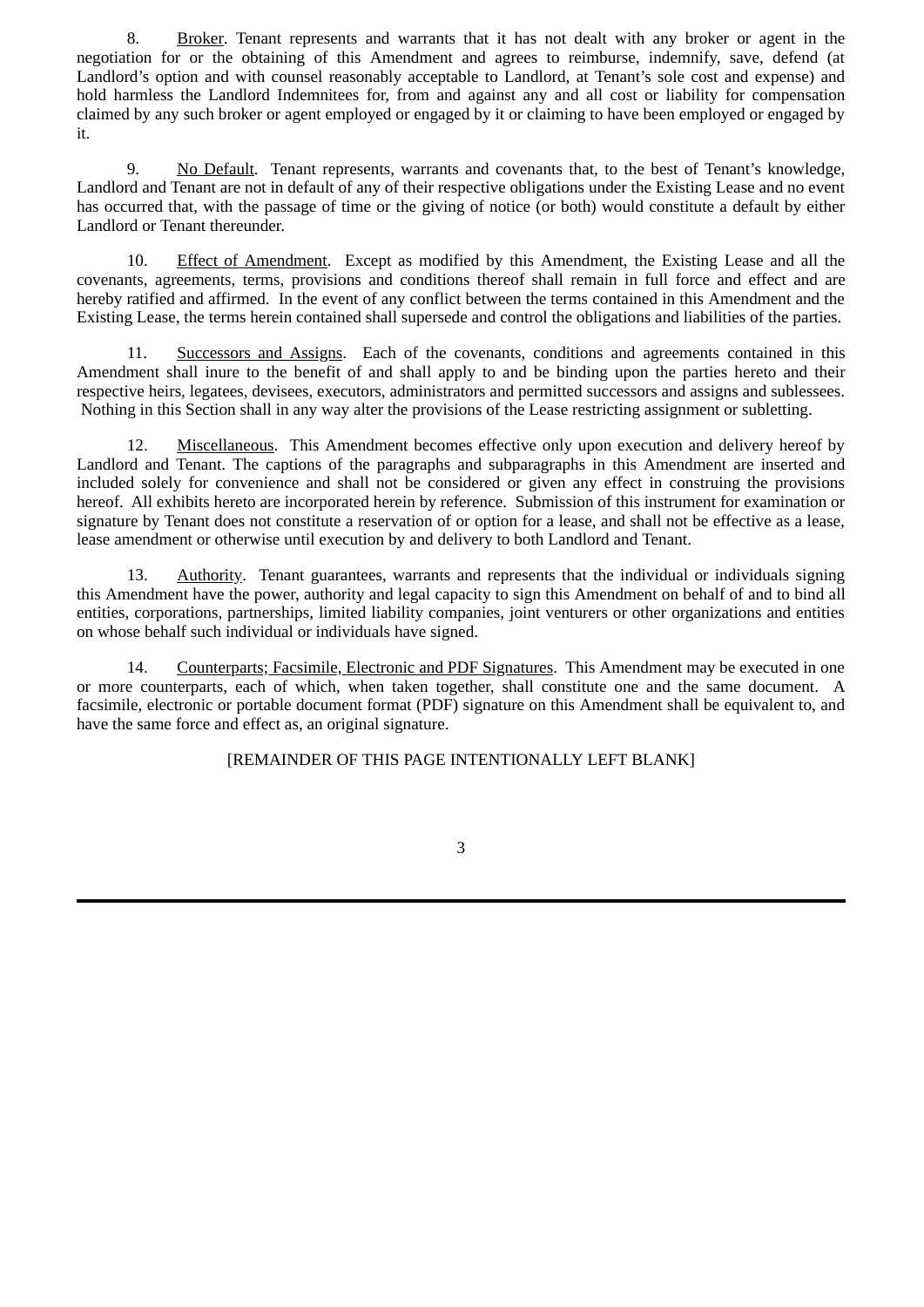IN WITNESS WHEREOF, Landlord and Tenant have executed this Amendment as of the date and year first above written.

### **LANDLORD:**

BMR-201 ELLIOTT AVENUE LLC, a Delaware limited liability company

| By:    | /s/ Marie Lewis                       |
|--------|---------------------------------------|
|        | Name: Marie Lewis                     |
| Title: | <b>Executive Vice President,</b>      |
|        | <b>Integration and Communications</b> |

### **TENANT:**

OMEROS CORPORATION, a Washington corporation

By: /s/ Michael Jacobsen

Name: Michael Jacobsen

Title: Chief Accounting Officer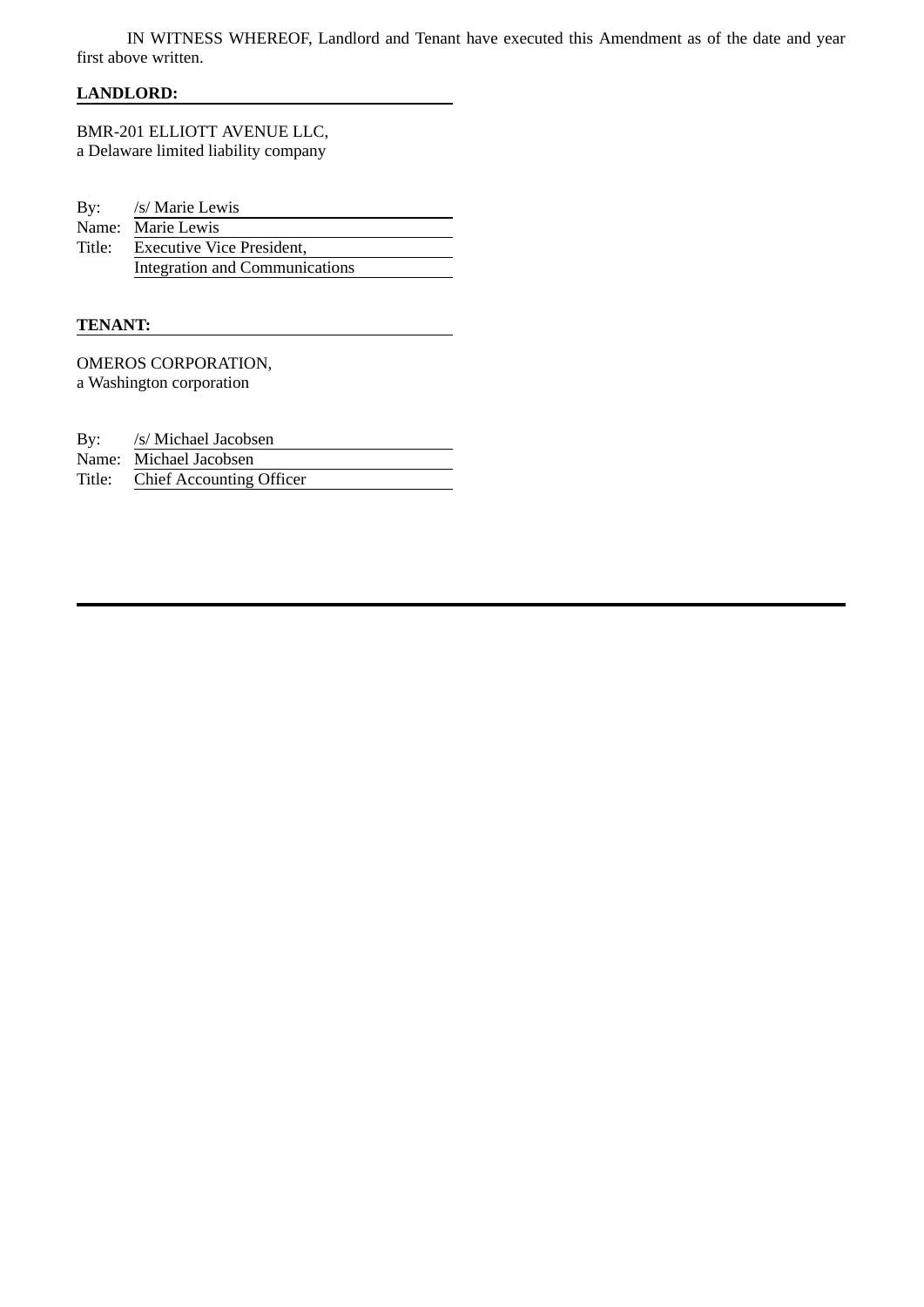### **EXHIBIT A**

### **FOURTEENTH AMENDMENT REDUCTION PREMISES**





Fourteenth Amendment **Reduction Premises** 

\*\*The cross-hatched area above represents the Fourteenth Amendment Reduction Premises. Landlord makes no representation or warranty with respect any items depicted in this **Exhibit A** (including, without limitation, any furniture, fixtures or equipment), including whether any such items currently exist within the Building or the Project.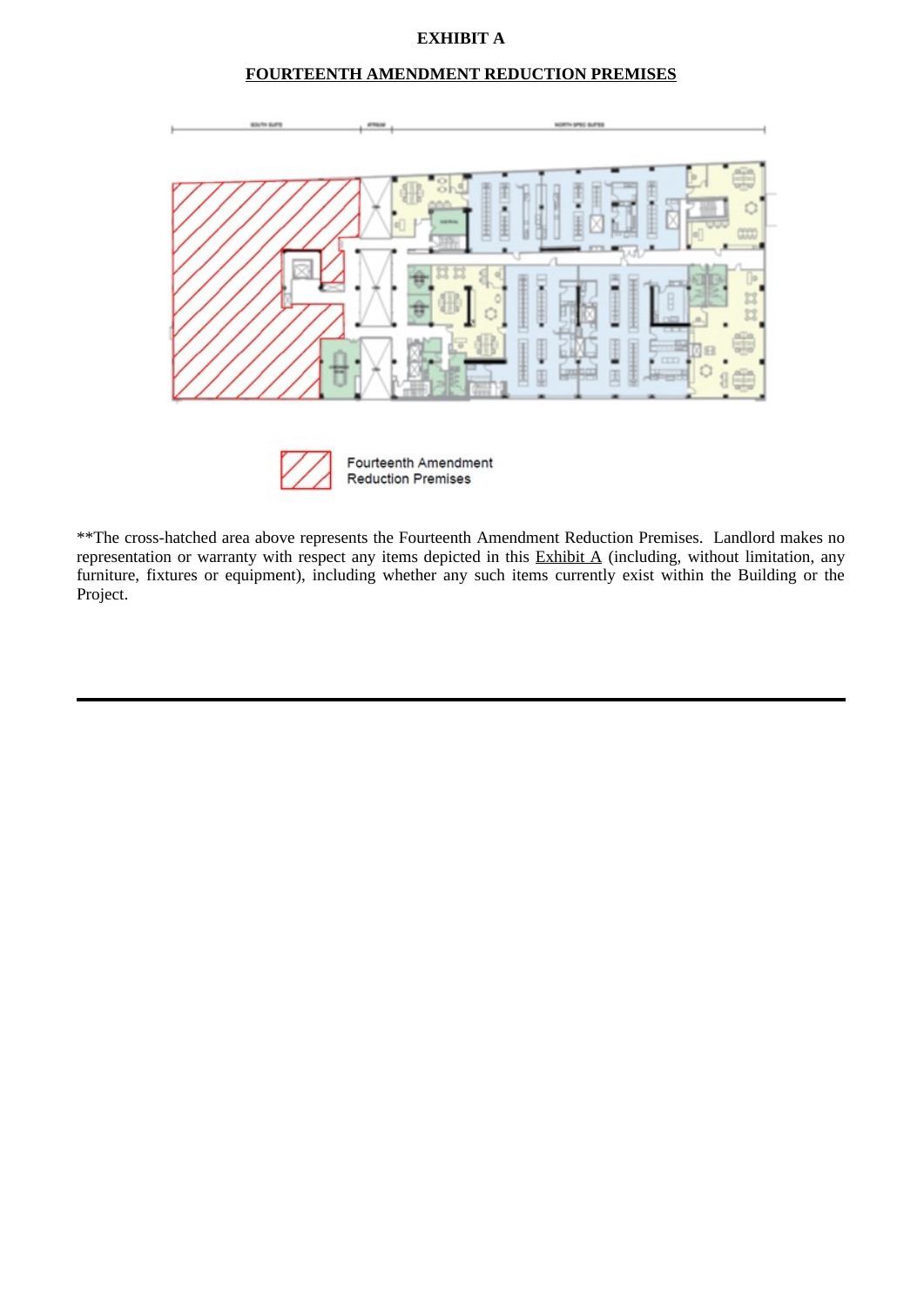#### <span id="page-36-0"></span>**CERTIFICATION OF PRINCIPAL EXECUTIVE OFFICER PURSUANT TO RULE 13a-14(a)/15d-14(a) OF THE SECURITIES EXCHANGE ACT OF 1934, AS ADOPTED PURSUANT TO SECTION 302 OF THE SARBANES-OXLEY ACT OF 2002**

I, Gregory A. Demopulos, M.D., certify that:

- 1. I have reviewed this quarterly report on Form 10-Q of Omeros Corporation;
- 2. Based on my knowledge, this report does not contain any untrue statement of a material fact or omit to state a material fact necessary to make the statements made, in light of the circumstances under which such statements were made, not misleading with respect to the period covered by this report;
- 3. Based on my knowledge, the financial statements, and other financial information included in this report, fairly present in all material respects the financial condition, results of operations and cash flows of the registrant as of, and for, the periods presented in this report;
- 4. The registrant's other certifying officer(s) and I are responsible for establishing and maintaining disclosure controls and procedures (as defined in Exchange Act Rules 13a-15(e) and 15d-15(e)) and internal control over financial reporting (as defined in Exchange Act Rules 13a-15(f) and 15d-15(f)) for the registrant and have:
	- a. Designed such disclosure controls and procedures, or caused such disclosure controls and procedures to be designed under our supervision, to ensure that material information relating to the registrant, including its consolidated subsidiaries, is made known to us by others within those entities, particularly during the period in which this report is being prepared;
	- b. Designed such internal control over financial reporting, or caused such internal control over financial reporting to be designed under our supervision, to provide reasonable assurance regarding the reliability of financial reporting and the preparation of financial statements for external purposes in accordance with generally accepted accounting principles;
	- c. Evaluated the effectiveness of the registrant's disclosure controls and procedures and presented in this report our conclusions about the effectiveness of the disclosure controls and procedures, as of the end of the period covered by this report based on such evaluation; and
	- d. Disclosed in this report any change in the registrant's internal control over financial reporting that occurred during the registrant's most recent fiscal quarter (the registrant's fourth fiscal quarter in the case of an annual report) that has materially affected, or is reasonably likely to materially affect, the registrant's internal control over financial reporting; and
- 5. The registrant's other certifying officer(s) and I have disclosed, based on our most recent evaluation of internal control over financial reporting, to the registrant's auditors and the audit committee of the registrant's board of directors (or persons performing the equivalent functions):
	- a. All significant deficiencies and material weaknesses in the design or operation of internal control over financial reporting which are reasonably likely to adversely affect the registrant's ability to record, process, summarize and report financial information; and
	- b. Any fraud, whether or not material, that involves management or other employees who have a significant role in the registrant's internal control over financial reporting.

Dated: May 10, 2022

/s/ Gregory A. Demopulos Gregory A. Demopulos, M.D. Principal Executive Officer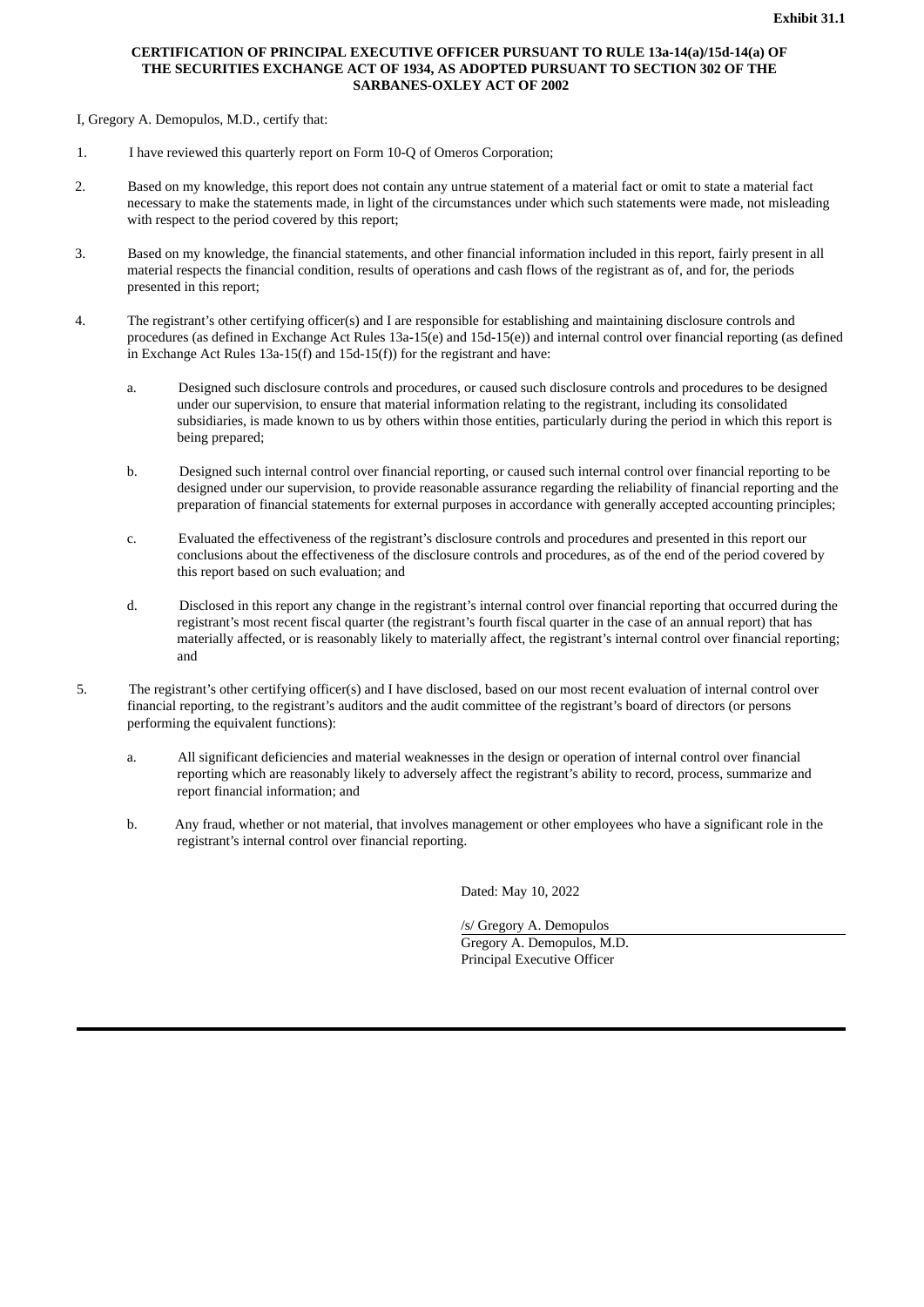#### <span id="page-37-0"></span>**CERTIFICATION OF PRINCIPAL FINANCIAL OFFICER PURSUANT TO RULE 13a-14(a)/15d-14(a) OF THE SECURITIES EXCHANGE ACT OF 1934, AS ADOPTED PURSUANT TO SECTION 302 OF THE SARBANES-OXLEY ACT OF 2002**

I, Michael A. Jacobsen, certify that:

- 1. I have reviewed this quarterly report on Form 10-Q of Omeros Corporation;
- 2. Based on my knowledge, this report does not contain any untrue statement of a material fact or omit to state a material fact necessary to make the statements made, in light of the circumstances under which such statements were made, not misleading with respect to the period covered by this report;
- 3. Based on my knowledge, the financial statements, and other financial information included in this report, fairly present in all material respects the financial condition, results of operations and cash flows of the registrant as of, and for, the periods presented in this report;
- 4. The registrant's other certifying officer(s) and I are responsible for establishing and maintaining disclosure controls and procedures (as defined in Exchange Act Rules 13a-15(e) and 15d-15(e)) and internal control over financial reporting (as defined in Exchange Act Rules 13a-15(f) and 15d-15(f)) for the registrant and have:
	- a. Designed such disclosure controls and procedures, or caused such disclosure controls and procedures to be designed under our supervision, to ensure that material information relating to the registrant, including its consolidated subsidiaries, is made known to us by others within those entities, particularly during the period in which this report is being prepared;
	- b. Designed such internal control over financial reporting, or caused such internal control over financial reporting to be designed under our supervision, to provide reasonable assurance regarding the reliability of financial reporting and the preparation of financial statements for external purposes in accordance with generally accepted accounting principles;
	- c. Evaluated the effectiveness of the registrant's disclosure controls and procedures and presented in this report our conclusions about the effectiveness of the disclosure controls and procedures, as of the end of the period covered by this report based on such evaluation; and
	- d. Disclosed in this report any change in the registrant's internal control over financial reporting that occurred during the registrant's most recent fiscal quarter (the registrant's fourth fiscal quarter in the case of an annual report) that has materially affected, or is reasonably likely to materially affect, the registrant's internal control over financial reporting; and
- 5. The registrant's other certifying officer(s) and I have disclosed, based on our most recent evaluation of internal control over financial reporting, to the registrant's auditors and the audit committee of the registrant's board of directors (or persons performing the equivalent functions):
	- a. All significant deficiencies and material weaknesses in the design or operation of internal control over financial reporting which are reasonably likely to adversely affect the registrant's ability to record, process, summarize and report financial information; and
	- b. Any fraud, whether or not material, that involves management or other employees who have a significant role in the registrant's internal control over financial reporting.

Dated: May 10, 2022

/s/ Michael A. Jacobsen Michael A. Jacobsen

Principal Financial and Accounting Officer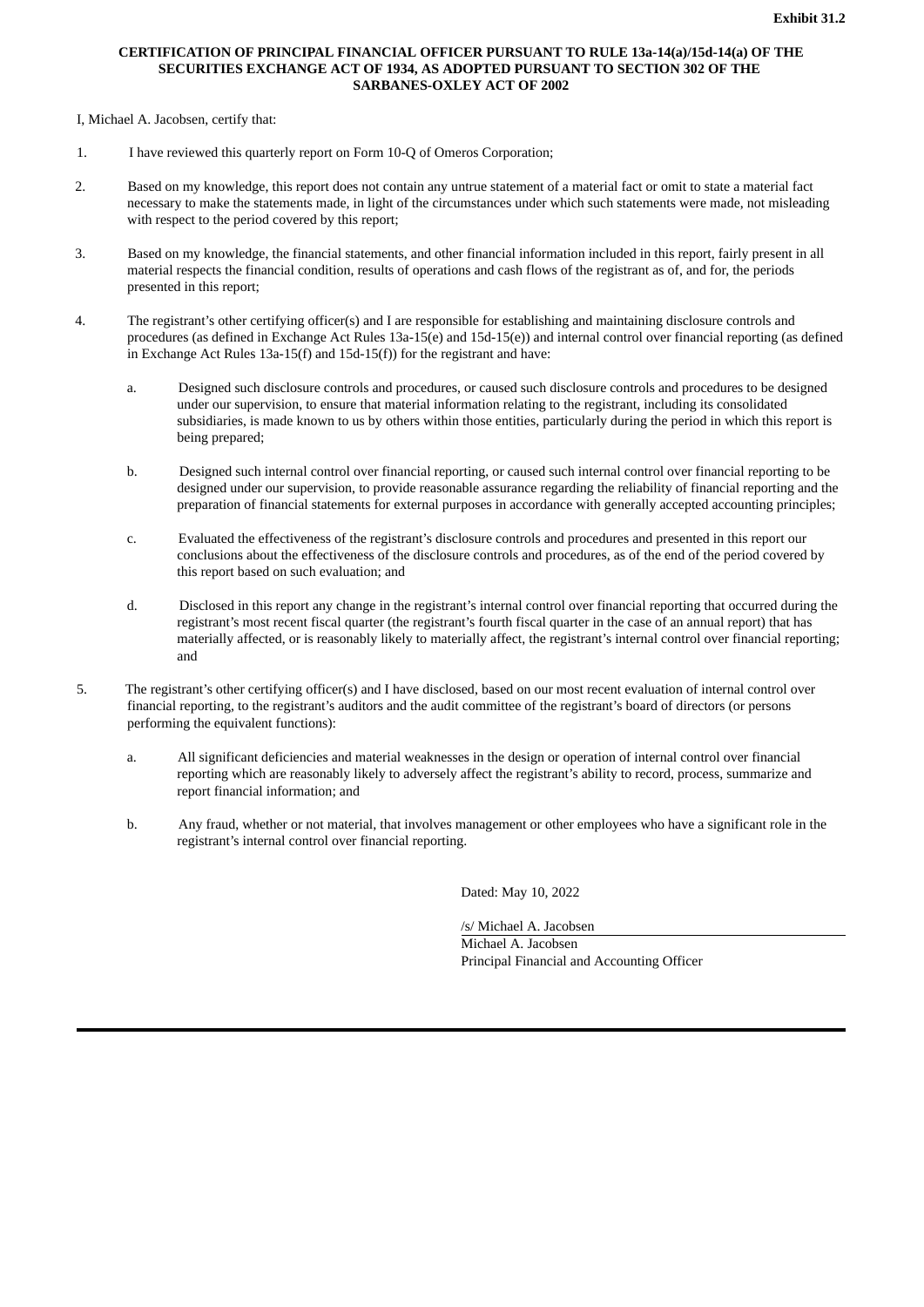#### **CERTIFICATION OF PRINCIPAL EXECUTIVE OFFICER PURSUANT TO 18 U.S.C. SECTION 1350, AS ADOPTED PURSUANT TO SECTION 906 OF THE SARBANES-OXLEY ACT OF 2002**

<span id="page-38-0"></span>In connection with the Quarterly Report on Form 10-Q of Omeros Corporation (the "Company") for the quarter ended March 31, 2022, as filed with the Securities and Exchange Commission on the date hereof (the "Report"), the undersigned officer of the Company certifies, pursuant to 18 U.S.C. Section 1350, as adopted pursuant to Section 906 of the Sarbanes-Oxley Act of 2002, that:

- (1) The Report fully complies with the requirements of Section 13(a) or 15(d) of the Securities Exchange Act of 1934; and
- (2) The information contained in the Report fairly presents, in all material respects, the financial condition and results of operations of the Company.

This certification accompanies the Report pursuant to Section 906 of the Sarbanes-Oxley Act of 2002 and shall not, except to the extent required by the Sarbanes-Oxley Act of 2002, be deemed filed by the Company for purposes of Section 18 of the Securities Exchange Act of 1934, as amended (the "Exchange Act"), or incorporated by reference in any filing under the Securities Act of 1933, as amended, or the Exchange Act, except as may be expressly set forth by specific reference in such filing.

Dated: May 10, 2022

/s/ Gregory A. Demopulos

Gregory A. Demopulos, M.D. Principal Executive Officer